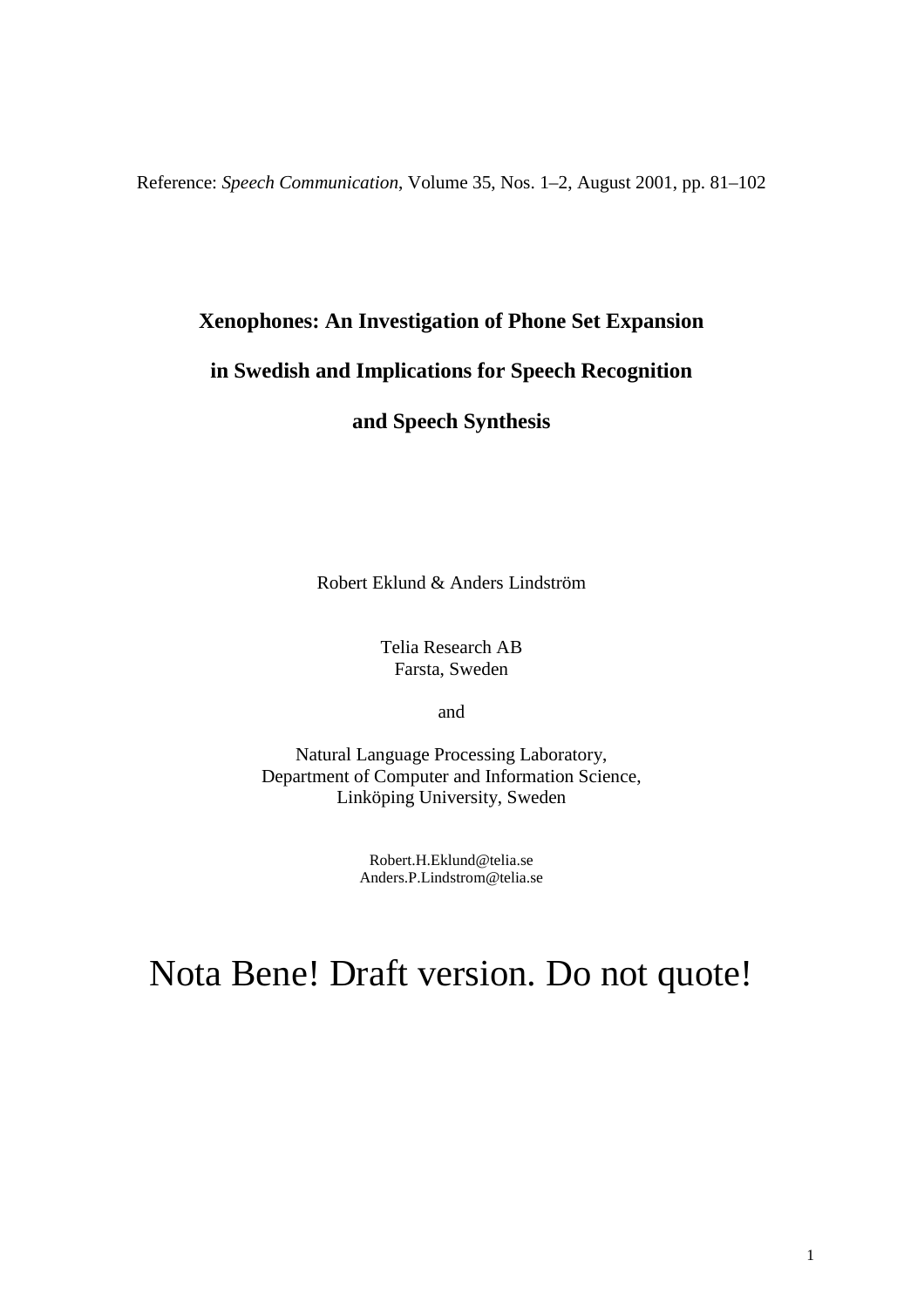# **Abstract**

In recent years, both automatic speech recognition (ASR) and text-to-speech (TTS) conversion systems have attained quality levels that allow inclusion in everyday applications. One remaining problem to be solved in both these types of applications is that alleged phone inventories of specific languages are commonly expanded with phones from other languages, a problem that becomes the more acute in an increasingly internationalized world where multilingual automatic speech-based services are a desideratum. This paper investigates the nature of phone set expansion in Swedish. The status of these phones is discussed, and since such added phones do not have a phonemic (or allophonic) function, the term 'xenophones' is suggested. The analysis is based on a production study involving 491 subjects, and the observed xenophonic expansion is described in terms of three categories along the "awareness" and the "fidelity" dimensions. The results show that very few subjects resort to full rephonematization and that xenophonic expansion is the rule, although there is an uneven distribution depending on particular phones, spanning from phones produced by most subjects, to phones produced by almost no subjects. Of the possible explanatory factors analyzed—regional background, gender, age and educational level—the latter is by far the most important.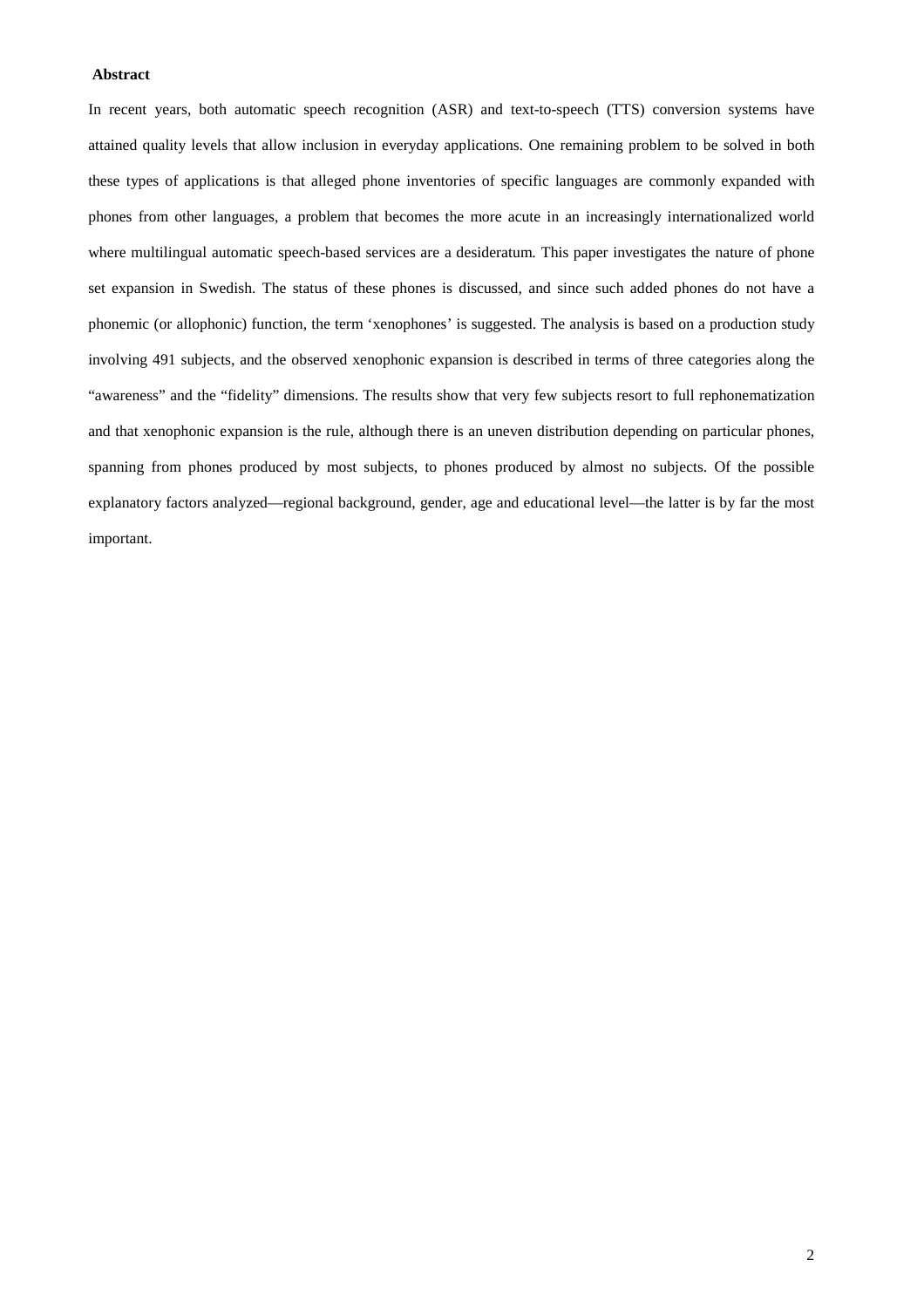# **Zusammenfassung**

In den letzten Jahren haben Systeme für automatische Spracherkennung als auch für textbasierte Sprachsynthese ein Qualitätsniveau erreicht, das ihren Einsatz in alltägliche Applikationen erlaubt. Ein Problem, das in beiden Applikationsbereichen zu lösen verbleibt, besteht darin, dass die Phoninventare einzelner Sprachen gewöhnlich mit Phonen aus anderen Sprachen ausgebaut weren – ein Problem, das sich in einer zunehmend internationalisierten Welt verschärft, in der mehrsprachige automatische sprachbasierte Dienste wünschenswert wären. In diesem Artikel wird die Natur des Phonemausbaus im Schwedischen untersucht. Der Status dieser Phone wird diskutiert, und weil sie keine phonematische (oder allophonische) Funktion haben, wird der Terminus "Xenophon" vorgeschlagen. Die Analyse gründet sich auf eine Produktionsstudie mit 491 Informanten, und der beobachtete Xenophonausbau wird in drei Kategorien entlang der Dimensionen "Bewusstheit" und "Getreue" beschrieben. Die Ergebnisse zeigen, dass sehr wenige Informanten auf vollständige Rephonematisierung zurückgreifen und dass Xenophonausbau die Regel ist, aber die Verbreitung der einzelnen Phone ist ungleichmäßig und erstreckt sich von solchen, die die meisten bis zu solchen, die fast keine Sprecher produzieren. Von den möglichen Erklärungsfaktoren, die analysiert wurden – regionale Herkunft, Geschlecht, Alter und Bildungsgrad, ist der letztere bei weitem der wichtigste.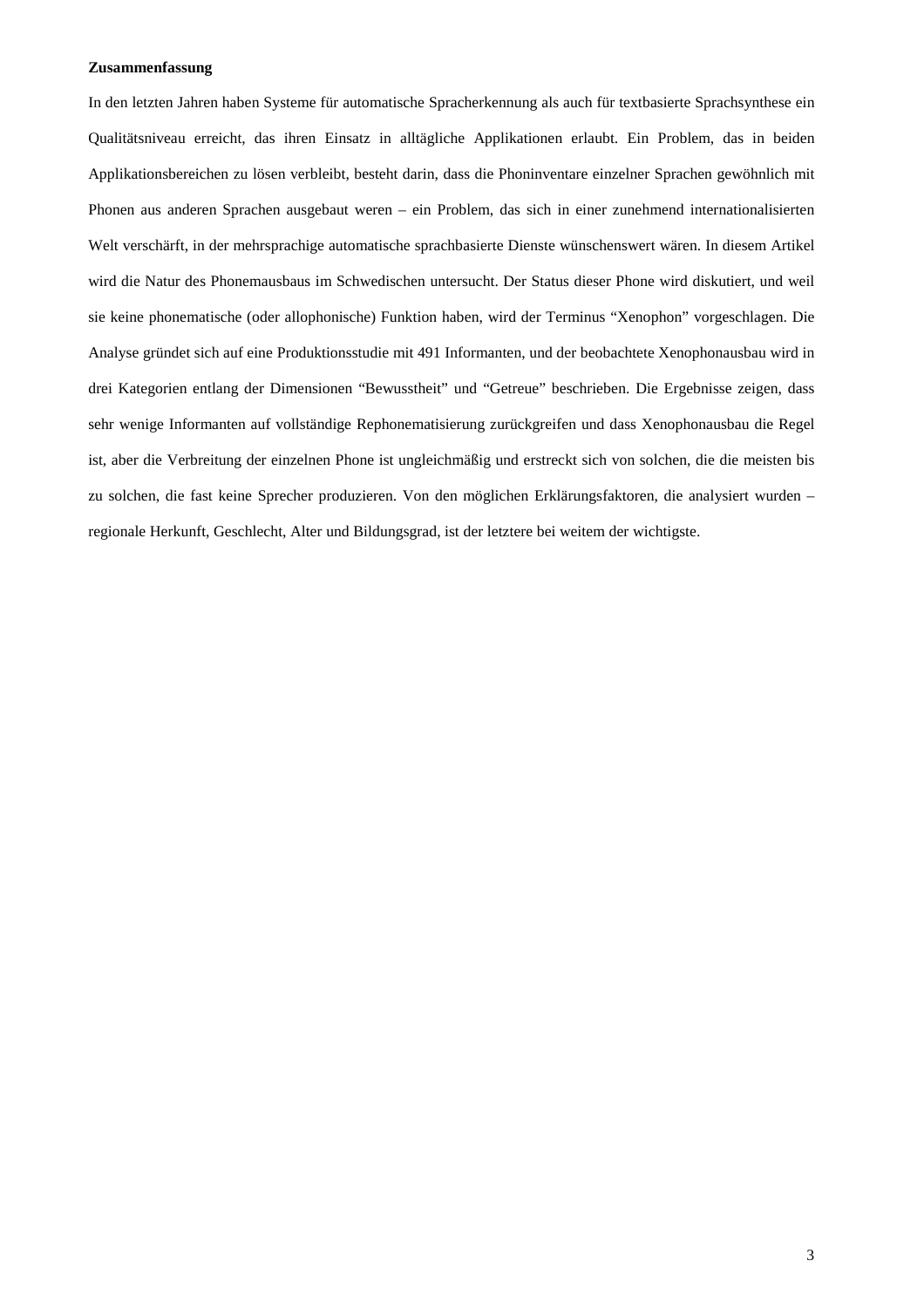# **Resumé**

Au cours de ces dernières années, les systèmes de reconnaissance automatique de la parole ainsi que les systèmes de synthèse de la parole à partir du texte ont atteint une qualité leur permettant d'être intégrés à des applications quotidiennes. Un problème demeure cependant quant à ces applications, à savoir, l'expansion fréquente des inventaires de phones d'une langue spécifique à des phones issus d'autres langues, problème d'autant plus important dans un monde où les services automatisés de la parole multilingues sont un souhait. Cet article examine la nature de l'expansion des phones en suédois. Nous discuterons du statut de ces phones, et, puisque ces phones supplémentaires n'ont pas une fonction phonémique (ou allophonique), nous proposons le terme de 'xénophones'. L'analyse se base sur l'étude de la production de 491 informants. L'expansion xénophonique attestée est décrite en trois catégories selon les dimensions 'conscience' et 'fidélité'. Les résultats montrent que peu d'informants ont recours à une rephonématisation complète, l'expansion xénophonique étant la règle, bien que la distribution soit inégale selon les phonèmes, allant de ceux produits par la plupart des informants à ceux produits par très peu d'informants. Parmi les facteurs explicatifs potentiels analysés, tels les origines régionales, le sexe, l'âge et le niveau d'étude, ce dernier s'avère de loin être le plus important.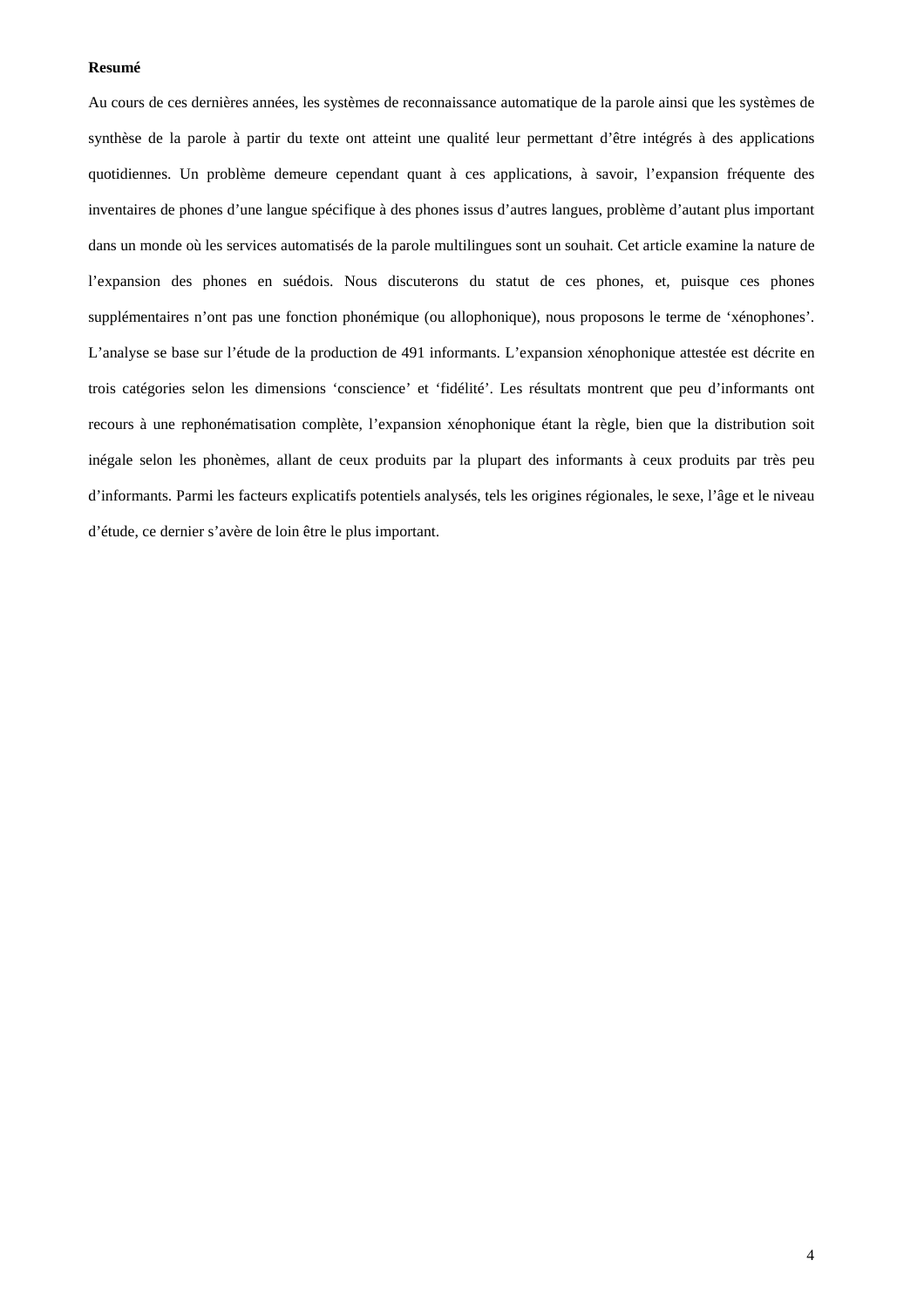# **1 Introduction**

In recent years, both automatic speech recognition (ASR) and text-to-speech (TTS) conversion systems have attained quality levels that allow their inclusion in everyday applications. This does not mean, however, that all problems with regard to ASR/TTS are solved. One such problem addressed in this paper is the fact that in a language such as Swedish, the alleged phone inventory is quite often expanded with phones from other languages when pronouncing foreign words and names. As a consequence, in order to create high-quality ASR and TTS systems for Swedish, these "foreign" phones need to be included in the underlying language description. Although this problem per se is uncontroversial in that several researchers acknowledge the existence of "non-Swedish" sounds in everyday spoken Swedish—to the best of our knowledge—there have been no formal studies to establish exactly what this type of extended phone sets look like, either in Swedish or in any other language. In this paper, we will first attempt to determine the nature of this extended phone set, including phone frequencies, when dealing with words and names of primarily English origin, and then show how this has been applied to enhance the quality of our Swedish TTS system by extending its phone set. We will also discuss implications for ASR, and suggest how some of these have been taken into account in a Swedish/English bilingual recognizer, and how the remaining could be catered for in the future.

# *1.1 Background*

A hitherto somewhat neglected problem that constitutes an important issue in the development of multilingual applications is dealing with the fully normal inclusion of "foreign" items, e.g. speech sounds, in the pronunciation of foreign names and words. These foreign items might be derived from different linguistic areas, e.g., phonology, or morphology. Such speech sounds can be said to expand the phone inventory of the native language in question, a phenomenon observed in at least some languages, such as Swedish (Eklund et al., 2000; Eklund & Lindström, 1998, 1996; Lindström & Eklund, 2000, 1999a,b, in press). An example from Swedish would be the voiceless dental fricative  $[0]$  (the first sound in the name "Thatcher"), which is not part of the Swedish phonemic inventory, but is nevertheless produced by approximately half of the population when pronouncing English words or names containing this sound in otherwise Swedish sentence contexts (Eklund & Lindström 1998, 1996, Lindström & Eklund, 2000, 1999a,b).

With a growing awareness of the need for multilingual automatic services (cf. Billi, n.d.), the handling of language users' less constrained pronunciation becomes something of a *sine qua non*.

# *1.2 Terminology*

The Swede's pronunciation of names or words of foreign origin often exhibits sounds that are not part of what is traditionally considered the Swedish phoneme inventory. One can argue that such "added" sounds do not have a phonemic function in Swedish, and therefore must be attributed a specific status in the Swedish phonological system. Even though they are not Swedish phonemes—or allophones of Swedish phonemes—they are clearly part of the *phone* sets of individual Swedish speakers. Hence, we suggested the term *xenophones* (Eklund & Lindström,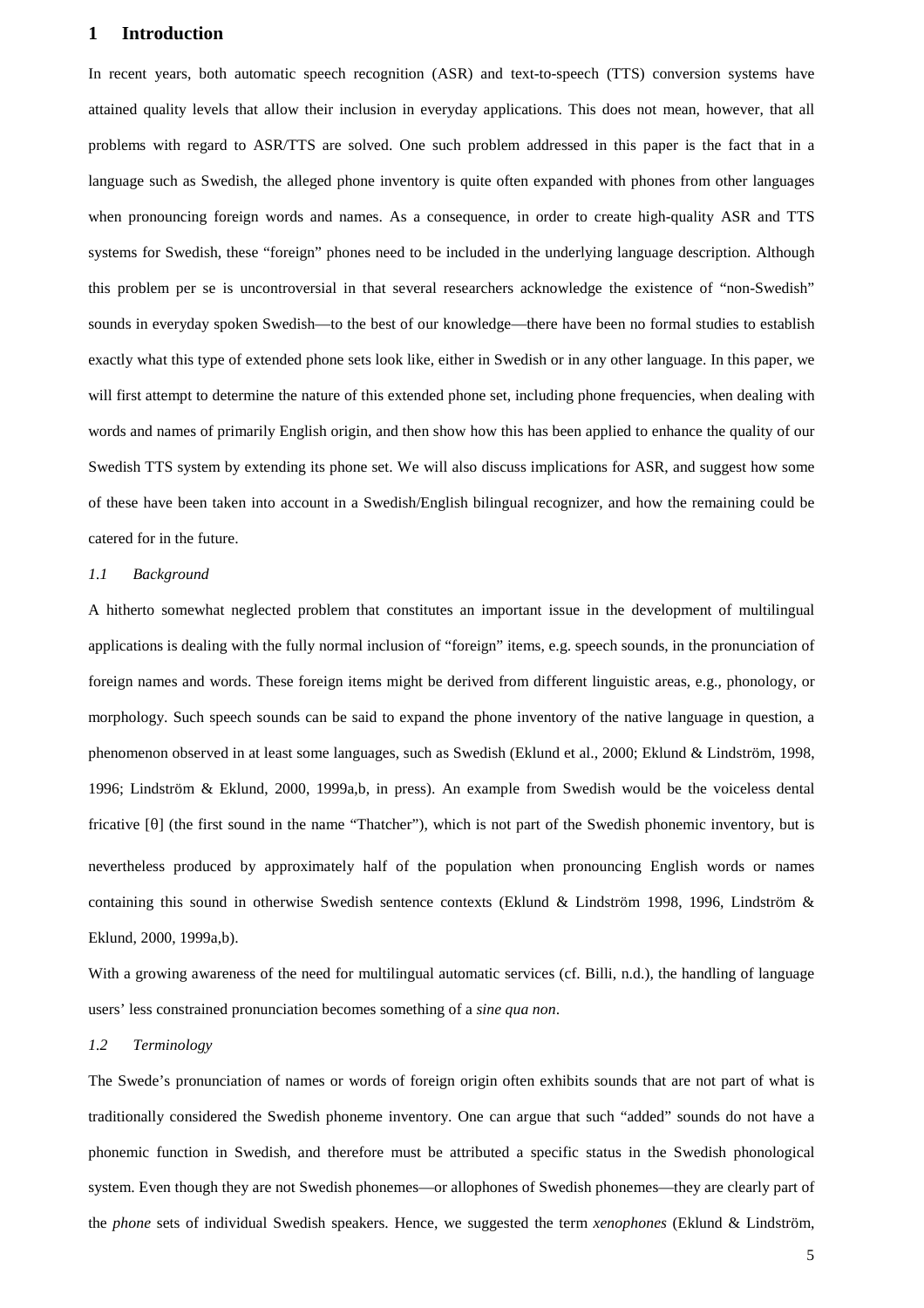1998), i.e. "foreign phones", to denote such sounds. What we are dealing with here is a phenomenon that occurs precisely at the intersection between two or more phonological systems; therefore the notion of the phoneme and which system it occurs in is not trivial to define. Perhaps it would be more relevant to talk about a speaker-specific phonological system that arises from this language contact.

#### *1.3 The xenophone problem*

Appropriate treatment of the phenomenon of expanded phone sets is likely to influence the performance of any ASR or TTS system. For both these types of applications, expansion of the phone set are required, to a larger or lesser degree. For instance, a Swedish TTS system must be capable of producing the appropriate pronunciation of foreign names or words in running Swedish texts. Likewise, a Swedish recognizer must be able to cope with inter- and intraspeaker differences in foreign item pronunciation. This is probably particularly apparent in applications such as broadcast news, automatic email reading, and spoken language applications within the travel and tourism sector (involving names of foreign places and people), but also national, not to mention international, voice dialling applications.

What is also apparent in the results reported in Eklund & Lindström (1998, 1996) and Lindström & Eklund (2000, 1999a,b), is that the nature of this xenophonic expansion depends, among other things, on the particular sound in question. This leads into the field of phonological acquisition, and second language acquisition (SLA) research. The phonological processes involved when approaching a foreign language have been discussed in detail over many years (e.g. Flege, 1987; Hammarberg, 1990), and SLA research definitely provides valuable insight with regard to what factors might be at play. However, we would like to argue that although the phonological foundation may be the same in xenophonic expansion and SLA, xenophones present a different problem simply because we are facing a different situation. Within SLA, the assumed goal of the subject is to master an entire target language, often in a target language context, whereas in the case of xenophonic expansion, the subject simply includes words of foreign origin in native-language sentences, mostly within fully native-language contexts. Thus, the communicative goal may be considered different, and this in turn should affect the actual rendering of the linguistic items in question. Within SLA research, it is argued that when a language learner with a native language (L1) perceives a sound in a foreign, target language (L2), as sufficiently close to a sound in L1, the two sounds pass for the same sound, and are consequently put in the same 'equivalence class'. The effect of this equivalence classification has been shown by e.g. Flege (1987). Hammarberg (1990), points out that whether or not an L2-sound is perceived to be identical or similar to an L1-sound is not a yes/no-decision, but is a gradual phenomenon that depends on several factors, such as the naturalness of the L1 sounds per se (in markedness terms), and/or the learner's current level of competence in L2. A consequence of this equivalence classification is that L2 sounds that lack similar items in L1 will be learned faster, since they are more easily perceived as different. However, what counts as 'different' is not self-evident. For example, it is clearly not simply a question of number of phonetic features, since this would imply that certain phones, such as [z], which differs only in the [±voice] domain from the "nearest" Swedish equivalent [s], should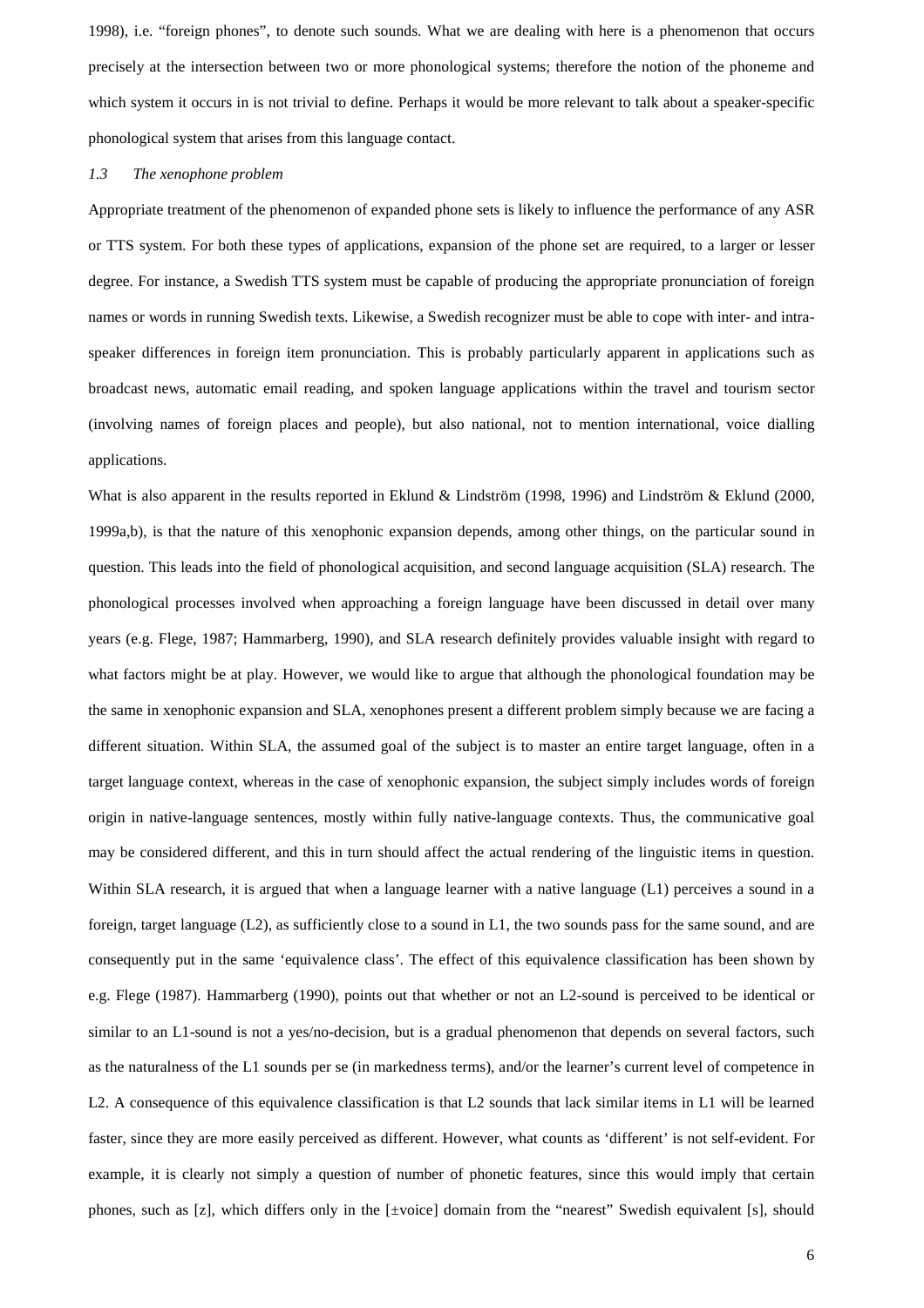behave in the same way as other phones, such as  $[0]$ , that also differs in only one aspect (place of articulation) from a Swedish [s]. However, as we shall see, this is not the case. For example, while a large proportion of Swedish speakers do include  $[\theta]$  in everyday speech, virtually none makes use of [z]. More examples to the same effect could be given here. Clearly, other factors, such as influence from the orthography, phonetic salience or ease-ofproduction must play a role in the production of foreign items.

#### *1.4 Other underlying factors*

Besides differences between the phone inventories involved—and the resultant effects on the production of foreign items—there are a number of other factors that can be expected to affect the pronunciation of foreign names or words, as Figure 1 attempts to illustrate.

#### **FIG 1: The Language User**

These include, but are not limited to, the following:

- The speaker's competence and performance capabilities with respect to the foreign language.
- The speaker's expectations of the listener's (perceptual and cognitive) competence.
- The relative social status of speaker and listener.
- The time the name/word first appeared.
- The socio-cultural (not necessarily geographical) distance to the foreign culture in question.
- The recency and frequency of occurence of the lexical item in question in both languages involved.
- The population frequency of name bearers.
- Similarities and dissimilarities between the phonological systems involved.

Some of these factors are tangible and lend themselves well to studies and modelling, while others are more elusive. For instance, the importance of the complex nature of the socio-cultural dimension is discussed in Lipski (1976). However, it can be expected that phenomena pertaining to this dimension are not easily identified. Since English is the source language in most of the examples in the present study, it is also worth noting the differences in attitude towards different varieties of English. Although British English is what is predominantly and compulsorily taught as a second language in Swedish schools since the early 1940's, the cultural influx from North America and associated media exposure quite naturally has had a large impact on Swedish speakers of English. As a result of this media exposure, not only do Swedes exhibit an awareness of different English varieties, but they also express clear differences with regard to attitude vis-à-vis those varieties, both concerning spoken language, as observed in Mobärg (1998) and written language, which is examined in Virtanen & Lindgrén (1998). Bayard & Sullivan (2000) show that Swedish listeners exhibit an ability to perceive the country of origin of an English speaker. In fact, Swedish listeners are as good as New Zealand listeners at pin-pointing the country of origin of non-New Zealand English speakers. Moreover, Swedish listeners also exhibit an appreciation of the social status associated with specific English accents, in particular English and American accents (Bayard & Sullivan, ibid.).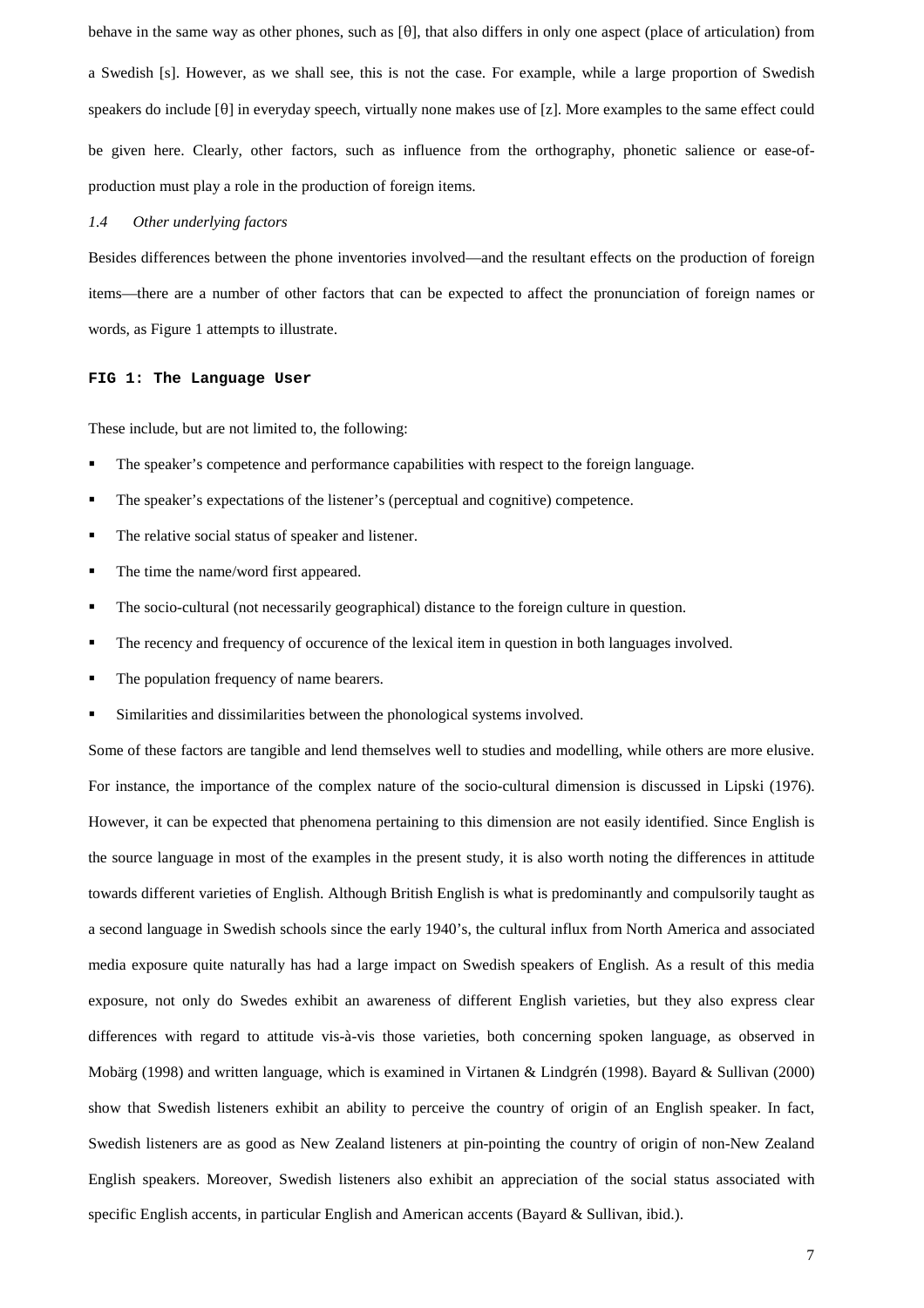# *1.5 A suggested metric along the awareness and fidelity dimensions*

In an attempt to simplify this admittedly complex picture, involving many factors, few of which are directly observable, one can choose to look at an individual language user along fewer variables regarding xenophone production. One such simplification which will be used throughout this paper consists of looking at the language user's *awareness* of the original pronunciation, their *desire* to produce something along that direction, and their *ability* to do so with some degree of *fidelity*. Swedish subjects' productions of words and names of foreign origin can then be assigned to different categories along these variables, ranging from productions very close to the source language, to fully nativized (rephonematised) pronunciations. The former would correspond to a high awareness of the source language pronunciation, and a high ability to achieve this production, coupled with an obvious desire to do so. The latter would correspond to either a low awareness of the source language pronunciation or no desire to accomodate to that. In the mid-range of this spectrum would be the case where the language user is aware of the problem, has a desire to produce something "non-Swedish", as it were, but is unable to do so.

#### *1.6 Previous work*

Despite the fact that the problem of how to handle the pronunciation of foreign items is crucial, and that references are found that date back to the 16<sup>th</sup> century (Royal correspondence cited in Dahlstedt et al., 1969), as well as other lexicographical works (e.g., Müller, 1976; Kirkness, 1976), very little actual work on the phenomenon has been reported.

Maddieson (1984) discusses how this issue was considered/addressed when determining the phonological inventories for the several hundred languages in the *UCLA Phonological Segment Inventory Database (UPSID).* Segments which only occur in interjections or foreign words, judged not to be established as loans, are considered marginal, and are simply not included in *UPSID*, while they are included in case the loans that "appear to be fully assimilated in the language concerned" (Maddieson, ibid., p. 162). There is also the possibility of including a segment, while assigning a value to a special ANOMALY variable when the segment "occurs only in foreign words or unassimilated loans but these are frequent enough to consider including the segment in the inventory" (Maddieson, ibid., p. 170). However, this option seems to have been used sparsely, and in our corner of the world examples are limited to adding the voiced sibilant fricative [3] to German and its voiceless counterpart [f] to Finnish. While these additions perhaps are not exhaustive, they are still, as we shall see, in line with the results in this paper. On the other hand, no such loan segments are listed for Norwegian, which is a bit surprising in relation to the results in Eklund & Lindström (1998, 1996) and Lindström & Eklund (2000, 1999a,b) for Swedish, described later, and in relation to the results in this paper.

Abelin (1985) discusses how to represent pronunciation of foreign (mainly English) words in Swedish in *Svensk Ordbok* ('Swedish Dictionary'). She concludes that the English diphthongs [er] and [or] can be approximated with the Swedish sequences [ej] and [oj], respectively, but that the English diphthongs [ $\sigma$ U] and  $\sigma$  are harder to accommodate. The English phone [z], Abelin states, is more or less consistently pronounced as [s] in Swedish,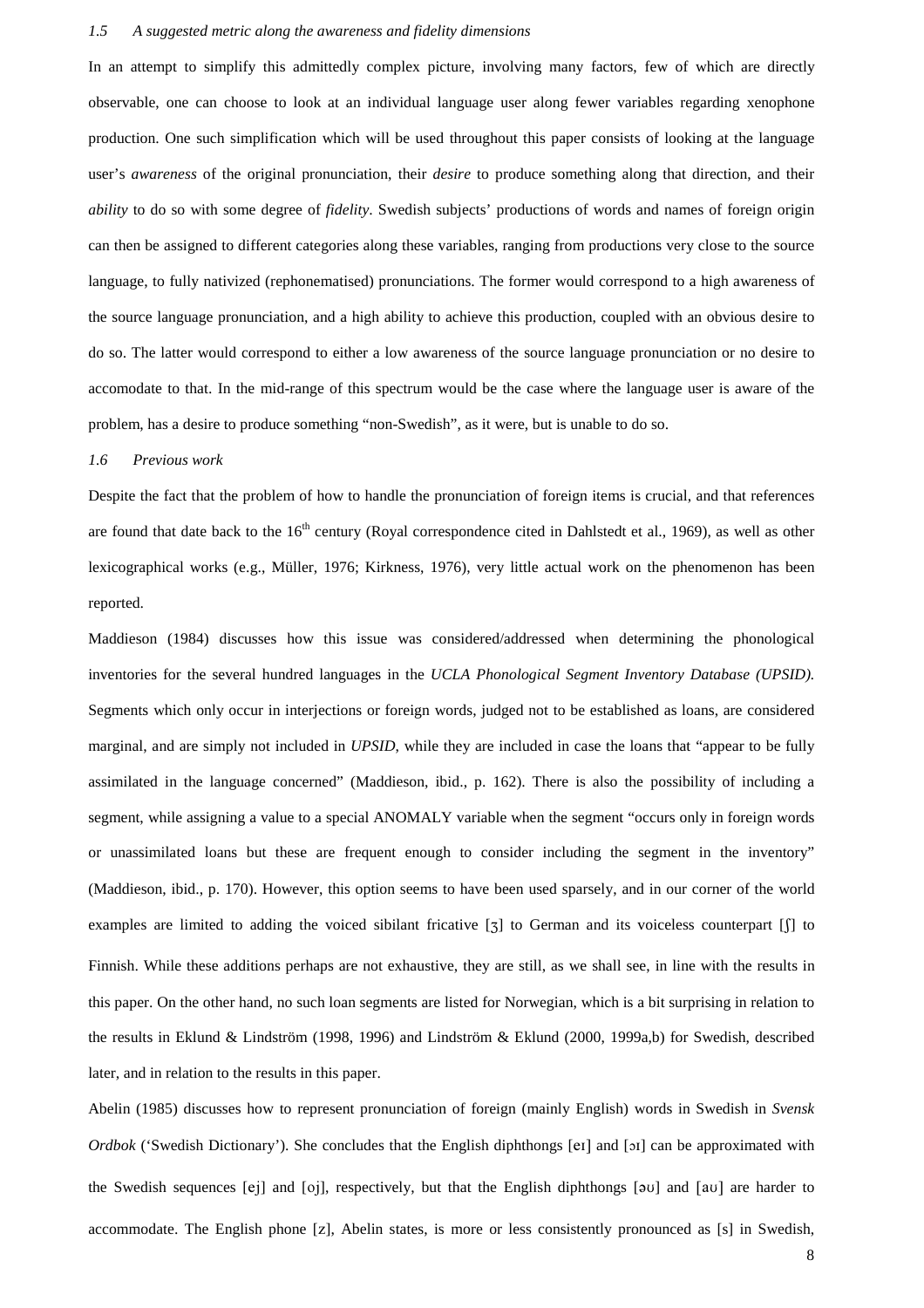which lacks a voiced counterpart, and the English alveolars  $[r, t, d, n]$  are normally realized as the corresponding Swedish dentals. Carlson, Granström & Lindström (1989) describe work and related statistics on name pronunciation for a Swedish reverse directory service. Facing the task of transcription of the Greater Stockholm telephone directory, they suggest that the proper names be divided into etymologically related categories. They report on a rule-based and a neural-net approach for automatic category assignment. In Carlson, Granström & Lindström (1990) the same authors describe an iterative method for development of special letter-to-sound rules for proper names. They also investigate the use of morphological analysis, and show that this is a very productive strategy for Swedish names.

In a cross-language comparison of some lexicographic data from the ONOMASTICA project (The Onomastica Project, 1995), Gustafson (1996, 1995, 1994) lists some of the questions that need to be answered when carrying out the task of transcribing foreign names, and also suggests some possible answers. If the origin of a foreign name is not known, it is suggested that "native" pronunciation rules be used. If a name contains foreign graphemes (assuming that both the native and foreign language use Latin script, which was the case in ONOMASTICA), it is suggested that the transcriber opt for the closest native phoneme (*sic!*) if the foreign pronunciation is known, and otherwise they should be mapped to the closest graphemes in the native language, before attempting to pronounce/transcribe the name. Finally, in the event of foreign phone[me]s that do not "exist" in the native language, which is the subject of this paper, Gustafson suggests that one either opt for "native" pronunciaton rules or enlarge the native phone[me] inventory. For example, Gustafson proposes that the Swedish phone[me] inventory be enlarged by the voiced  $\delta$  and the unvoiced  $\delta$  dental fricative in order to cover lexical items such as "Heather" and "Keith".

Based on studies of a corpus of recorded speech, Eklund & Lindström (1998, 1996) and Lindström & Eklund (2000, 1999a,b) describe what English phones Swedes actually use in their speech, and show that a large proportion of Swedish speakers include "non-Swedish" sounds in their production system when pronouncing English words and names. They also describe the inclusion of xenophones into the Telia Research concatenative synthesizer (Eklund & Lindström, 1998).

Möbius et al. (1997) mention that the German version of the Bell Labs multilingual TTS system has been augmented with phonetic units outside the German phone inventory in order to cover English and French speech sounds.

Trancoso et al*.* (1999) investigate how French speakers pronounce German place names—and vice versa—in a navigation system. They conclude that even speakers with little knowledge of the foreign language can adjust their pronunciation towards either the original language of the name in question (German/French), or according to the foreign language they know best (English). To solve the problem, the authors generate two lexica, one assuming no knowledge of the foreign language—similar to the approach employed in ONOMASTICA—and another lexicon assuming very good knowledge of the foreign language, which they claim to be more in line with their data.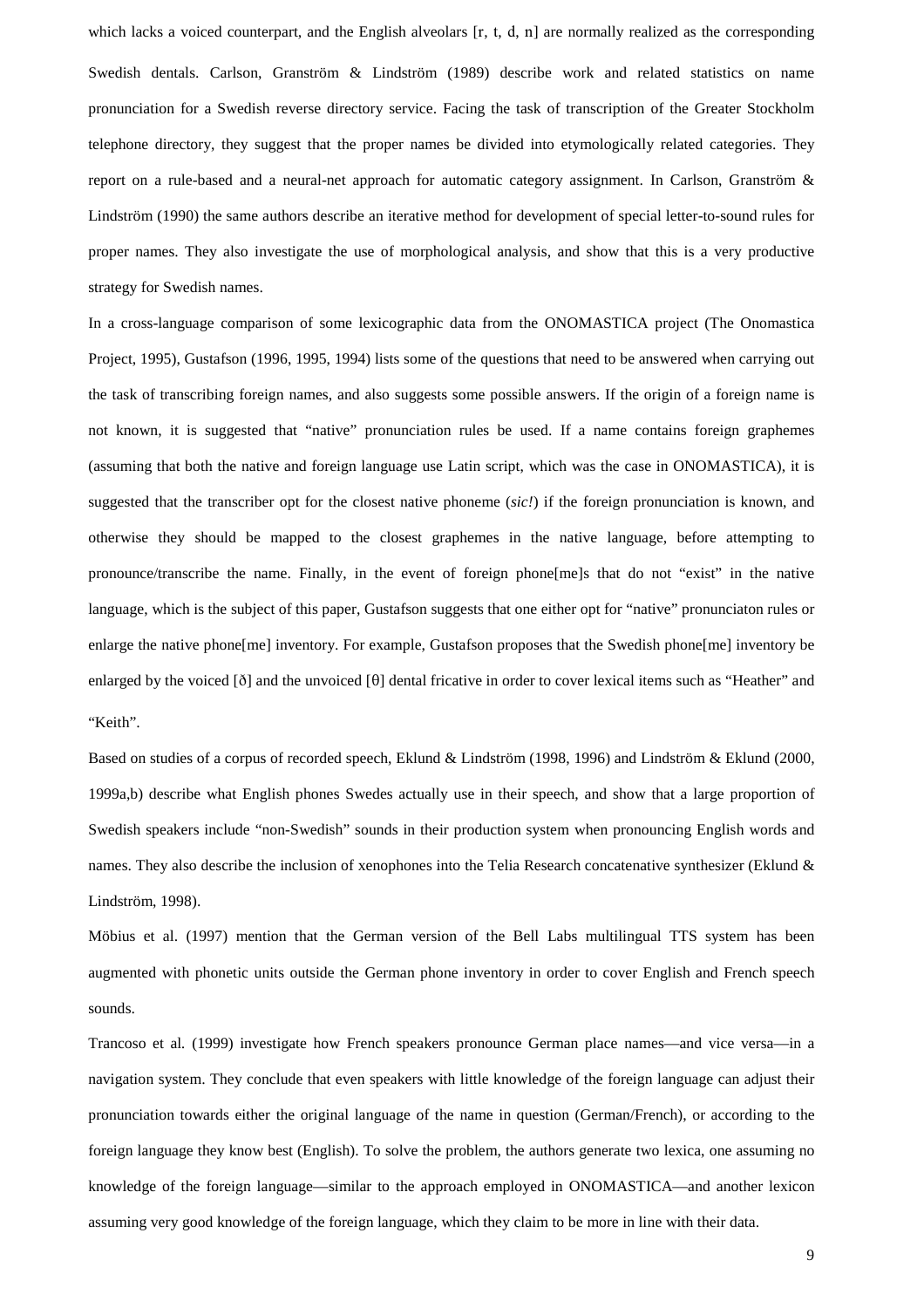In her dissertation, Fitt studied the production as well as the perception of foreign place-names, both in writing and speech (Fitt, 1998), using same-media as well as cross-media experimental set-ups. From her data, she concludes that her subjects indeed have some way of assigning foreign names to different classes of origin, although the specific details of what underlies this process are as yet unknown. She also finds that lexicon-based models, involving activation of known words or set of words and/or models involving analogy with subsections of words, are better suited for explaining her results, than are sets of linguistic rules.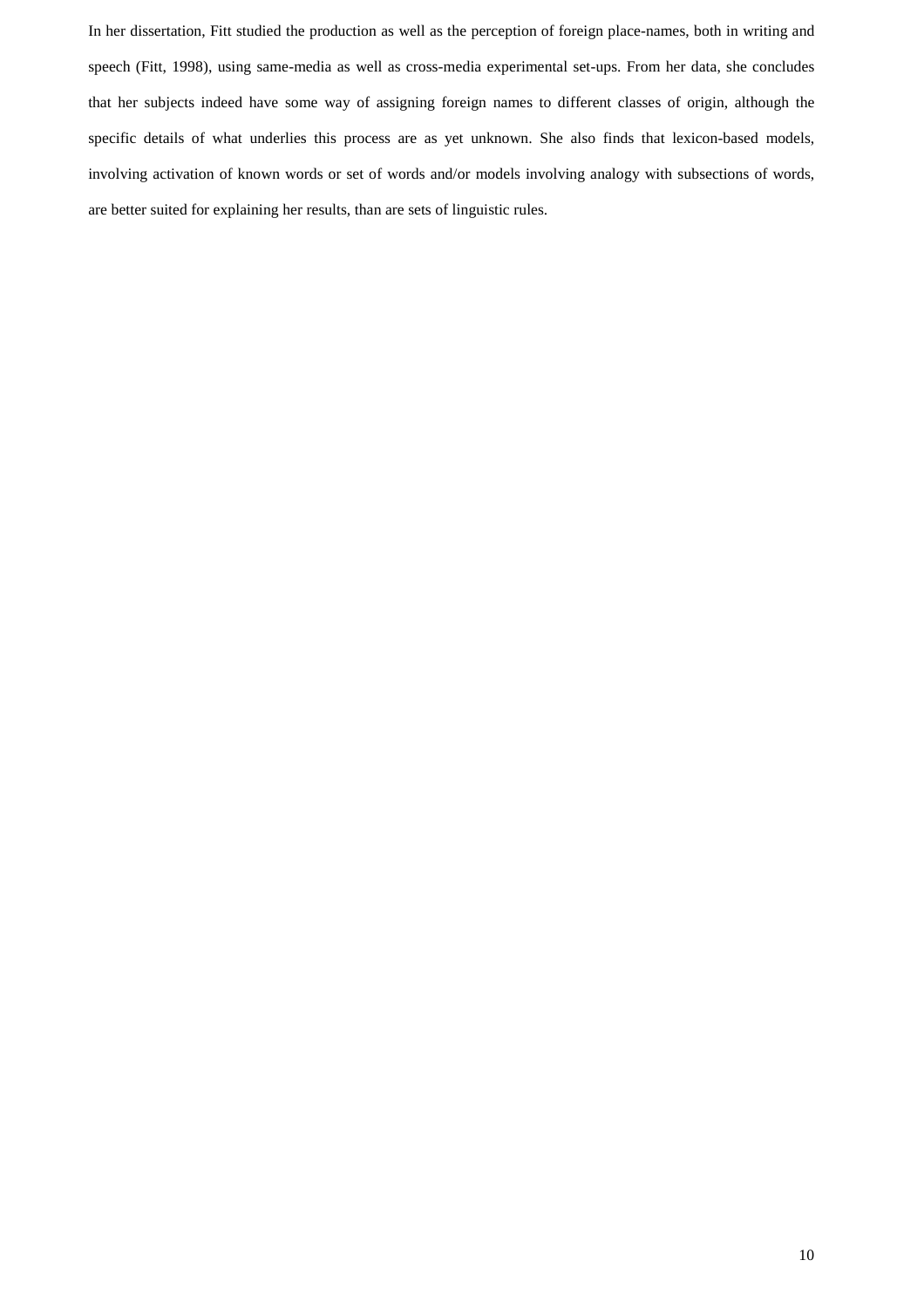# **2 Method**

In order to acquire information and knowledge about Swedish speakers' usage of xenophones, a production study was conducted. The objective was to gain knowledge in several dimensions, while controlling for a number of variables suspected to be underlying sources of variability. From preliminary studies, it was apparent that speakers' productions lie on a continuum spanning from full adaption to Swedish to full adaption to the foreign language in question. It was also apparent that there is a large degree of variability, both within and between speakers, with explanatory factors suspected to be of both linguistic and non-linguistic nature. On this continuum lie productions that are neither Swedish nor English, as it were, which was expected to provide information regarding the speakers' awareness of and attitude against/towards foreign linguistic items. The data were also expected to give some insight into what adaptations with regard to foreign items speakers may expect from human and synthetic speech. It should be pointed out that although the study was carried out from a synchronic perspective, aiming at modelling the current behaviour of Swedish language users, there is of course always a diachronic angle to this problem, which has to be taken into account. A foreign lexical item can be expected to undergo a gradual assimilation to Swedish over the years, and in a production study such as the one described here, the degree of such assimilation is difficult to control for**.** For instance, the name "Roger" is a fully normal Swedish name, and the speaker must decide whether to pronounce the "Swedish" or the "foreign" name, which would show up as a possible production difference between e.g. the names "Roger Eklund" and "Roger Moore" The same problem probably occurs for other names and words of foreign origin of long standing in Swedish.

# *2.1 The linguistic material*

A set of twelve sentences was constructed containing seventeen English speech sounds and two phones of German/Dutch origin. The full list is given in Table 1.

# **TABLE 1: INCLUDED PHONES**

The sounds were chosen so that they would differ phonetically from Swedish speech sounds to varying degrees. A second criterium was that the chosen sound would not be included in traditional descriptions of the Swedish phonological system. It must be pointed out that English or German/Dutch sounds that lie close to Swedish sounds were not included in the material. For instance, the phonemes /t/ and /d/, which are considered alveolars (or alveolodentals) in English, are pronounced as dentals in Swedish, which was considered too small a difference to be of interest. Hence, such "corresponding" sounds were omitted from the material. It could be argued that the difference between a Swedish and an English /l/ also is a very minor difference.

The chosen phones were included in commonly known names and words in twelve fully natural Swedish sentences and it was assumed that the words and names in which the xenophones appeared would be known by the majority of the subjects. The full set of sentences is shown in Table 2.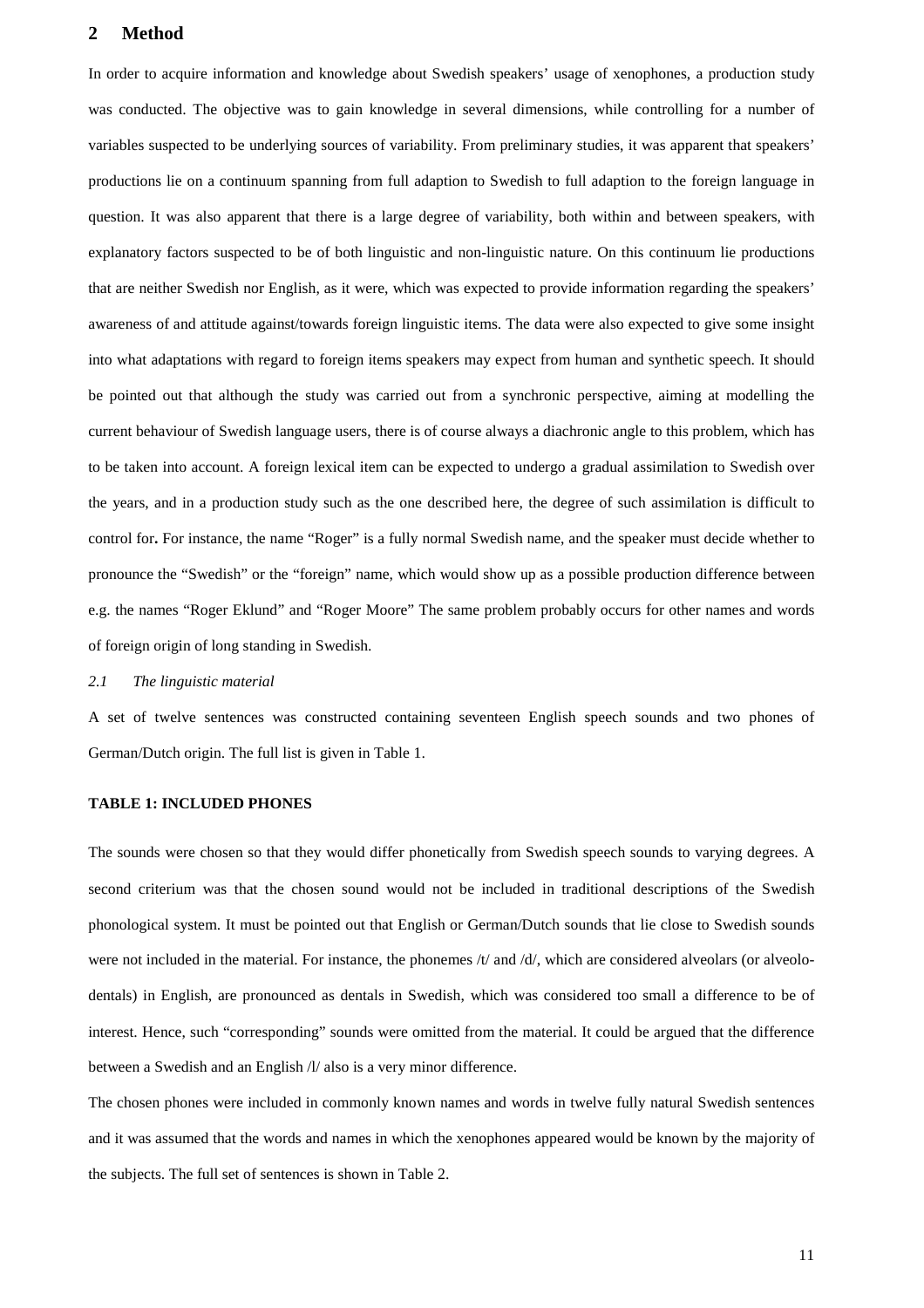# **TABLE 2: SENTENCES**

It should be pointed out that our focus has been on whatever sounds non-Swedish, rather than what sounds like native English, irrespective of what English variety is implied. This means that we have not concerned ourselves with finer English-specific variation, like the realisation of e.g. the [r] sound in American English as compared to British English, or (its realisation) in intervocalic as compared to postvocalic position, but instead concentrated on realisations that are clearly not Swedish renderings, and most likely derived from an underlying English variety. As will be seen, in most cases, some kind of American English realisation was encountered, even in typically British names, like "Roger Moore", but the odd post-vocal British [r] deletion was also encountered. This also corroborates Mobärg's (1998) observations that American English is preferred over British English.

#### *2.2 Recordings*

The sentences were included in a much larger set of linguistic material that was collected for the development of the Telia/SRI Swedish speech recognizer as a part of the *Spoken Language Translator* (SLT) project (Rayner et al., 2000). The subjects were equipped with a headset with a hi-fi, close-talking, microphone and a hand-held telephone, and read the material from a computer screen. They were instructed to read the material in a "natural way", i.e., neither too carefully articulated nor too sloppily, and were told that the objective of the recording session was to collect training data for a Swedish speech recognizer. The material consisted of phonologically balanced sentences, ATIS (Hemphill et al., 1990*.*) sentences as well as newspaper and prose text. The xenophone material was presented under the heading 'Kändisar' (Celebrities), and it can be assumed that the subjects were unaware of the fact that their pronunciation of a specific set of phones was the object of study, given the instructions provided by the session leaders (Eklund et al., 2000).

#### *2.3 Subjects*

The subjects were all Telia employees or relatives of Telia employees (Telia is Sweden's largest telecom operator). They were chosen so as to cover the parameters age, gender, and region. The subjects also filled in forms, providing biographic information such as educational level. The age span was 15 to 75. Hi-fi recordings were obtained from 491 subjects at 40 different locations, covering almost all major dialect areas in Sweden. (One intended recording site in Western Sweden had to be omitted for practical reasons, and Swedish varieties spoken outside Sweden, e.g. in Finland, were not covered either.)

#### *2.4 Data*

A total of more than 5,400 sentences containing approximately 23,750 xenophone tokens were collected and transcribed. The relative proportion of xenophone tokens in the recorded data is given in Table 3.

# **TABLE 3: RELATIVE FREQUENCY OF XENOPHONES**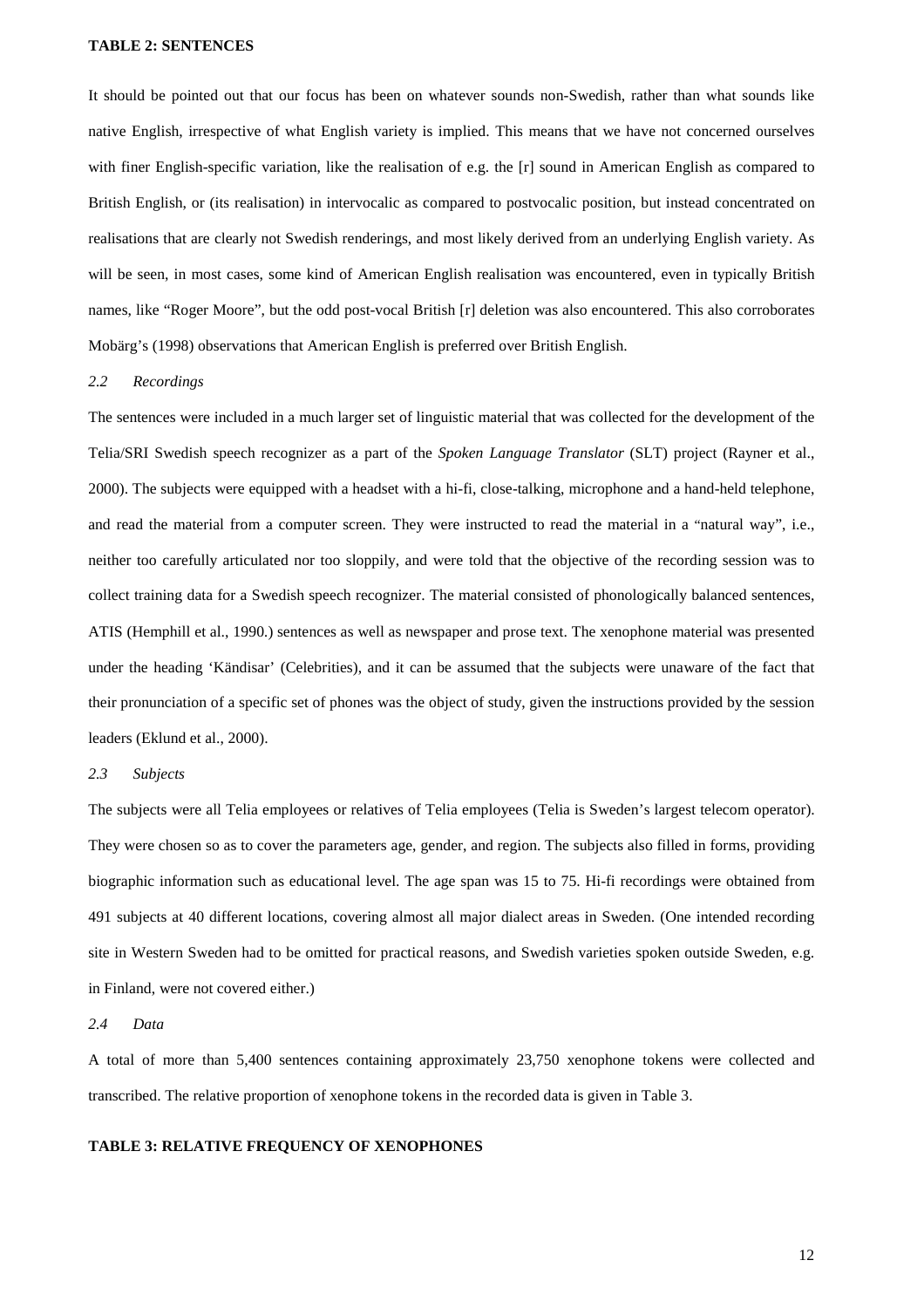#### *2.5 Evaluation*

Four phonetically trained native speakers of Swedish, with an above-average knowledge of English (three of the transcribers have lived several years in English-speaking countries), transcribed the target phones, using a fairly narrow transcription scheme. It was a deliberate decision not to use native speakers of any English variety for the transcription task, since, as is already mentioned, the focus was not on productions that might pass for English to native speakers of English, but instead on what sounds non-Swedish to native speakers of Swedish. As a consequence, this implied that finer English-specific phonetic details were beyond the scope of the listening tasks, while finer Swedish-specific phonetic details were of interest. The transcribers also made note of sentences where the subjects applied total adjustment, using exclusively Swedish allophones in their pronunciation of the foreign items.

All phonetic transcription is to some degree subjective, and thus prone to variability due to fluctuations in the judgments of different individuals. In order to deal with this problem, the transcribers agreed upon a set of common transcription guidelines that were used. In cases deemed problematic, the transcribers consulted each other, and the phone in question was listened to by more than one transcriber before it was labelled.

In order to further control the reliability of the transcription method, a consensus test was carried out at a later stage. Five sentence tokens (recordings) from each elicitation sentence (cf. Table 2) were randomly excerpted from the entire material. These 60 sentences contained 310 xenophone tokens. Three of the transcribers (T1, T2 and T3) then transcribed the sentences, and a consensus analysis was carried out. The results showed a range between 100% agreement, concerning the diphthongs, down to 55% agreement, concerning the [r] sounds. Pooling the results (in order to normalise for the difference between the more common xenophones in the material and the rare ones), the mean figures of agreement were, given as percentages:

T1 T2 T3  $T1 - 63.7 60.5$  $T2 - 88.9$ 

A few comments are called for here. First, the lower figures mainly show up for xenophones with only a few instances in the test material, i.e., five tokens, and thus are more prone to a larger degree of disagreement. The xenophones with more instances exhibit a higher degree of agreement between the three labellers. Second, certain phones, like [r], are more prone to disagreement, since there were more alternative ways to transcribe them than for phones like [w], where only two alternative pronunciations showed up. Third, at the time of the consensus test, T2 and T3 had just finished extended sessions of transcription, while T1 had not carried out any transcription work for more than a year, which might explain the higher degree of disagreement between T1 and the other labellers, than between T2 and T3. Finally, the figures for each individual transcriber/xenophone pair were virtually the same across the material. This indicates that while borderline cases might show up as disagreements between labellers, the transcription as a whole seems to exhibit a fairly high degree of consistency.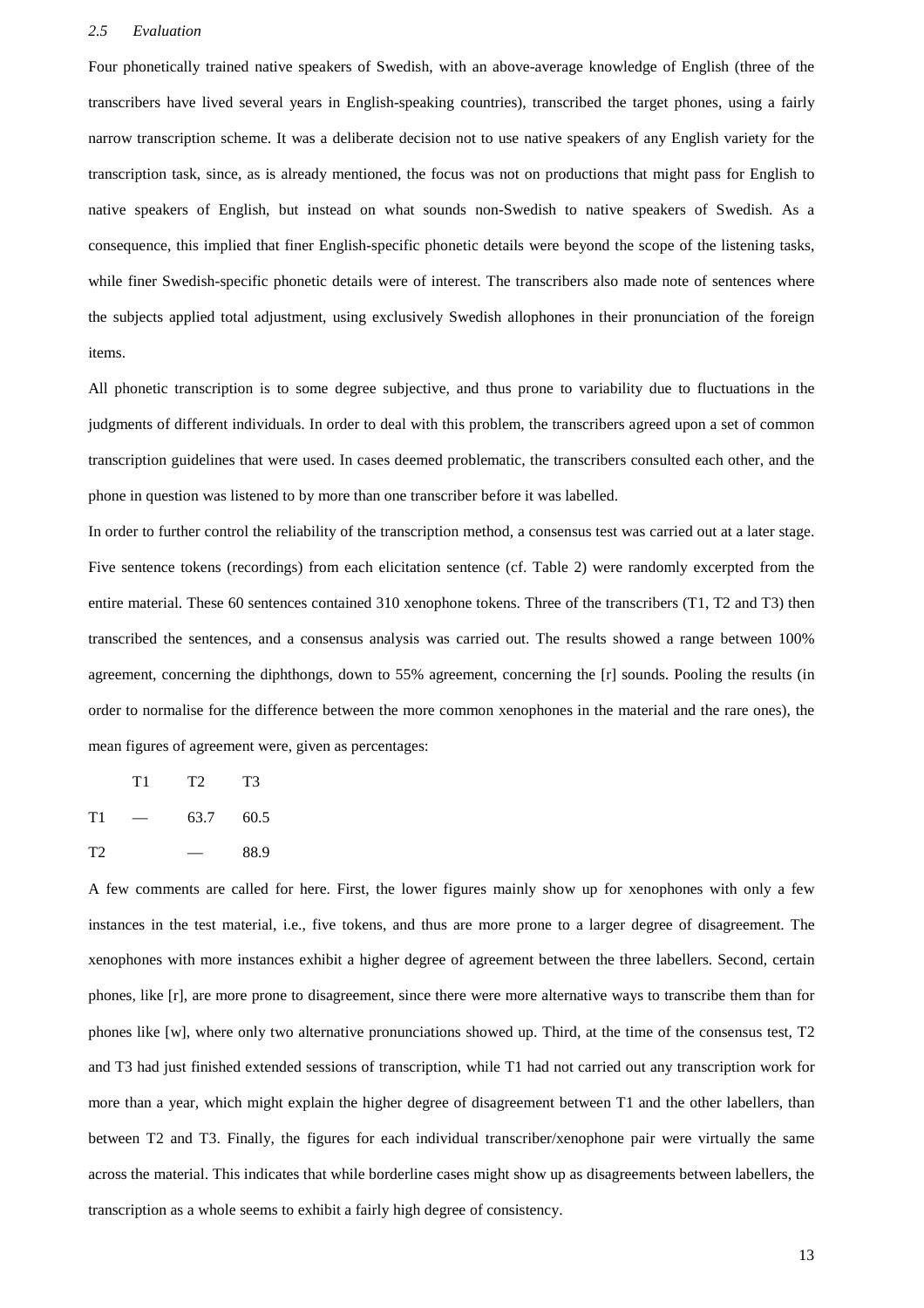# **3 Results**

#### *3.1 General*

The production study shows that very few of the subjects (less than a dozen) resorted to total re-phonematization. Instead, the majority of the subjects expanded their allophonic repertoire considerably, despite the fact that the foreign items were embedded in a Swedish context in a fully plausible way. The results are shown in Table 4 (vowels) and Table 5 (consonants).

# **TABLE 4: RESULTS VOWELS**

# **TABLE 5: RESULTS CONSONANTS**

As shown in Tables 4 and 5, there is considerable distributional variation both between segments, and also, for "the same" foreign segment, between individual words. All the target vowels (except [æ] in the name "Jackson") and diphthongs are very well approximated in 90% of the cases or more, remarkably enough also for the diphthong  $\lceil 30 \rceil$ , which is quite dissimilar from any Swedish vowel. The results for the consonants indicate that the subjects almost without exception produced the voiceless affricate  $[f]$ , while the figures for the voiced counterpart  $\lceil d\tau \rceil$  ranged from 21% in "James" to 48% in "Jackson"*,* which is also quite remarkable, since there is normally no voiced affricate in the Swedish phonological system. The retroflex fricative  $[s]$  that 60% of the subjects produced in "Sharon" could be regarded as a sufficient approximation of the postalveolar [6], as could perhaps also the alveolopalatal fricative  $\lceil \varphi \rceil$ , produced by 32% of the subjects. More detailed analysis for  $\lceil \int \rceil$  shows that the alveolo-palatal fricative [c] was produced by 90% of the subjects from the Southern province Skåne (Scania), which is not surprising, since Southern Swedish lacks the retroflex [s]. Both the voiced [ $\delta$ ] and the unvoiced [ $\theta$ ] dental fricative were produced to a surprisingly high degree, considering the lack of similar speech sounds in Swedish. On the contrary, virtually no subjects succeeded in producing the voiced alveolar [z] and postalveolar [3] fricative. Subjects also chose to opt for almost full adjustment to Swedish in the case of  $[1]$ , where "Swedish"  $[1]$  differs quite audibly from the  $\lceil \cdot \rceil$  found in most varieties of English. Full adjustment to Swedish was also found in the case of  $\lceil w \rceil$ , where a vast majority of the subjects produced  $[v]$ .

While the above at first sight suggests the possibility of some sort of hierarchy of sound accommodation, the fact that subjects were not at all consistent across lexemes complicates the picture further. In pronouncing "Roger Moore" and "James Bond", the same subject could perfectly well produce the dental voiced affricate  $\lceil d_3 \rceil$  on the first target phone (in the name "Roger"), but not on the second (in the name "James") or vice versa. Another source of variability was the frequently observed within-speaker type of inconsistency, where a phrase like "Diana and Charles" (as uttered by an individual speaker) may be pronounced with xenophones on "Diana" but not on "Charles", or vice versa. This inconsistency phenomenon needs further study before any conclusions can be drawn as to possible underlying explanations.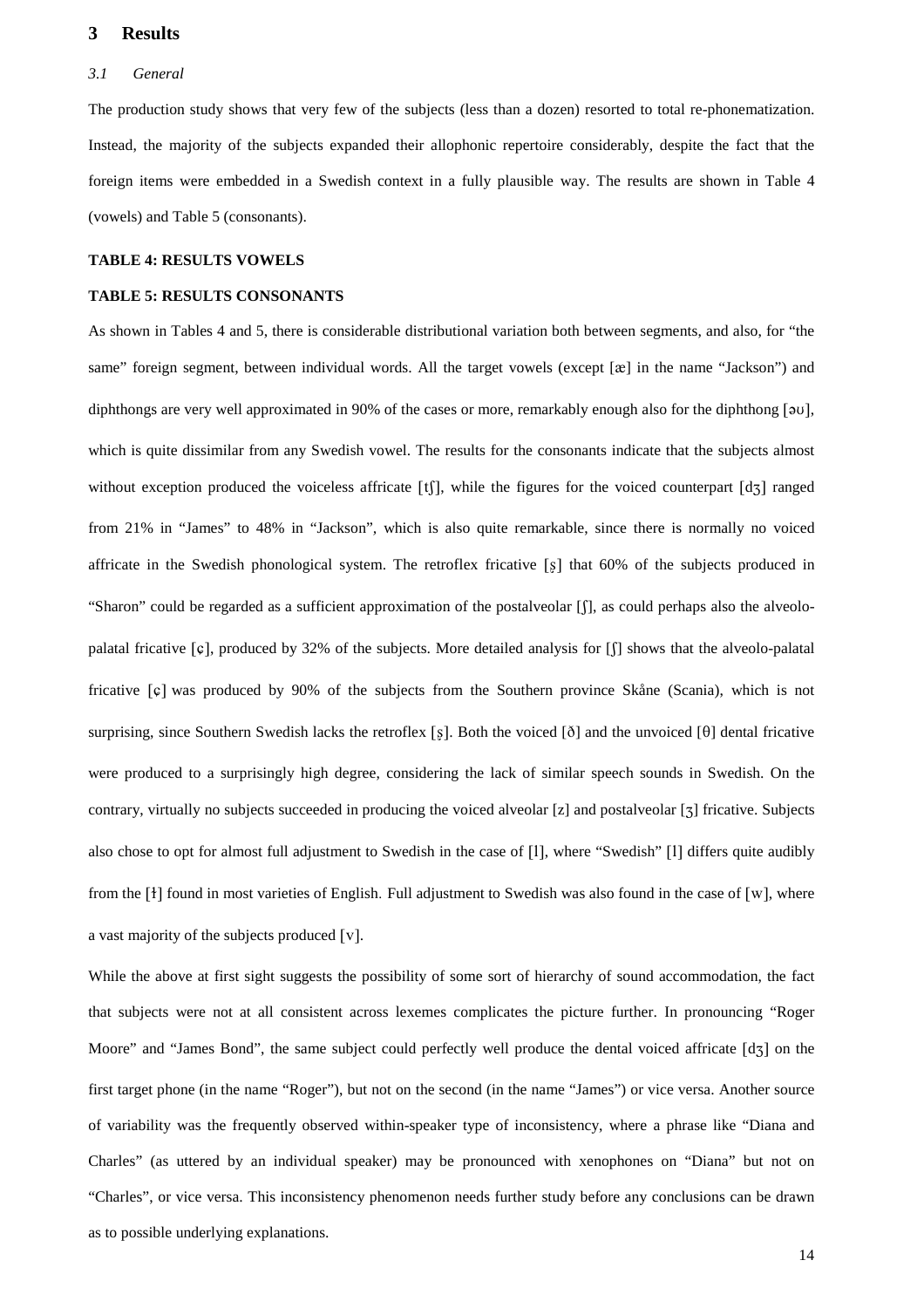What is also apparent from Tables 4 and 5 is that there are three major distributional outcomes: One group consisting of sounds where almost all the subjects employed xenophonic expansion (e.g. the voiceless affricate  $[f$  $])$ , another group where the majority of the subjects resorted to rephonematization (e.g. the voiced fricative [z]), and a third group with a more even distribution between the three categories mentioned above. In the following examination of possible underlying factors, we have chosen mainly to focus our discussion on results from the third group. When calculating statistical significance, we have compared category 1 productions with the categories 2 and 3 conflated.

# *3.2 Gender differences*

The results in Table 6 indicate that gender does not play an important role in governing the production distribution. The only statistically significant difference that was found between the genders showed up in the production of the voiced affricate  $[d_3]$  in the name "Jackson", p < 0.029 (Pearson chi-square, two-sided). Seen in the light of the other groups, and the entire material pooled, this difference could probably be seen as incidental. Consequently, we have not found any significant differences between the genders.

# **TABLE 6: GENDER DIFF**

#### *3.3 Age differences*

The results in Table 7 indicate that age is an important factor across the entire material. When pooling the results in Table 7, the differences between all groups, pair-wise, were stastically significant (in most cases p < 0.001, Pearson chi-square, two-sided), except between the younger groups, i.e., 36–45 vs. <16, 26–35 vs. 16–25, 26–35 vs. <16, and 16–25 vs. 16, where the differences were not statistically significant. These results imply that the socio-cultural dimension is of primary importance, since one might assume that different age groups are subject to foreign cultural influx in varying degress. Across most of Table 7, the share of productions in category 3 tends to increase with the age of the subjects. In addition to this tendency, Tables 7b, 7d, 7e and 7f also show a tendency where category 3 productions exhibit a minimum around ages 26–35. One particularly interesting result is apparent from Table 7a, where the data is drawn from the example sentence number 2 in Table 2, which contains the name of the actor Roger Moore. For ages above 35, around 70% of the productions fall into category 3, with a steep fall to around 40% for younger subjects. This distribution is quite distinct from the others in Table 7, and could be attributed to at least two possible explanations. One is simply that "Roger" is also a fairly common Swedish name, at least compared with "James" etc. The other explanation would be centered around the fact that Roger Moore's career as James Bond during the 70's would have influenced those age groups frequenting the cinemas during that period. Yet another, almost anecdotal, explanation, is related to a nationally very famous Swedish TV sketch, where two comedians ("Hasse å Tage") mention "Roger Moore" several times with marked, almost exaggerated, Swedish pronunciation. This points to the fact that the specific items chosen for use in a study such as this can seriously affect and skew the results.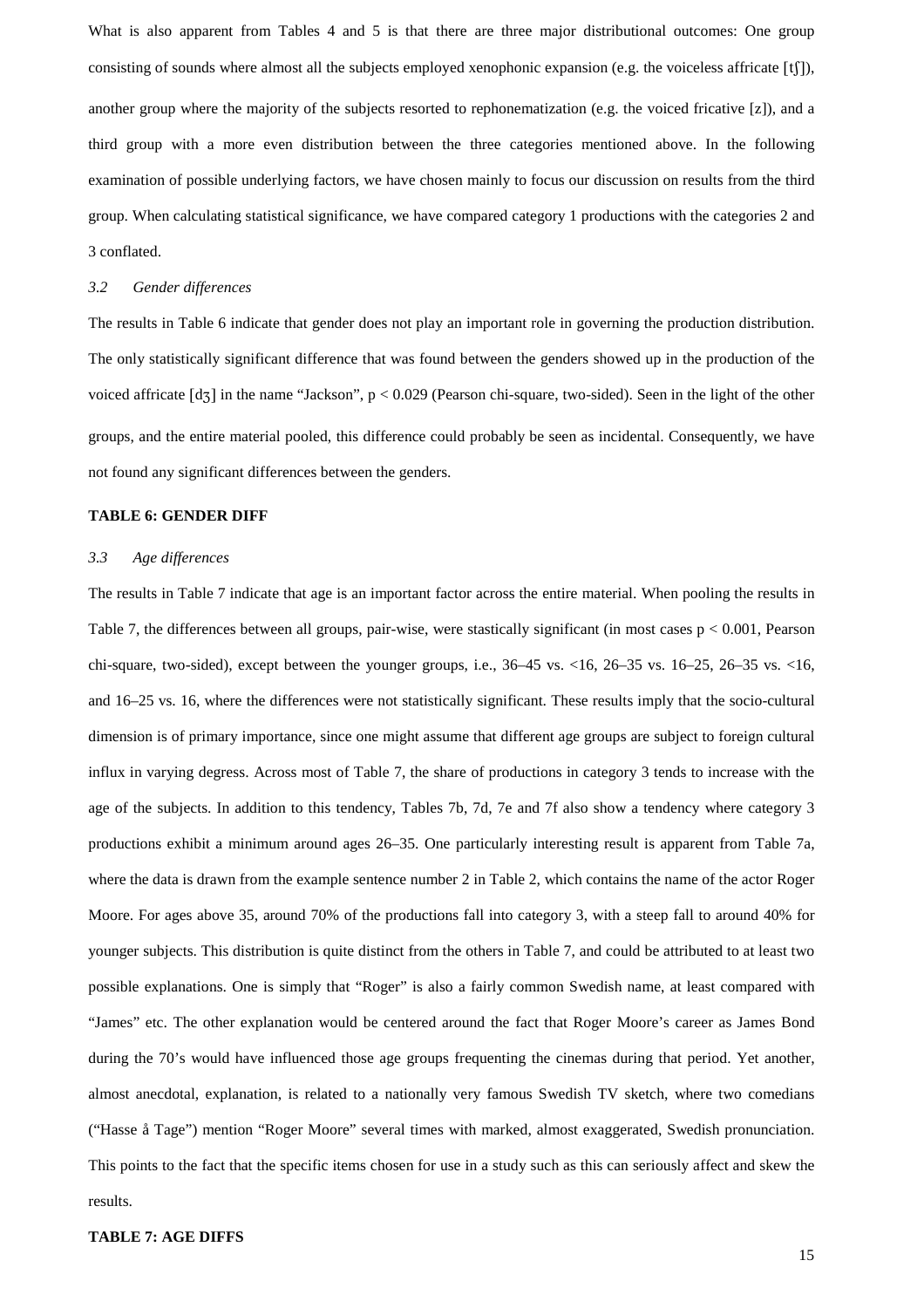## *3.4 Regional differences*

Table 8 shows how the data were divided into nine different regional (dialect) groups, based on the dialect groups suggested by Elert (1994). It goes without saying that dialect regions are not as clear-cut and easily defined as are gender and age, and the dialect groups given by Elert are defined partly for prosodic reasons, something we have yet to look at. Thus, the groups given in Table 8 differ slightly from those of Elert in order to correspond better to the task at hand.

# **TABLE 8: REGIONS**

The results shown in Table 8 were pooled and the nine dialect groups were controlled for statistical significance, pair-wise, with the other groups. Although the differences were significant between a few of the groups (A vs. C/D and I vs. D/G, using Pearson chi-square, two-sided), these differences are difficult to account for. Clearly, more indepth studies are required to examine what potential rôle regional background might play with regard to xenophone use.

# **TABLE 9: REGIONAL DIFFS**

# *3.5 Educational differences*

The rôle played by educational level is shown in Table 10.

# **TABLE 10: EDUCATIONAL DIFFS**

The results shown in Table 10 were pooled and the four groups were compared, pair-wise, with the other groups. The differences between all groups proved to be statistically significant  $(p < 0.001$ , Pearson chi-square, two-sided) except the pair CLASS 1 vs. CLASS 2, i.e., the two lowest levels of education, where there was no statistically significant difference. Thus, we can safely state that there is a clear correspondence between increasing educational level and closer approximation of the foreign language pronunciation.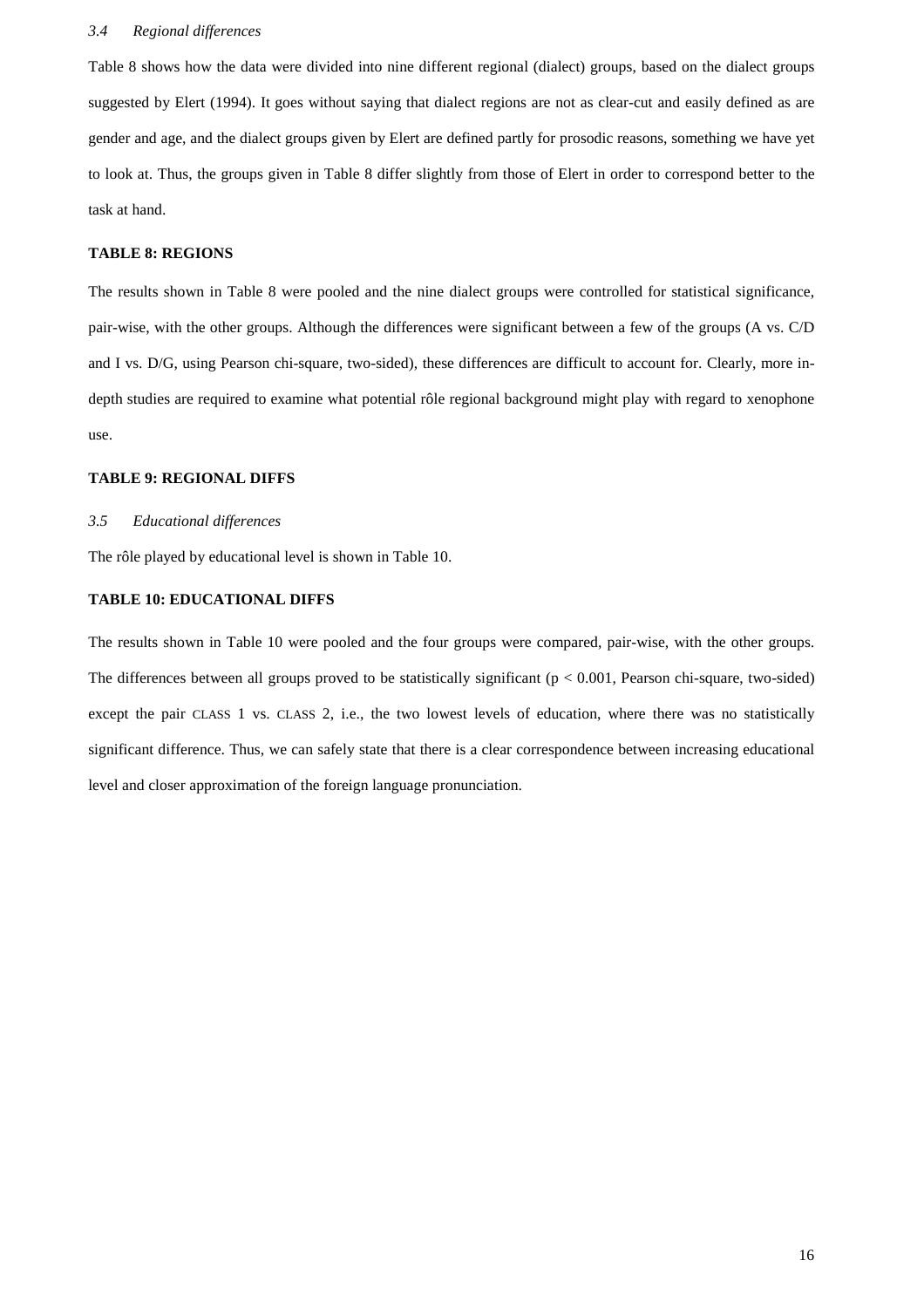# **4 Text-To-Speech Implementation**

The results above have been drawn upon in the development of Telia Research's concatenative synthesizer. The synthesizer uses different-sized units (polyphones), with the demisyllable as the basic unit. The polyphones include a set of diphones, which also serve the purpose of being used in fall-back situations. Derivational endings, words from the closed word classes and nasal and /h/ triphones are also included for speech quality reasons. During the development of a female voice in 1996, polyphones containing xenophones were also added. The total number of units in the resulting concatenative synthesizer was approximately 15,000.

For evaluation purposes, the set of sentences that was used in the data collection was synthesized in two ways: first, using non-xenophone polyphones only, and second, making use of the added xenophone polyphones. The synthesis procedure was described in Eklund & Lindström (1998), which also contains examples of the resulting synthetic speech. As could be expected, adding xenophone polyphones produced more natural-sounding speech output, as indicated by informal listening tests. More rigorous testing would of course be required to confirm this formally, but it would indeed be surprising if a synthesizer using another phone inventory than the majority of the population would be judged better than a synthesizer that is more similar to human beings in this respect.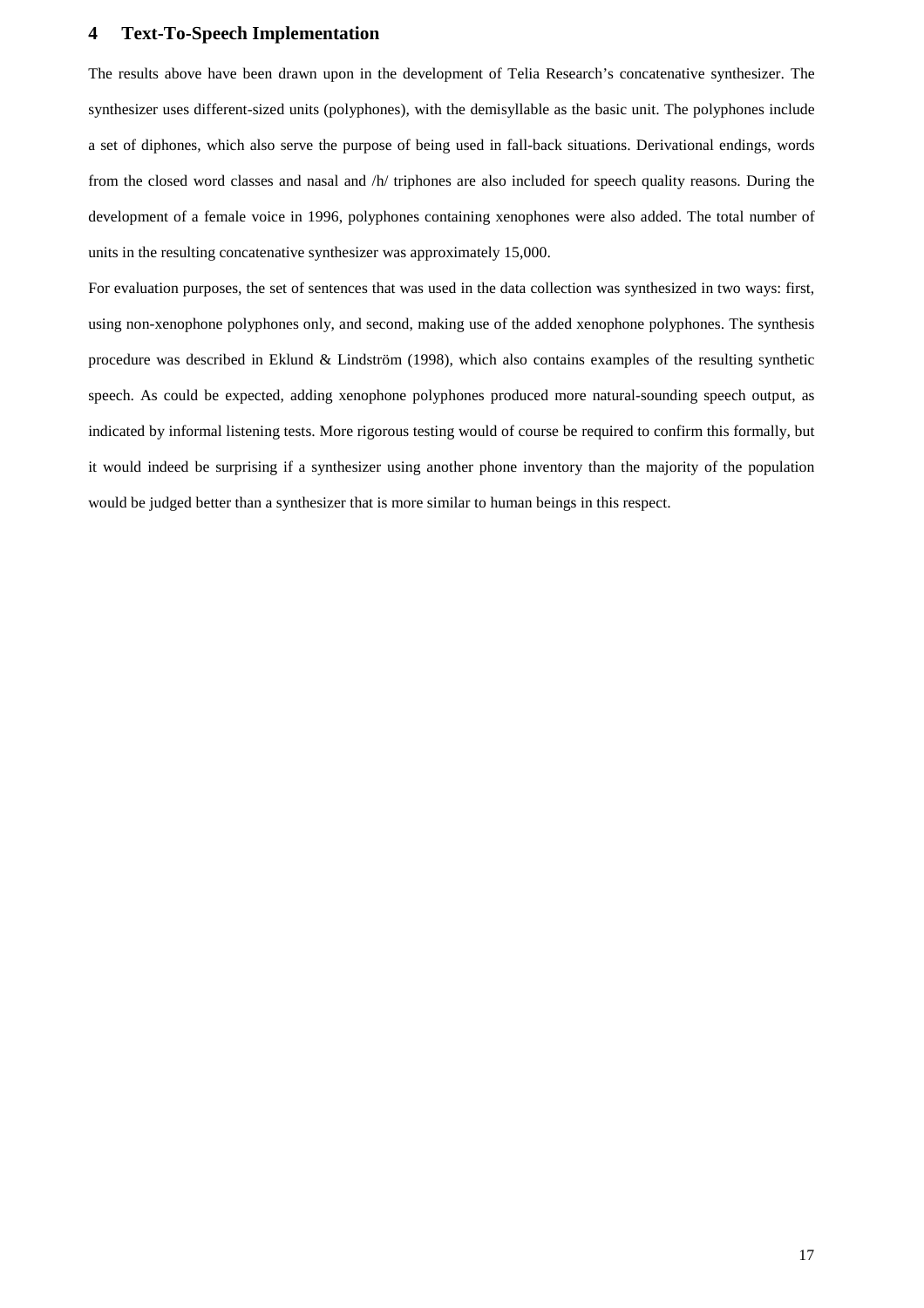# **5 Discussion**

Xenophones lie at the crossroads of a number of disciplines that make human language such a fascinating topic. Any serious study of xenophones will have to take into account phonetics, phonology and probably also morphology and syntax, alongside psychology, sociology, cross-cultural influences and a host of other factors. While this study has not been able to address more than a few of the issues raised, the results still shed some light both on actual speaker behaviour and on some of the factors governing that behaviour, in particular age and educational level.

From a purely linguistic perspective, a number of theoretical questions are raised. To begin with, the "foreignness" of this category of sounds can be discussed. If most Swedes use certain sounds in everyday conversation, and/or expect them to be used, then how "foreign" are they in the language community? Moreover, in a world that is characterized by increasing international communication—economic, cultural, social—such cross-breeding between languages can be expected to become more and more frequent, and is in fact the normal situation in many parts of the world where multilingualism is the norm. Phonetically, it is not obvious how one should approach the problem, especially since the acoustic features of both the native and the foreign language are not easily specified. Comparing phone sets is complicated since the mapping necessarily involves many-to-many relations/couplings. There are many different regionally and socialectally related allophone sets both within Swedish and within the foreign language (in this case different varieties of English, and to some extent German/Dutch), and the question is which variety in the native language should be compared with which variety in the foreign language. Again, from a more theoretical phonological side, one obvious goal of this research would be to set up a model with the capability of explaining the differences in xenophone distribution across categories that have been observed. It would be surprising if such a model did not involve some elements from theoretical/phonological models within the SLA field.

As indicated in Figure 1, the human language users are obviously able to handle the multitude of factors at play in some way, and from a speech technology perspective, it will become increasingly necessary for automatic spoken language systems to handle this type of situations as well. In the following subsections, some of the consequences that these observations are bound to have for automatic speech recognition and speech synthesis will be discussed, and directions for future research will be indicated

# *5.1 Implications for speech recognition*

A large-vocabulary automatic recognizer faces the entire variety of speech sounds within a given speech community, and the modelling of what it can expect to hear boils down to a few crucial issues.

First, the standard view on what the Swedish phone set looks like must be reconsidered, since it obviously contains a number of sounds normally not considered "Swedish", despite the fact that a large number of Swedish speakers do use them in normal conversation.

To complicate matters further, a word or name of foreign origin and containing foreign—or foreign-sounding segments can appear in an otherwise Swedish sentence, which means that the recognizer needs to handle phones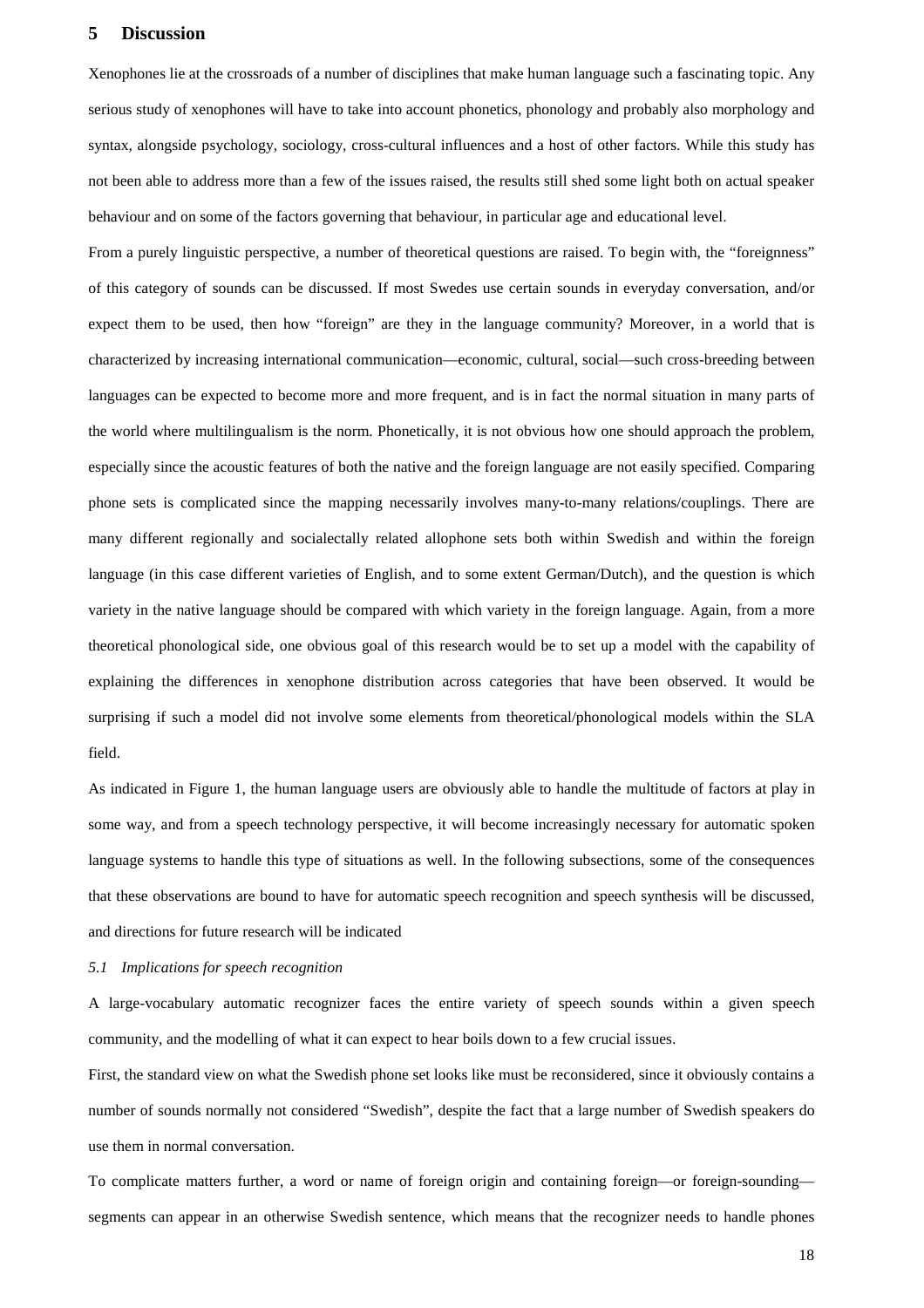from (at least) two languages at once. Within the SLT project (Rayner et al., 2000), an HMM-based recognizer that is able to handle English and Swedish was developed (Digalakis & Neumeyer, 2000; Weng, 2000; Weng et al., 1997). The recognizer runs both a Swedish and an English recognizer, and is capable of recognizing the odd Swedish word inside an otherwise English sentence, and vice versa. Technically, this was done by inter-connecting the so-called "back-off nodes" of the two language models, thus allowing the recognizer to switch language, as it were, between words. A problem with this method is that the lexicon used by the English recognizer will contain something like the phone string [dʒeɪmz] for the name "James" and the recognizer's acoustic models will be trained on those speech sounds (in context). Similarly, the lexicon employed by the Swedish recognizer will permit the string [jejms] and the acoustic models of that recognizer will be trained on those speech sounds (among others). However, neither recognizer will be capable of accepting the most likely phone sequence produced by a Swedish speaker, according to our findings, which would be [d $\tau$ ejms]. This implies that running parallel "native" recognizers probably cannot solve the xenophone problem, and that xenophones need to be included in the training material for a single recognizer instead. On the other hand, there is a severe training problem associated with this second approach, since the amount of training data normally required to build, say, a context-dependent HMM phone model, would be quite difficult to obtain for xenophones, especially if data from several contexts is required. One technical, third, solution, drawing on advantages from the other two approaches described here, would be to train the acoustic English-related xenophone models in the Swedish recognizer by bootstrapping from English speech data. Another issue is exactly how acute a problem xenophones present to a recognizer. This, of course, depends heavily on the context and discourse. An application like automatic handling of film ticket purchasing would surely need to cope with a large number of xenophones, since most English film titles are not translated into Swedish. Within other

domains, such as bookings of summer houses in the Stockholm archipelago, xenophones are not likely to occur at all. Thus, xenophone inclusion for a given application is also an empirical and task-specific issue.

## *5.2 Implications for speech synthesis*

As opposed to recognition, where the entire variety of a language needs be considered and catered for, a synthesizer generally only needs to cover *one* acceptable variety. The operative word here, of course, is "acceptable". Although it is our belief that a production study provides information in the acceptability domain insofar as it can be assumed that users of speech synthesis systems will be less prone to accept a synthesizer with a lower level of competence than themselves, the only safe method to gain insight in the acceptability domain would be to conduct a perception study, and ask subjects to rank the pronunciations along a few dimesions, such as intelligibility, "intelligence", pleasantness and so on. It is our belief that a low inclusion level of xenophones might not primarily show up in the intelligibility dimension. Rather, according to our findings, such a level of xenophone inclusions might give the listener an impression of a speaker with a particular age or educational level.

Another problem to consider is that "maximizing" in the xenophone dimension might leave certain listeners behind, especially concerning languages that are not so widely known as English (e.g. French, German or Russian) and that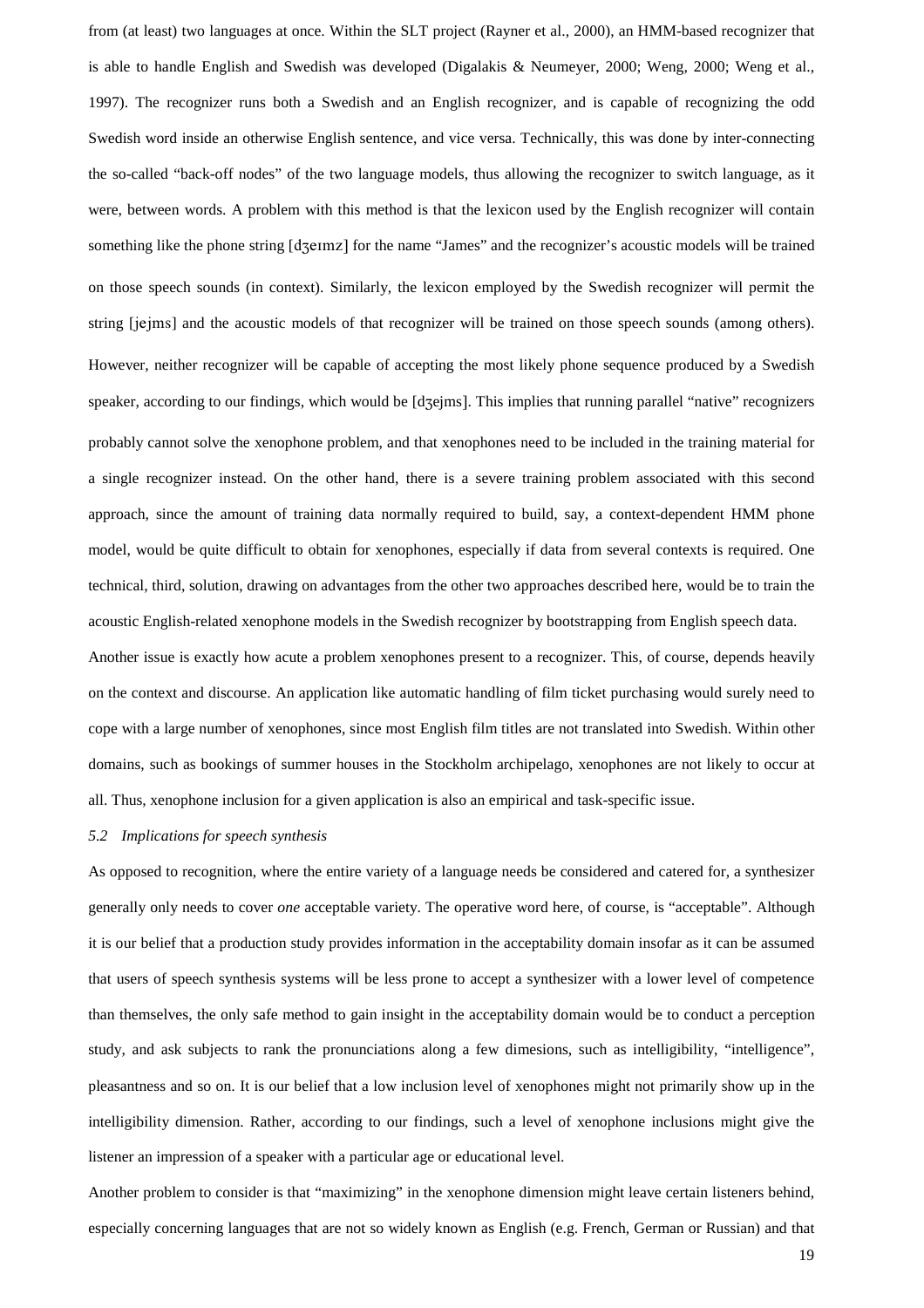an appropriate, intermediate, level must be found. It can be assumed that choosing too "high" a level will signal an attitude which would be perceived as high-browed and obnoxious, leading the user of the system to feel excluded. This, too, needs to be studied in further detail.

To the best of our knowledge, few attempts to include xenophones in synthesizers have so far been made. As stated previously, Möbius et al. (1997) mention the inclusion of a few English and French sounds in the German version of the Bell Labs multilingual TTS system and Eklund & Lindström (1998) report on the inclusion of English xenophones in the Telia Research Swedish synthesizer.

# *5.3 Future research*

In the development of speech technology systems there is an increasing interest in issues such as dialectal variation, cross-language applications, handling of foreign accents etc. As mentioned earlier, this problem is becoming more acute in an increasingly internationalized world, where people tend to speak more than one language, and also tend to ask for services that pay little or no attention to national or language borders.

In our investigation a production study was carried out, which apart from obvious production results also gave some insight in the expectation/attitude dimension. However, to gain more knowledge concerning these issues, perceptually oriented studies should be carried out.

Apart from the perception studies mentioned above, a deeper look into the phonological-regional dimension is needed. The rationale for doing this is that one would want an intelligent recognizer to possess a certain level of predictive power, so that it could "tune in" to a particular speaker's use of xenophones (and idiosyncratic speech behaviour in general). However, our observations so far do not provide much hope in that dimension, since the speakers generally do not exhibit a high degree of consistency in their use of xenophones. This was exemplified by xenophone usage within a single speaker in virtually lexicalized phrases, such as "Diana and Charles". Thus, our studies so far indicate that xenophone inclusion may appear spot-wise, rather than consistently. However, this question needs more research.

Another topic that awaits studies is to what extent prosodic signalling is employed. Some subjects signalled awareness of the foreignness of names and words by using a prosodic realization that is influenced by the sourcelanguage, in this case English, either in addition to, or independently of, the use of xenophones. So far, we have not conducted any formal studies of this phenomenon, and the benefits from such knowledge of course require that recognizers make use of prosody, something which currently is not done, at least not to any large degree.

Another factor to be studied further is the role of orthography, something we have tried to normalize for by including the same sounds with different spellings (e.g., the voiced affricate  $\lceil d \, \zeta \rceil$ ) was presented both in the name "James" and in the name "Roger"). It proved to have some effect (Eklund & Lindström, 1998), but more data are needed before any far-reaching conclusions may be drawn concerning the rôle of orthography.

Moreover, as pointed out in Fitt (1998), the line between fully foreign names and words on the one hand, and fully native names and words on the other hand, is arbitrary. In this study, we have used names and words that were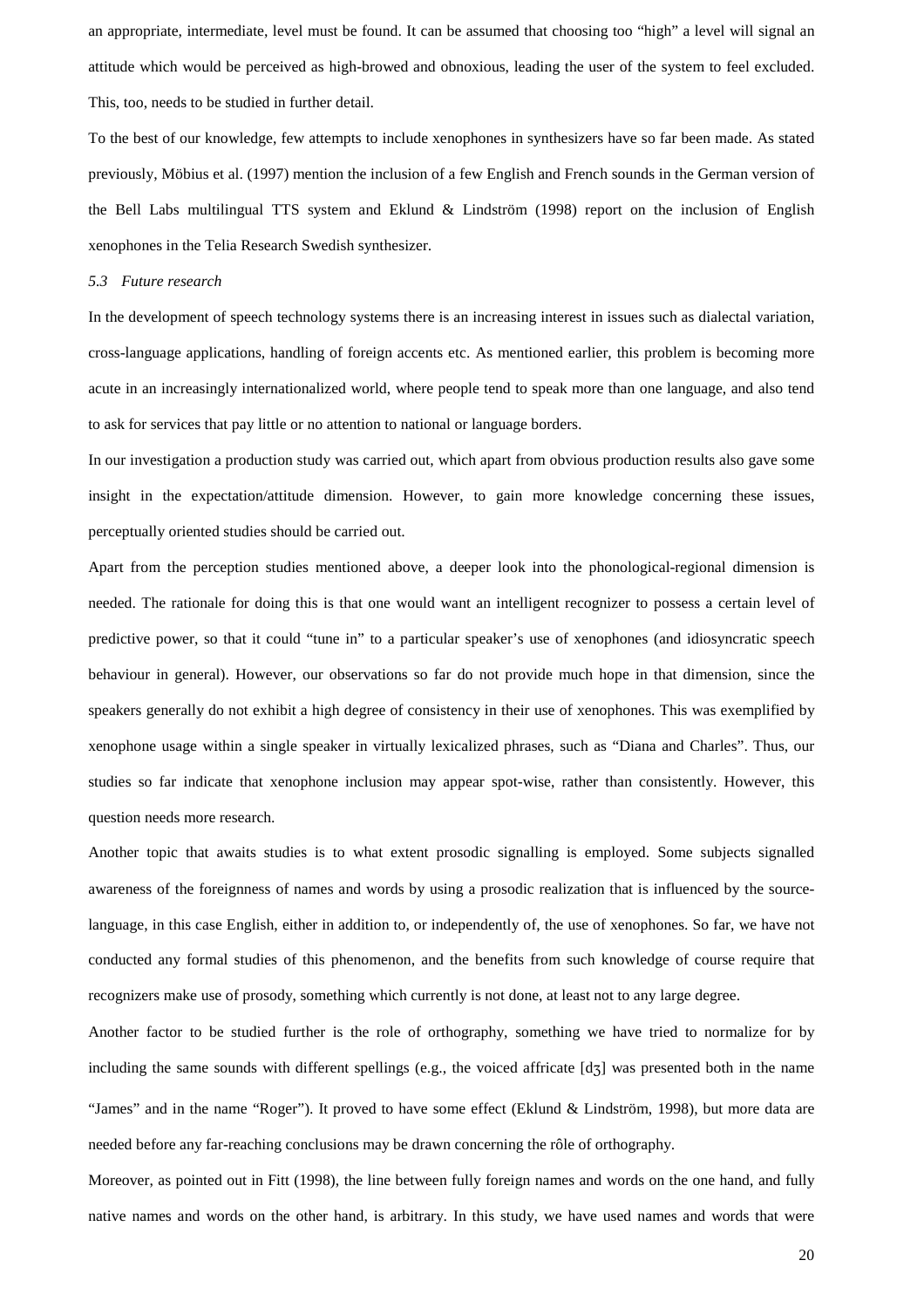expected to be known to most (preferably all) subjects, and some of these names are also fairly common names in Swedish. Whether or not subjects did perceive the name or word as "foreign", or to what degree, is something which is very hard to measure, since perception is clearly dependent on socio-cultural factors that are not controlled for in our study, and are indeed very hard to control for.

In particular, the vocabulary of younger people can be expected to be more coloured by the current cultural influx. As previously mentioned, a morphological approach has been proven productive for (at least) Swedish (Carlson et al. 1990, 1989), and an initial attempt at implementing a lexical component capable of handling what might be termed *xenomorphs* in a two-level formalism was recently reported on by Lindström and Kasaty (2000).

The inclusion of xenophones beyond doubt varies across languages, and it goes without saying that these observations on Swedish should not be "translated" into other languages. The typical speaker of Swedish (in Sweden) is exposed to English on an everyday basis, mainly since Swedish television never dubs foreign programs (except for programs aimed at pre-literate children), which also explains the observation that an American English rendering of the English name "Roger Moore" is more common than a British English rendering, given the fact that American TV shows vastly outnumber British TV shows on Swedish TV. This type of exposure to foreign languages does not exist in countries where foreign TV shows are always, or frequently, dubbed—or where voiceover is employed—and it is assumed that it is just one factor that influences the inclusion of xenophones in any given language.

This study is necessarily limited in scope, and clearly can not provide an exhaustive description of 'xenophonology'. The apparent existence of phones that seem to lack underlying phonemes is per se an intriguing issue which has so far received little attention. It is our hope that this pilot study will be followed by other studies, addressing other aspects of this multi-faceted area.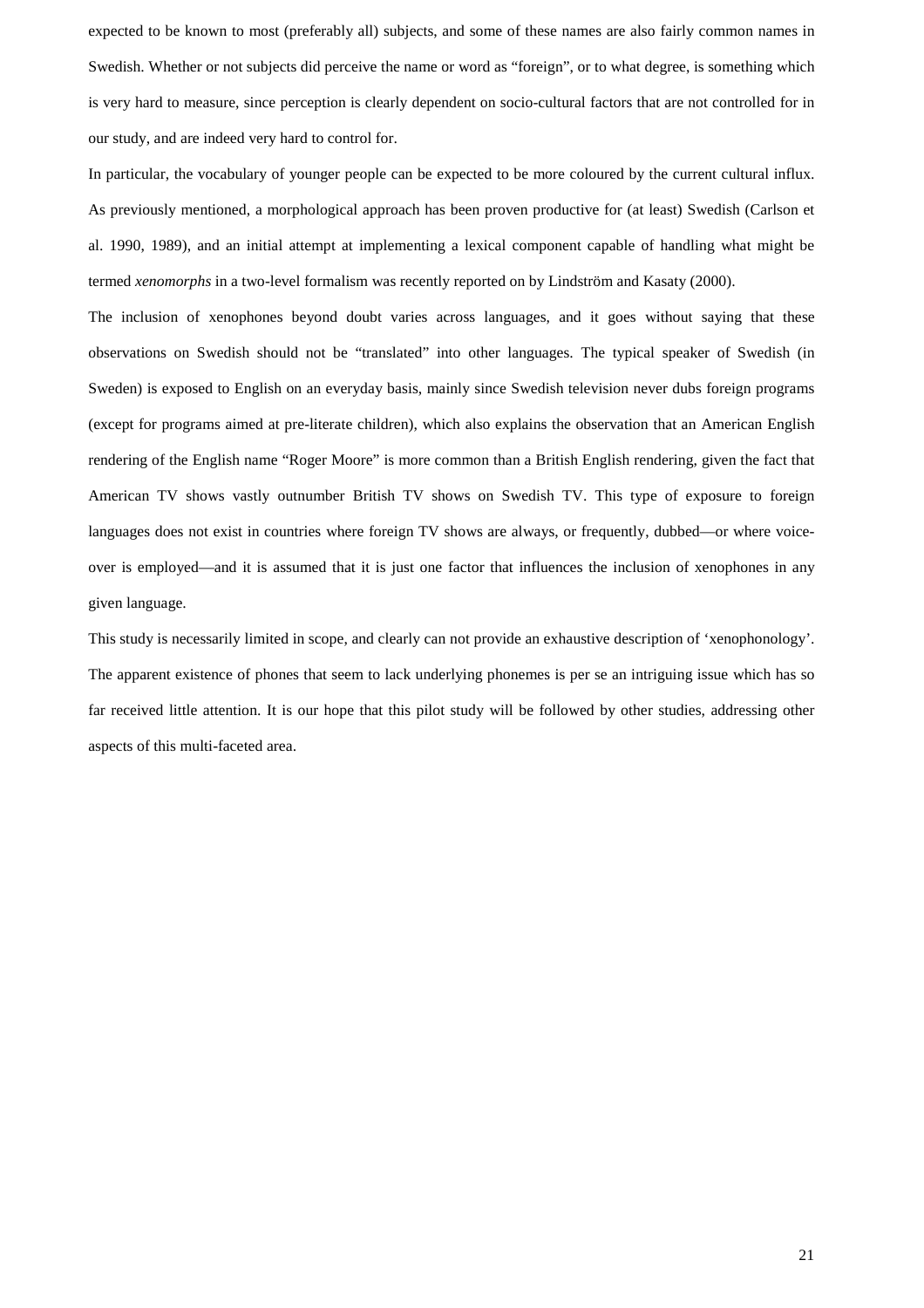## **Acknowledgements**

The authors would like to thank Jessica Granberg and Per Sautermeister for help with the transcriptions. We would also like to thank Lars Ahrenberg, Jessica Granberg, Jaan Kaja, Eva Lindström, Robert McAllister, Kirk Sullivan and three anonymous reviewers for comments on draft versions of the paper. Thanks to Jan Anward, Björn Hammarberg and Åke Viberg for helpful discussions. Thanks to Nathalie Kirchmeyer and Hartmut Traunmüller for providing French and German translations, respectively, of the abstract. Finally, thanks to Juliana Handberg for the drawing in Figure 1.

#### **References**

- Abelin, Å. 1985. Om uttalsmarkering och uttalsregler i svensk ordbok. Rapporter från Språkdata (21), Gothenburg University, Department of Computational Linguistics, Gothenburg.
- Bayard, D., Sullivan, K.P.H. 2000. Perception of country of origin and social status of English speakers by Swedish and New Zealand listeners. Proc. Fonetik 2000, The Swedish Phonetics Conference, May 24–26 2000. University of Skövde. ISBN 91- 630-9647-1, pp. 33–36.
- Billi, R. n.d. Interview published in Le Journal The Journal of Record for Human Language Technology. http://www.hltcentral.org/usr\_docs/LeJournal/I-phonesPhonemesMultimodality.pdf
- Carlson, R., Granström, B., Lindström, A. 1989. Predicting name pronunciation for a reverse directory service. Proc. European Conference on Speech Technology, vol. 1, pp. 113–116.
- Carlson, R., Granström, B., Lindström, A. 1990. Methods to generate the pronunciation of proper names in Swedish. Proc. Fonetik 90, The Fourth Swedish Phonetics Conference, PHONUM 1, Umeå/Lövånger, pp. 74–77.
- Dahlstedt, K.-H., Bergman, G., Ståhle, C.I. 1969. Främmande ord i svenskan. Verdandis skriftserie, Läromedelsförlagen.
- Digalakis V., Neumeyer, L. 2000. Multiple Dialects and Languages. In: Rayner, M., Carter, D., Bouillon, P., Digalakis, V., Wirén, M. (Eds.), The Spoken Language Translator. Cambridge University Press, ISBN 0 521 77077 7, ch. 18, pp. 274–283.
- Eklund, R., Kaja, J., Neumeyer, L., Weng F. & Digalakis, V. 2000. Porting a Recognizer to a New Language. In: Rayner, M., Carter, D., Bouillon, P., Digalakis, V., Wirén, M. (Eds.), The Spoken Language Translator. Cambridge University Press, ISBN 0 521 77077 7, ch. 17, pp. 265–273.
- Eklund, R., Lindström, A. 1998. How To Handle "Foreign" Sounds in Swedish Text-to-Speech Conversion: Approaching the 'Xenophone' Problem. Proc. ICSLP 98, Sydney, November 30–December 5. Paper 514, vol. 7, pp. 2831–2834. CD-ROM available from Causal Productions Pty Ltd, PO Box 100, info@causal.on.net.
- Eklund, R., Lindström, A. 1996. Pronunciation in an internationalized society: A multi-dimensional problem considered. Fonetik 96, The Swedish Phonetics Conference, Nässlingen, 29–31 May, 1996. TMH-QPSR 2/1996, pp. 123–126.
- Elert, C.-C. Indelning och gränser inom området för den nu talade svenskan En aktuell dialektografi. In: Edlund, L.-E. (Ed.), Kulturgränser — Myt eller verklighet? DIABAS 4, skrifter från den dialektgeografiska institutionen för nordiska språk vid Umeå universitet, Umeå 1994, pp. 215–228.
- Fitt, S.E. 1998. Processing Unfamiliar Words: A Study in the Perception and Production of Native and Foreign Place Names. PhD Thesis, University of Edinburgh.
- Flege, J.E. 1987. Effects of Equivalence Classification on the Production of Foreign Language Speech Sounds. In: James, A., Leather, J. (Eds.), Sound Patterns in Second Language Acquisition. Foris Publications, pp. 9–39.
- Gustafson, J. 1996. A Swedish Name Pronunciation System. Licenciate thesis, TMH, Royal Institute of Technology (KTH), Stockholm, Sweden.
- Gustafson, J. 1995. Transcribing Names with Foreign Origin in the Onomastica Project. Proc. ICPhS 95, Stockholm, Sweden, vol. 2, pp. 318–321.
- Gustafson, J. 1994. ONOMASTICA—creating a multilingual dictionary of European names. In: Bruce, G., House, D., Touati, P. (Eds.), Papers from the Eighth Swedish Phonetics Conference, Working Papers, Lund University, vol. 43, pp. 66–69.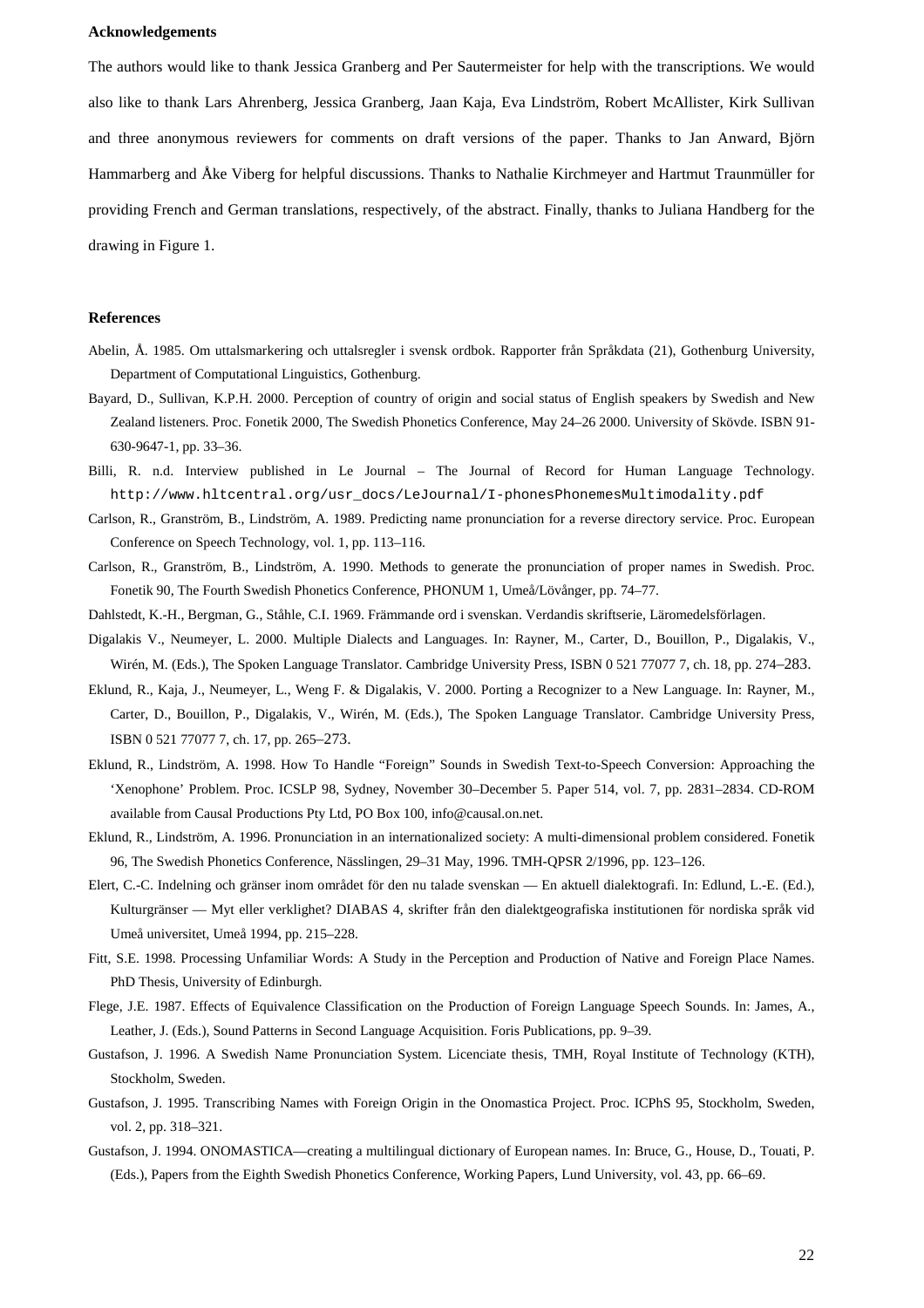- Hammarberg, B. 1990. Conditions on Transfer in Second Language Phonology Acquisition. In: Leather, J., James, A. (Eds.), New Sounds 90, Proc. of the 1990 Amsterdam Symposium on the Acquisition of Second-Language Speech. University of Amsterdam, pp. 198–215.
- Hemphill, C.T., Godfrey, J.J., Doddington, G.R. 1990. The ATIS Spoken Language Systems Pilot Corpus. Proc. DARPA Speech and Natural Language Workshop, Hidden Valley, PA, pp. 96–101.
- Kirkness, A. 1976. Zur Lexikologie und Lexikographie des Fremdworts. In Probleme der Lexikologie und Lexikographie Sprache der Gegenwart, Band XXXIX. Pädagogischer Verlag Schwann, Düsseldorf, pp. 226–241.
- Lindström A., Eklund, R. 1999a. Xenophones Revisited: Linguistic and other underlying factors affecting the pronunciation of foreign items in Swedish. Proc. of ICPhS 99, San Francisco, August 1–7, Paper 0708, vol. 3, pp. 2227–2230.
- Lindström A., Eklund, R. 1999b. [jà:mes] or [dʒɛɪmz] or Perhaps Something In-between? Recapping Three Years of Xenophone Studies. Proc. Fonetik 99, The Swedish Phonetics Conference, June 2–4 1999. Gothenburg Papers in Theoretical Linguistics, 81, pp. 109–112.
- Lindström A., Eklund, R. 2000. How "foreign" are foreign speech sounds? Implications for speech recognition and synthesis. RTO Meeting Proceedings 28. Multi-lingual Interoperability in Speech Technology. Papers and reports presented at the Tutorial and Workshop co-sponsored by the Information Systems Technology Panel (IST) of RTO-NATO and the European Speech Communication Association (ESCA) held at Leusden, The Netherlands on 13–14 September 1999, pp. 15–19.
- Lindström, A., Kasaty, A. 2000. A two-level approach to the handling of foreign items in Swedish speech technology applications. Proceedings of of ICSLP'00, 16–20 October 2000, Vol. 1, pp. 54-57.
- Lipski, J.M. 1976. Prejudice and pronunciation. American Speech, vol. 51, pp. 109–118.
- Maddieson, I. 1984. Patterns of sounds. Cambridge University Press, pp. 162–163, 170, 203 et passim.
- Mobärg, M. 1998. Media exposure vs. educational prescription: The case of British and American English in Sweden. In: Lindquist, H., Klintborg, S., Levin, M. & Estling, M. (Eds.), The Major Varieties of English. Papers from MAVEN 97, Växjö 20–22 November 1997. Växjö University, pp. 249–262.
- Müller, W. 1976. Fremdwortbegriff und Fremdwörterbuch. In: Probleme der Lexikologie und Lexikographie Sprache der Gegenwart, Band XXXIX. Pädagogischer Verlag Schwann, Düsseldorf, pp. 211–225.
- Möbius, B., Sproat, R., van Santen, J.P.H., Olive, J.P. 1997. The Bell Labs German Text-to-Speech System: An Overview. Proc. ESCA, Eurospeech 97, Rhodes, Greece, ISSN 1018–4071, vol 5, pp. 2443–2446.
- The Onomastica Consortium. 1995. The Onomastica Interlanguage Pronunciation Lexicon. Proc. ESCA, Eurospeech 95, Madrid, Spain, ISSN 1018–4074, pp. 829–832.
- Rayner, M., Carter, D., Bouillon, P., Digalakis, V., Wirén, M. (Eds.). 2000. The Spoken Language Translator. Cambridge University Press.
- Trancoso, I., Viana, C., Mascarenhas, I., Teixeira, C. 1999. On deriving rules for nativised pronunciation in navigation queries. Proc. ESCA, Eurospeech 99, Budapest, Hungary, ISSN 1018–4074, vol. 1, pp. 195–198.
- Virtanen, T., Lindgrén, S.-A. 1998. British or American English? Investigating what EFL students say and what they do. In: Lindquist, H., Klintborg, S., Levin, M. & Estling, M. (Eds.), The Major Varieties of English. Papers from MAVEN 97, Växjö 20–22 November 1997. Växjö University, pp. 273–281.
- Weng, F., Stolcke, A., Cohen, M. 2000. Language Modeling for Multilingual Speech Translation. In: Rayner, M., Carter, D., Bouillon, P., Digalakis, V., Wirén, M. (Eds.), The Spoken Language Translator. Cambridge University Press, ISBN 0 521 77077 7, ch. 16, pp. 250–264.
- Weng, F., Bratt, H., Neumeyer, L., Stolcke, A. 1997. A Study of Multilingual Speech Recognition. Proc. Eurospeech, vol. 1, Rhodes, Greece, Vol. 1, pp. 359–362.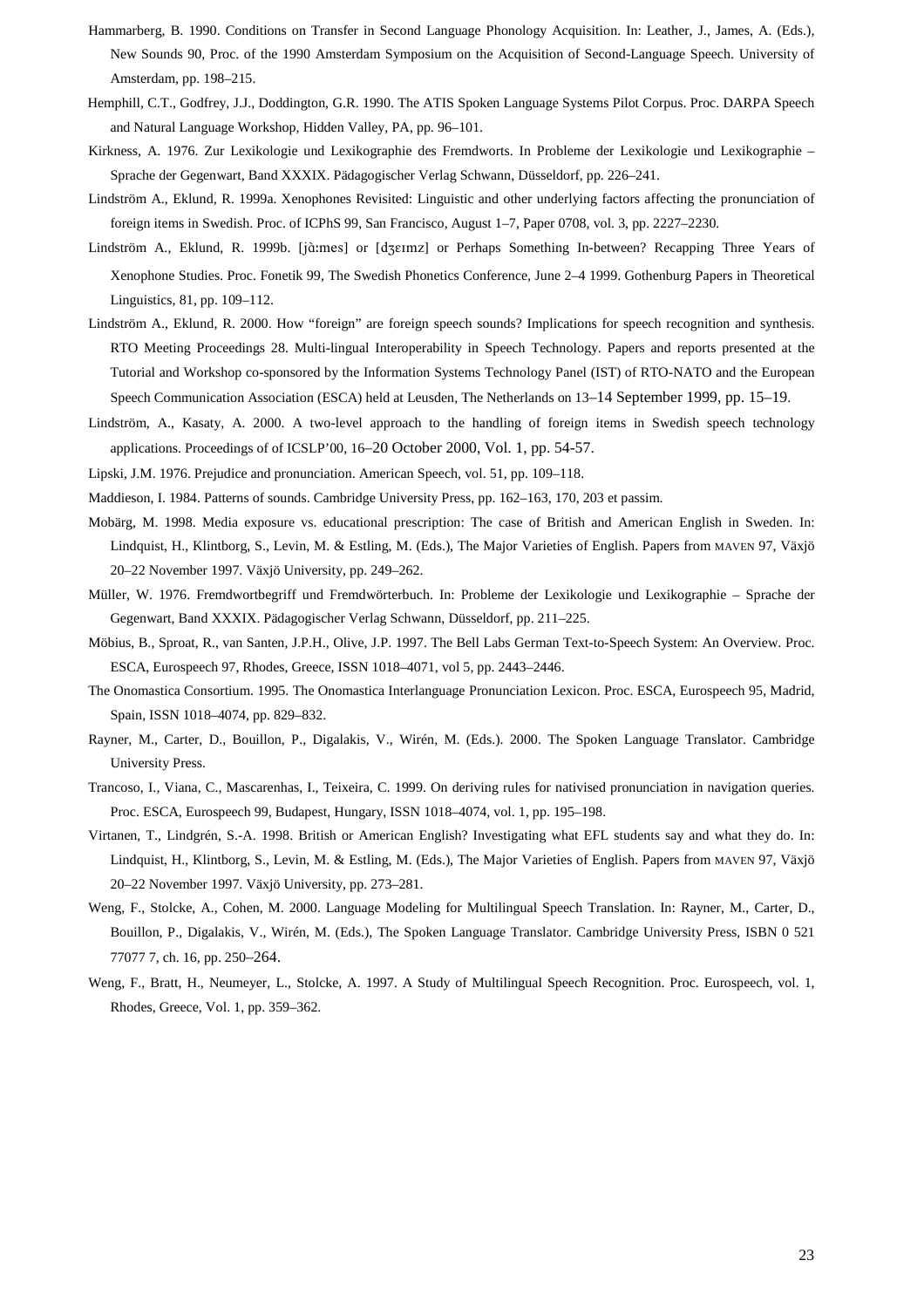

**Figure 1:** The language user in a typical situation. When speaker Anders is pronouncing a foreign name in speaker Robert's presence, a number of factors affect the phonetic rendering of the name, such as the name's country of origin, the time it was introduced in speaker Anders's community, what channel it passed through, Anders's knowledge of Robert's language competence and a host of other factors.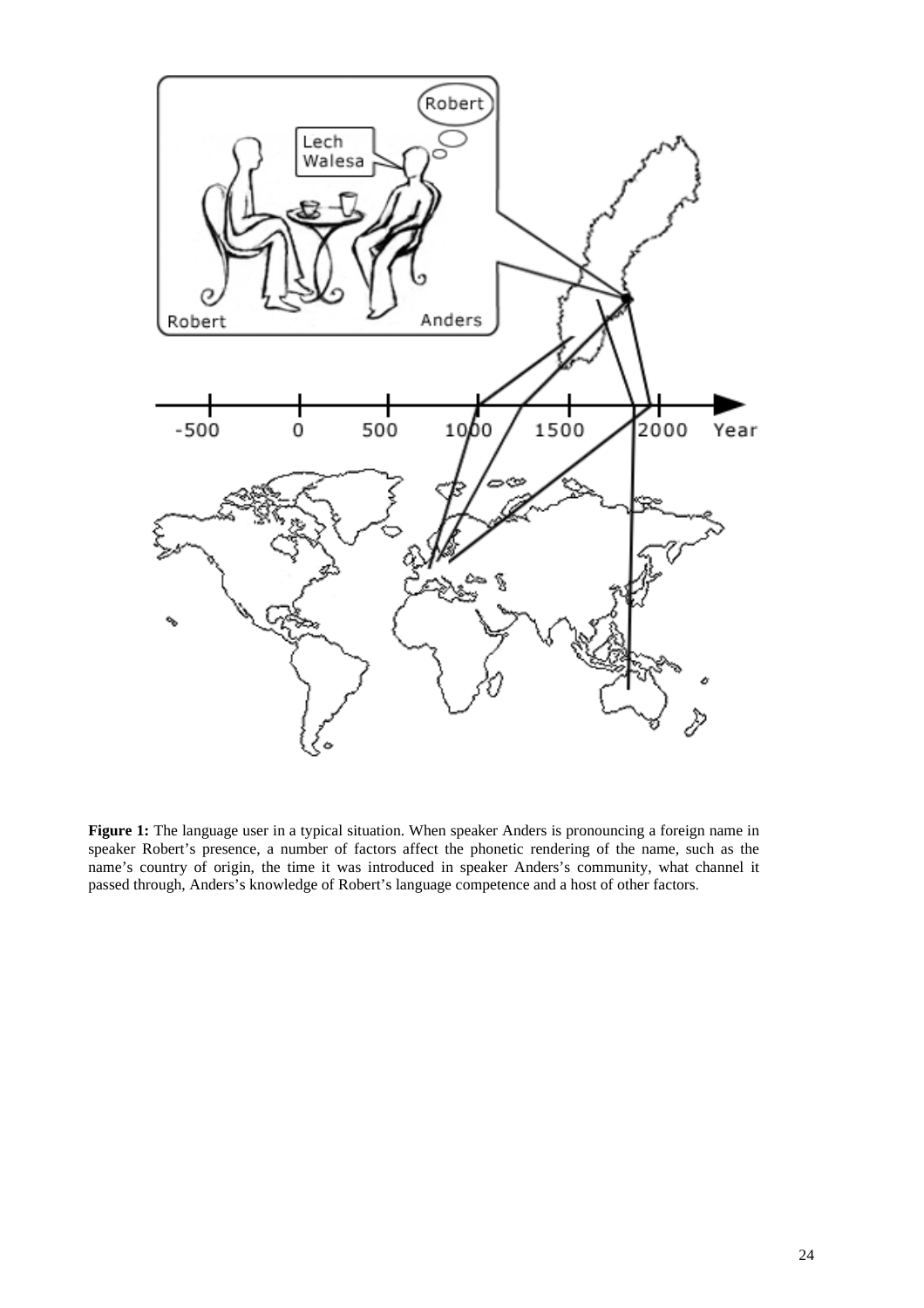| <b>Target Phone /</b> | <b>Potential</b>                       | <b>Example Word(s)</b>            |
|-----------------------|----------------------------------------|-----------------------------------|
| <b>Xenophone</b>      | <b>Realisation</b>                     |                                   |
| [x]                   | $[~{\rm x},\,\mathfrak{h},\,{\rm g}~]$ | Aachen                            |
| [0]                   | $\boxed{0, t, t, d}$                   | thriller, Thatcher                |
| $[\delta]$            | $\lceil \delta, d, d, t \rceil$        | the                               |
| $[]$                  | $[\int, s, \hat{\theta}, s, c]$        | Sharon                            |
| [z]                   | [z, s]                                 | music, James                      |
| $[3]$                 | $[3, \hat{h}, 8, \hat{v}]$             | television                        |
| [t]                   | $[$ tf, $s$ , $c$ , tc, ts, ts $]$     | Charles, Thatcher                 |
| $[d_3]$               | [d3, g, j]                             | Roger, James                      |
| $[1]$                 | $[r, \mathcal{D}, r, R, Z]$            | Sharon, Roger                     |
| [Ø]                   | [ $r, \sigma, r, R, Z, \emptyset$ ]    | Roger                             |
| $[1]$                 | [1, 1, 1]                              | Lloyd, Michael, thriller, Douglas |
| [w]                   | $\lceil w, v \rceil$                   | we, world                         |
| [a!]                  | [a, a, b, b]                           | Aachen                            |
| $\lceil x \rceil$     | [x, a, e]                              | Jackson, Maggie                   |
| [ju]                  | $[$ ju:, $\mathfrak{m}, \Theta]$       | music                             |
| $\lceil 30 \rceil$    | [30, u, 0, 0]                          | Stone                             |
| [av]                  | [30, 3, a]                             | cowboy                            |
| [el]                  | $[$ e <sub>I</sub> , ej, aj $]$        | Baywatch                          |
| [a]                   | $[$ a <sub>I</sub> , aj, i $]$         | Michael                           |
| [01]                  | [3i, 3j]                               | Cowboy, Lloyd                     |

**Table 1:** Included target phones/xenophones and phonetic realisations observed in Swedish subjects' speech. The examples are from the material used to elicit the pronunciations.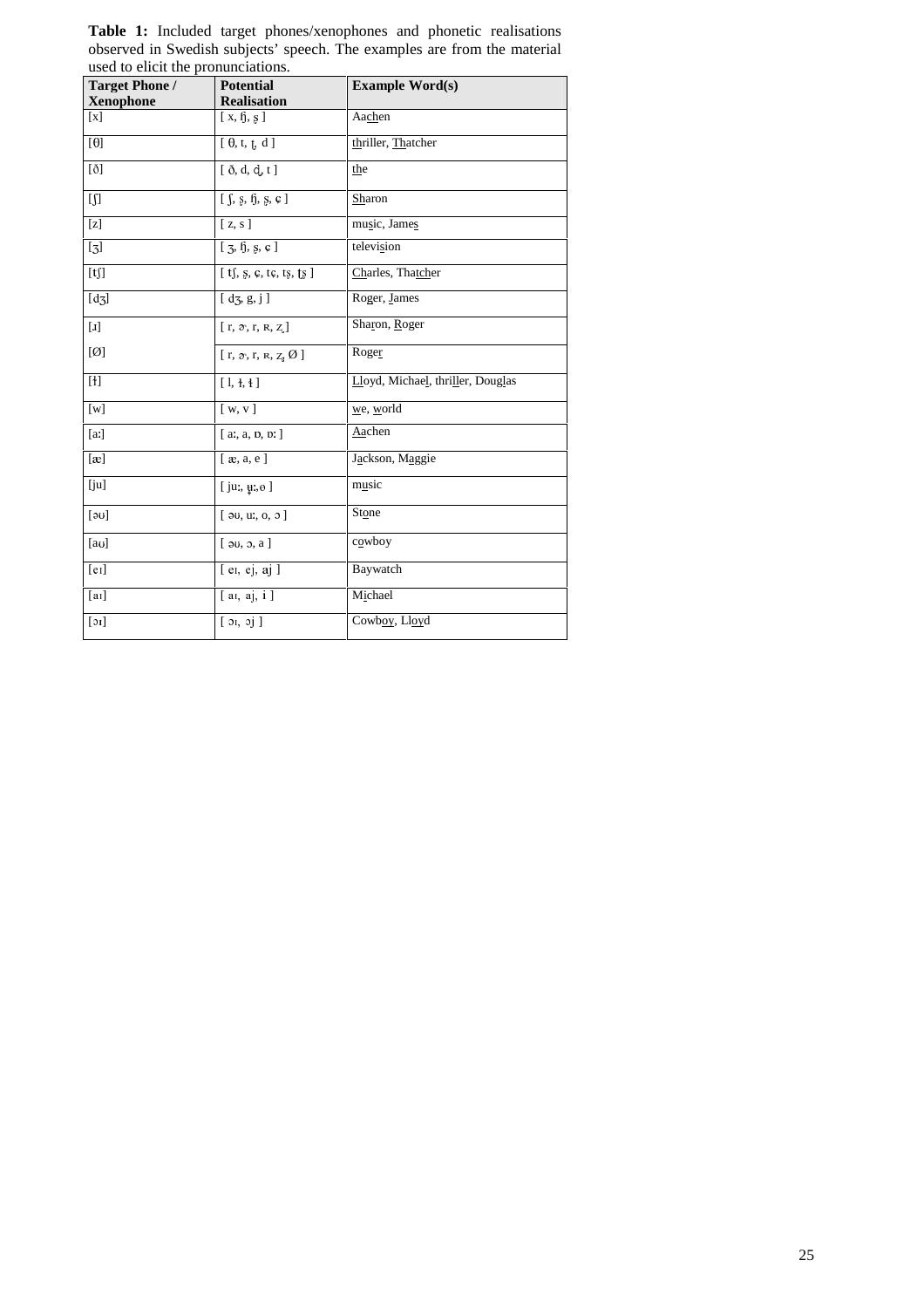**Table 2:** The set of sentences used in the recording sessions. The sentences were presented to the subjects under the heading "Kändisar" ('Celebrities'), and contained names and words of foreign origin judged to be commonly known.

| No.            | <b>Sentences with translation</b>                                                                                                                                                |
|----------------|----------------------------------------------------------------------------------------------------------------------------------------------------------------------------------|
| $\mathbf{1}$   | TV-serien "Baywatch" har väckt en del uppmärksamhet på sistone.<br>("The TV series 'Baywatch' has attracted some attention lately.")                                             |
| $\overline{2}$ | Många har Roger Moore som favorit i rollen som James Bond.<br>("A lot of people prefer Roger Moore's interpretation of James Bond.")                                             |
| 3              | Den mest säljande skivan någonsin är "Thriller" av Michael Jackson.<br>("The best-selling record ever is 'Thriller' by Michael Jackson.")                                        |
| $\overline{4}$ | Veckopressens favoriter är verkligen Diana och Charles.<br>("Diana and Charles are indeed the favourites of the tabloids.")                                                      |
| 5              | Intercity-tåget gick direkt från Aachen till Baden-Baden.<br>("The Intercity train went straight from Aachen to Baden-Baden.")                                                   |
| 6              | Jag flyger alltid business class på längre sträckor.<br>("I always fly business class on long trips.")                                                                           |
| 7              | Det anses allmänt att John Major är en blek efterträdare till Maggie Thatcher.<br>("It is a widely held opinion that John Major is a rather pale successor to Maggie Thatcher.") |
| 8              | I filmen "Basic Instinct" spelade Sharon Stone mot Michael Douglas.<br>("Sharon Stone co-starred with Michael Douglas in the film 'Basic Instinct'.")                            |
| 9              | En av stumfilmens stora stjärnor var Harold Lloyd.<br>("Harold Lloyd was one the big stars of silent movies.")                                                                   |
| 10             | Många rockstjärnor medverkade i sången "We are the World".<br>("Many rock stars participated in the song 'We are the World'.")                                                   |
| 11             | TV-kanalen MTV, "Music Television", har kommit att påverka hela musikbranschen.<br>("The TV channel MTV, 'Music Television', has affected the entire music business.")           |
| 12             | En cowboy på en häst är verkligen symbolen för amerikansk kultur.<br>("A cowboy on a horse is really the symbol of American culture.")                                           |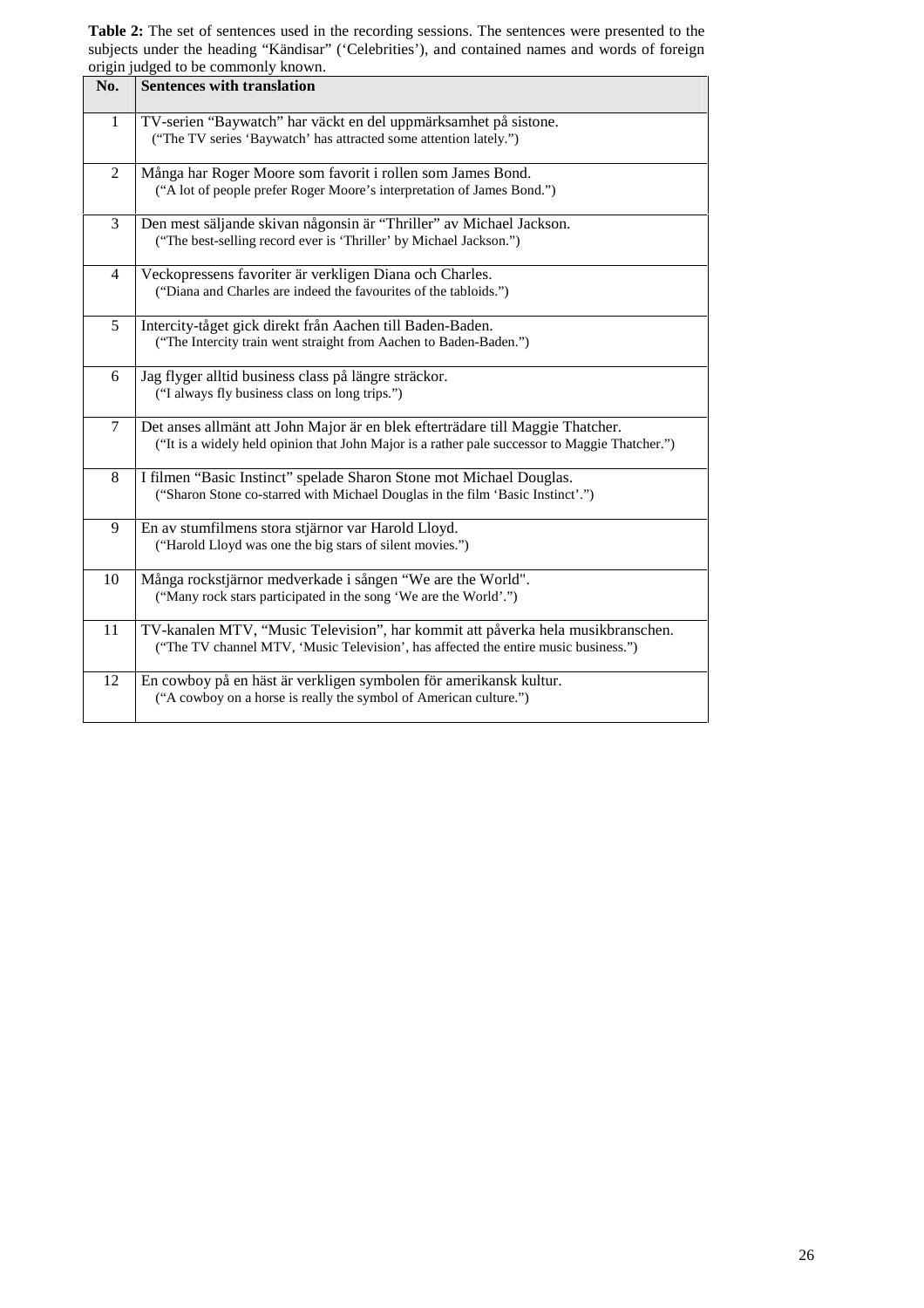**Table 3:** Number of xenophone tokens.

| <b>Target Phone /</b><br><b>Xenophone</b> | Number of<br>transcribed tokens | Elicited from the words or names                           |
|-------------------------------------------|---------------------------------|------------------------------------------------------------|
| $[a_1]$                                   | 1379                            | Michael (Jackson), Michael (Douglas), Diana                |
| $[e_1]$                                   | 1848                            | Baywatch, James, Major, Basic                              |
| [10]                                      | 812                             | Lloyd, cowboy                                              |
| $[\overline{\mathfrak{so}}]$              | 460                             | Stone                                                      |
| [av]                                      | 342                             | Cowboy                                                     |
| $[$ ju:]                                  | 452                             | Music                                                      |
| [x]                                       | 1845                            | Jackson, Maggie, Thatcher, Diana                           |
| [a:]                                      | 1395                            | Aachen, Baden-Baden                                        |
| [t]                                       | 1388                            | Baywatch, Charles, Thatcher                                |
| $[d_3]$                                   | 2310                            | Roger, James, Jackson, John, Major                         |
|                                           | 460                             | Sharon                                                     |
| $[3]$                                     | 452                             | Television                                                 |
| [0]                                       | 917                             | Thriller, Thatcher                                         |
| $\lceil \delta \rceil$                    | 462                             | the                                                        |
| $\lceil z \rceil$                         | 1382                            | James, Charles, Music                                      |
| $[1]$                                     | 3697                            | Roger, Moore, Thriller, John, Major, Thatcher, Sharon, are |
| $[1]$                                     | 2760                            | Michael (J), Michael (D), Thriller, Douglas, Lloyd         |
| $\lceil w \rceil$                         | 924                             | We, World                                                  |
| $\left[ \mathrm{x}\right]$                | 465                             | Aachen                                                     |
| $\Sigma$                                  | 23750                           |                                                            |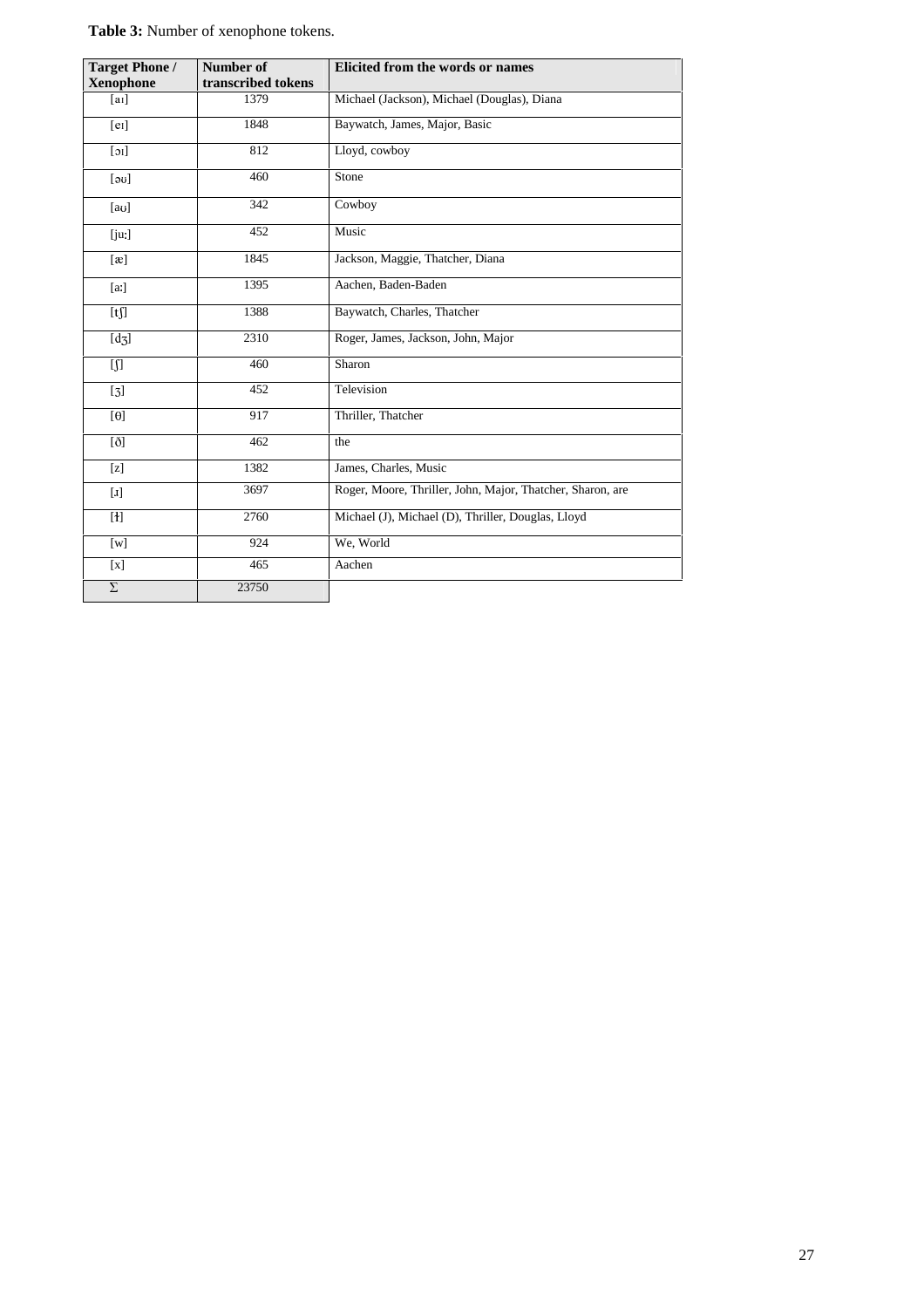**Table 4:** For each target English speech sound and each occurrence in the read sentences, the resulting distribution of the Swedish subjects' productions, as obtained by manual phonetic transcription, is shown as a percentage. Based on the similarity between the produced sound and the target phone, the different productions are assigned to one of three categories along two dimensions: the AWARENESS dimension (to what extent people are aware of the difference between Swedish and English pronunciation), and the FIDELITY dimension (how well they succeed in the production of the foreign sounds). The **first category** corresponds to a high awareness among the subjects coupled with a high capability in rendering a sound close to the one in the source language. The **second category** corresponds to the case where the subjects were apparently aware that something "non-Swedish" would be appropriate, but failed to produce a good approximation. Finally, the **third category** corresponds to full adjustment to Swedish. Cases where the transcribers were unable to hear what was produced are marked by an asterisk.

|               |               | <b>Category</b>  | 1     |      | $\overline{2}$ |                | 3    |         |  |  |  |
|---------------|---------------|------------------|-------|------|----------------|----------------|------|---------|--|--|--|
|               |               | <b>Awareness</b> |       | high |                |                | low  |         |  |  |  |
|               |               | Fidelity         | high  |      |                |                | low  |         |  |  |  |
| <b>Target</b> | <b>Tokens</b> | In the word      |       |      |                |                |      |         |  |  |  |
| aı            | 454           | Michael          | 95.8  | aj   | 0.4            | ej             | 3.1  | i:      |  |  |  |
|               |               | (Jackson)        |       |      |                |                | 0.7  | 1       |  |  |  |
|               | 460           | Michael          | 94.6  | aj   |                |                | 3.0  | i:      |  |  |  |
|               |               | (Douglas)        |       |      |                |                | 2.4  | I       |  |  |  |
|               | 465           | Diana            | 54.6  | aj   | 0.5            | $\ast$         | 44.9 | i       |  |  |  |
| eı            | 465           | James            | 97.2  | ej   | 2.4            | ε              | 0.4  | a       |  |  |  |
|               | 463           | Major            | 92.0  | ej   | 0.9            | ε              | 6.9  | a       |  |  |  |
|               |               |                  |       |      | 0.2            | aj             |      |         |  |  |  |
|               | 460           | Basic            | 90.7  | ej   | 3.5            | ε              | 3.9  | a       |  |  |  |
|               |               |                  |       |      | 0.4            | εj             | 0.9  | a:      |  |  |  |
|               |               |                  |       |      | 0.4            | æ:             |      |         |  |  |  |
|               |               |                  |       |      | 0.2            | $\circ$        |      |         |  |  |  |
|               | 460           | Baywatch         | 95.3  | ej   | 1.4            | $\ast$         | 3.3  | aj      |  |  |  |
| JС            | 470           | Lloyd            | 98.7  | 10   | 1.3            | $\ast$         |      |         |  |  |  |
|               | 342           | cowboy           | 100.0 | 10   |                |                |      |         |  |  |  |
| əυ            | 460           | Stone            | 89.2  | əυ   |                | 0.4~0.0        | 5.0  | о:      |  |  |  |
|               |               |                  |       |      | 0.2            | uc:            | 4.4  | u:      |  |  |  |
|               |               |                  |       |      | 0.2            | Iμθ            | 0.2  | $\circ$ |  |  |  |
|               |               |                  |       |      | 0.2            | $u$ : $\theta$ |      |         |  |  |  |
|               |               |                  |       |      | $0.2\,$        | $\ast$         |      |         |  |  |  |
| aυ            | 342           | cowboy           | 47.1  | aυ   | 2.6            | οU             | 42.6 | c       |  |  |  |
|               |               |                  |       |      | 1.2            | $\ast$         | 3.2  | о:      |  |  |  |
| ju:           | 452           | Music            | 96.0  | ju:  | 0.2            | ju:            | 3.6  | u:      |  |  |  |
|               |               |                  |       |      | $0.2\,$        | joj            |      |         |  |  |  |
| æ             | 454           | Jackson          | 75.7  | æ    | 1.1            | ε              | 23.0 | a       |  |  |  |
|               |               |                  |       |      | 0.2            | $\ast$         |      |         |  |  |  |
|               | 463           | Maggie           | 90.2  | æ    | 0.6            | ε              | 7.1  | a       |  |  |  |
|               |               |                  |       |      | 1.5            | $\ast$         | 0.6  | a:      |  |  |  |
|               | 463           | Thatcher         | 95.5  | æ    | 1.7            | $i($ :)        | 2.2  | a       |  |  |  |
|               |               |                  |       |      | 0.2            | ej             |      |         |  |  |  |
|               |               |                  |       |      | 0.2            | ε              |      |         |  |  |  |
|               |               |                  |       |      | 0.2            | $\ast$         |      |         |  |  |  |
|               | 465           | Diana            | 55.5  | æ    | 1.5            | e:             | 40.4 | a:      |  |  |  |
|               |               |                  |       |      | 1.0            | a              |      |         |  |  |  |
|               |               |                  |       |      | $1.6\,$        | $\ast$         |      |         |  |  |  |
| a:            | 465           | Aachen           | 12.5  | a:   | 9.5            | ε              | 38.0 | a       |  |  |  |
|               |               |                  |       |      | 7.1            | εj             | 25.0 | a:      |  |  |  |
|               |               |                  |       |      | 3.4            | ε:             |      |         |  |  |  |
|               |               |                  |       |      | 4.5            | ∗              |      |         |  |  |  |
|               | 465           | Baden-Baden      | 15.9  | a:   | 1.5            | ε:             | 78.9 | a:      |  |  |  |
|               |               |                  |       |      |                | $\ast$         | 2.6  | a       |  |  |  |
|               | 465           | Baden-Baden      | 15.7  | a:   | 1.1<br>1.0     | ε              | 80.0 | a:      |  |  |  |
|               |               |                  |       |      |                | $\ast$         |      | a:      |  |  |  |
| <b>Total</b>  | 8533          |                  |       |      | 0.7            |                | 2.6  |         |  |  |  |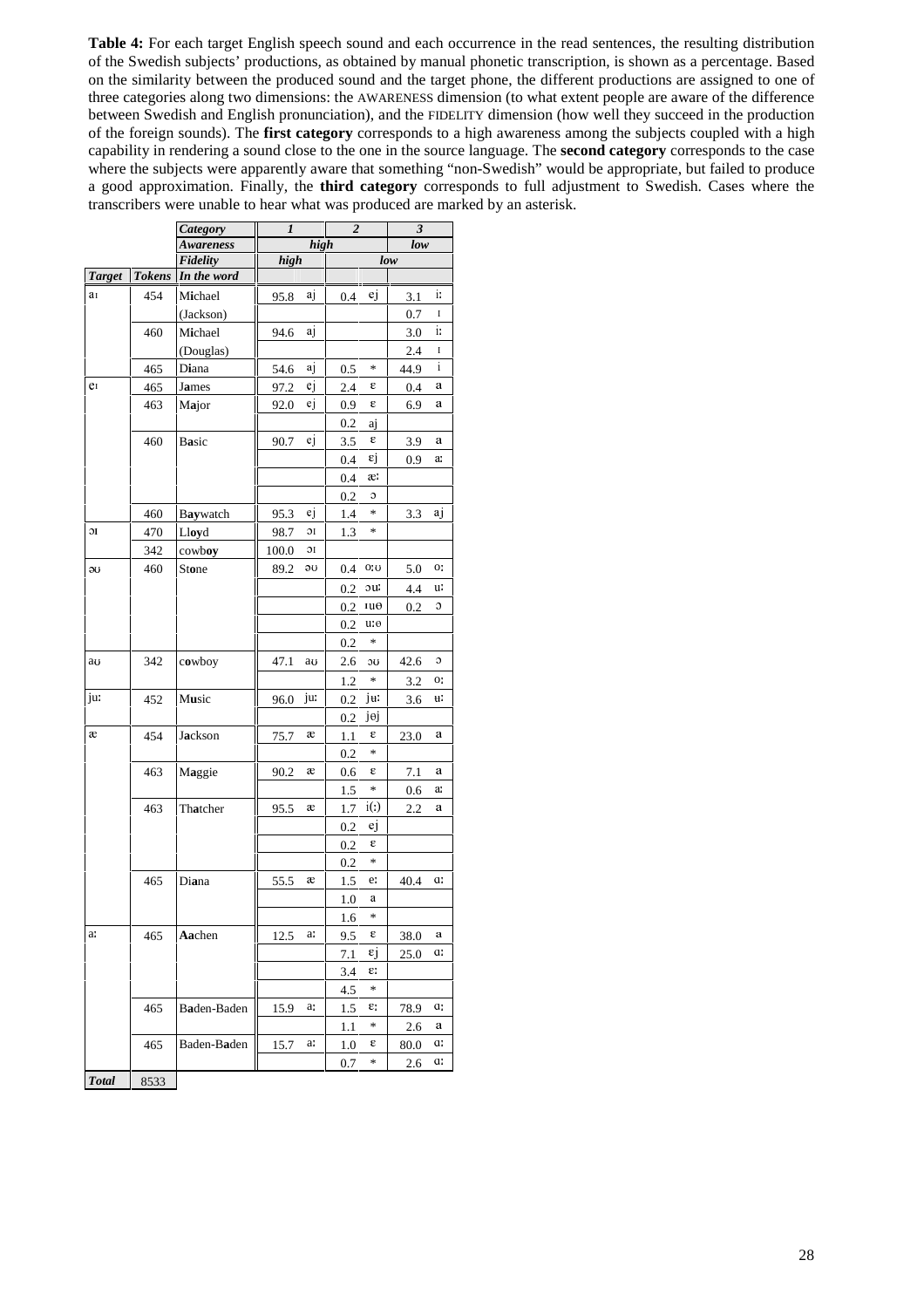|               |               | <b>Category</b>       | 1    |                             | $\boldsymbol{2}$ |              | 3           |              |  |  |
|---------------|---------------|-----------------------|------|-----------------------------|------------------|--------------|-------------|--------------|--|--|
|               |               | Awareness<br>Fidelity | high | high                        |                  |              | low         |              |  |  |
| <b>Target</b> | <b>Tokens</b> | In the word           |      |                             |                  |              | low         |              |  |  |
| tf            | 460           | Baywatch              | 77.2 | tç                          | 0.8              | ş            |             |              |  |  |
|               |               |                       | 18.9 | tş                          | 3.9              | $\ast$       |             |              |  |  |
|               | 465           | Charles               | 22.5 | tç                          | 75.7             | Ç            |             |              |  |  |
|               |               |                       |      |                             | 1.8              | *            |             |              |  |  |
|               | 463           | Thatcher              | 99.2 | tç                          | 0.4              | Ş            |             |              |  |  |
|               |               |                       |      |                             | 0.2              | ¢            |             |              |  |  |
|               |               |                       |      |                             | 0.2              | $\ast$       |             |              |  |  |
| $d_3$         | 465           | Roger                 | 32.5 | $\rm{d}_{\mathbf{\bar{3}}}$ | $0.2\,$          | gd           | 67.3        | g            |  |  |
|               | 454           | <b>Jackson</b>        | 47.8 | $d_3$                       | 0.4              | dı           | 51.2        | $\mathbf{i}$ |  |  |
|               |               |                       |      |                             | 0.2              | Ç            |             |              |  |  |
|               |               |                       |      |                             | 0.4              | $\ast$       |             |              |  |  |
|               | 463           | John                  | 28.9 | $d_3$                       |                  |              | 71.1        | j            |  |  |
|               | 463           | Major                 | 31.6 | $d_3$                       | 0.4              | $\ast$       | 68.0        | j            |  |  |
|               | 465           | <b>James</b>          | 21.7 | $d_3$                       |                  |              | 78.3        | J            |  |  |
| ſ             | 460           | Sharon                | 60.1 | ş                           | 0.4              | ĥ            | 0.9         | S            |  |  |
|               |               |                       | 31.5 | ¢                           | 0.4              | tç           |             |              |  |  |
|               |               |                       | 6.3  | ſ                           | 0.2              | SÇ           |             |              |  |  |
|               |               |                       |      |                             | 0.2              | $\ast$       |             |              |  |  |
| 3             | 452           | Television            | 1.7  | 3                           | 94.6             | ş            |             |              |  |  |
|               |               |                       |      |                             | 3.3              | ß            |             |              |  |  |
|               |               |                       |      |                             | 0.2              | Ç            |             |              |  |  |
| θ             | 454           | Thriller              |      |                             | 0.2              | şß           |             |              |  |  |
|               |               |                       | 49.6 | θ                           | 0.2              | Ç            | 48.0        | t            |  |  |
|               | 463           | Thatcher              | 42.3 | θ                           | 1.3              | tç           | 2.2<br>56.0 | t<br>t       |  |  |
|               |               |                       |      |                             | 0.2              | $\bf S$      |             |              |  |  |
|               |               |                       |      |                             | 0.2              | $\ast$       |             |              |  |  |
| ð             | 462           | the                   | 38.5 | ð                           | $1.1\,$          | r            | 57.5        | d            |  |  |
|               |               |                       |      |                             | 0.4              | h            | 1.3         | t            |  |  |
|               |               |                       |      |                             | 0.4              | $\mathbf{V}$ |             |              |  |  |
|               |               |                       |      |                             | 0.2              | j            |             |              |  |  |
|               |               |                       |      |                             | 0.2              | 0            |             |              |  |  |
|               |               |                       |      |                             | 0.4              | $\ast$       |             |              |  |  |
| z             | 465           | James                 | 0.4  | z                           |                  |              | 99.6        | s            |  |  |
|               | 465           | Charles               |      |                             | 1.4              | $\ast$       | 98.4        | ${\bf S}$    |  |  |
|               |               |                       |      |                             |                  |              | 0.2         | es           |  |  |
|               | 452           | Music                 |      |                             |                  |              | 100.0       | S            |  |  |
| ı, Ø          | 465           | Roger                 | 1.1  | Z,                          | 2.1              | $\ast$       | 96.8        | r            |  |  |
|               | 454           | Thriller              | 1.1  | Z,                          |                  |              | 98.9        | r            |  |  |
|               | 463           | Major                 |      |                             |                  |              | 100.0       | $\mathbf r$  |  |  |
|               | 463           | Thatcher              | 0.4  | Z,                          |                  |              | 99.6        | $\mathbf r$  |  |  |
|               | 465           | Moore                 | 0.8  | Z,                          | 2.6              | $\ast$       | 96.6        | r            |  |  |
| 1             | 465           | Roger                 | 1.5  | Z,                          | 2.4              | $\ast$       | 96.1        | $\mathbf r$  |  |  |
|               | 460           | Sharon                | 62.0 | Z,                          | 0.4              | R            | 32.2        | r            |  |  |
|               |               |                       | 4.4  | $\mathbf{I}$                | 0.2              | d            |             |              |  |  |
|               |               |                       |      |                             | 0.2              | n            |             |              |  |  |
|               |               |                       |      |                             | 0.2              | t            |             |              |  |  |
|               |               |                       |      |                             | 0.4              | $\ast$       |             |              |  |  |
|               | 462           | are                   | 1.5  | Z,                          | 0.2              | ∗            | 98.3        | r            |  |  |
| ł             | 454           | Thriller              | 2.6  | ł                           |                  |              | 97.4        | 1            |  |  |
|               | 454           | Michael (J)           | 2.0  | $\ddagger$                  |                  |              | 98.0        | 1            |  |  |
|               | 460           | Michael (D)           | 7.4  | $\ddagger$                  |                  |              | 92.6        | 1            |  |  |
|               | 460           | Douglas               | 4.8  | ł                           | 0.2              | 0            | 95.0        | 1            |  |  |
|               | 470           | Lloyd                 | 17.1 | ł                           | 0.8              | $\ast$       | 82.1        | 1            |  |  |
|               | 462           | world                 | 0.4  | ł                           |                  |              | 99.6        | 1            |  |  |
| W             | 462           | We                    | 13.0 | W                           | 0.2              | m            | 86.8        | V            |  |  |
|               | 462           | World                 | 0.9  | W                           | 0.2              | b            | 98.9        | V            |  |  |
| x             | 465           | Aachen                | 12.9 | X                           | 8.7              | k            | 33.8        | ĥ            |  |  |
|               |               |                       |      |                             | 6.4              | tſ           | 27.8        | Ç            |  |  |
|               |               |                       |      |                             | 1.8              | $\ast$       | 8.6         | ſ            |  |  |
| <b>Total</b>  | 15217         |                       |      |                             |                  |              |             |              |  |  |

Table 5: Consonants. (See Table 4 for an explanation.)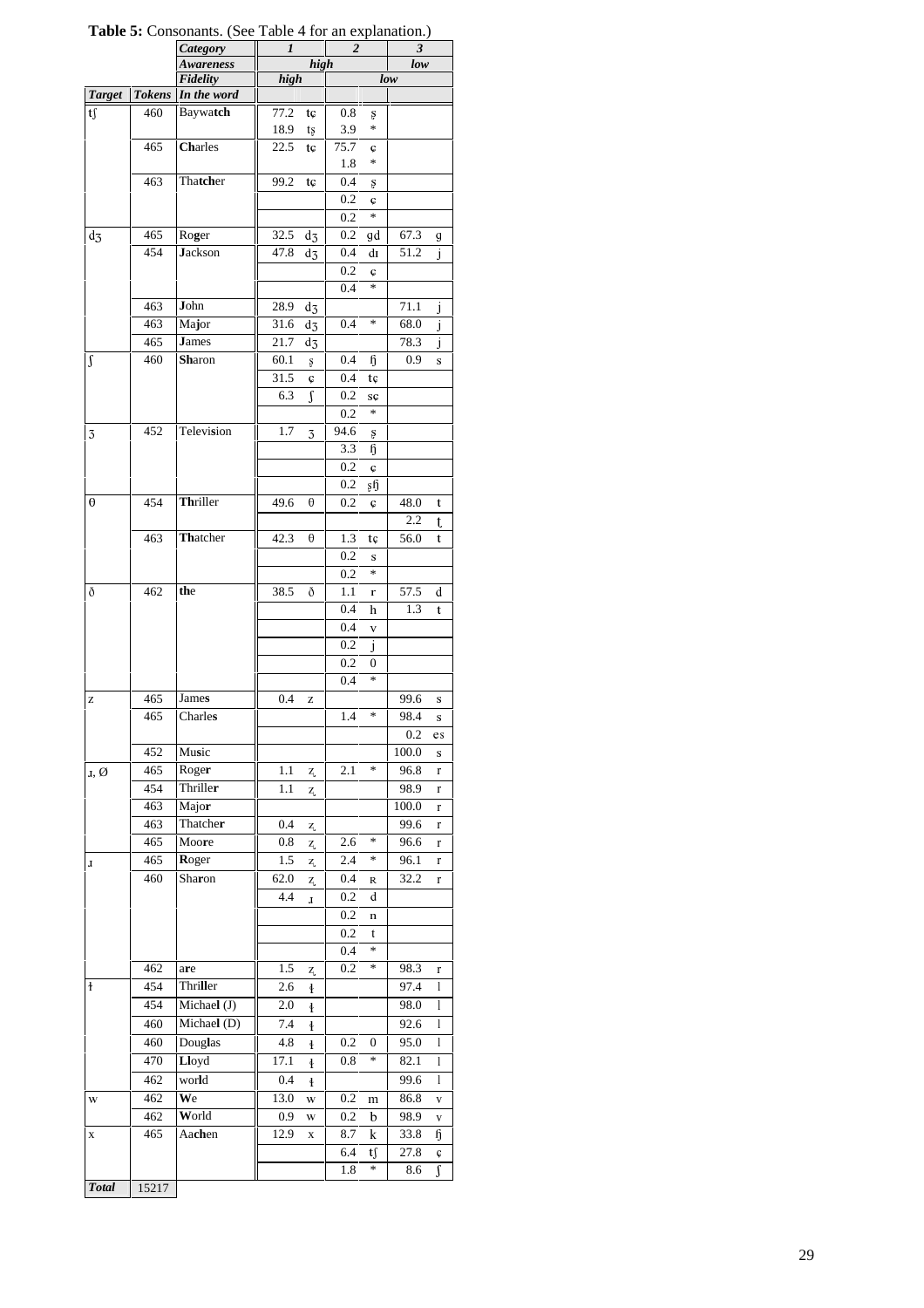| UY AII ASICITSA. | Tokens |                                  |                          |                     | Tokens                           | Tokens<br>Category |          |                |        |    |                                   |                              |    |                    |                |                         |    |   |
|------------------|--------|----------------------------------|--------------------------|---------------------|----------------------------------|--------------------|----------|----------------|--------|----|-----------------------------------|------------------------------|----|--------------------|----------------|-------------------------|----|---|
| Gender           |        |                                  | Category                 |                     |                                  | Category           |          |                |        |    |                                   |                              |    |                    |                |                         |    |   |
|                  |        |                                  | 2                        | 3                   |                                  |                    |          | 2              |        | 3  |                                   |                              |    |                    | $\overline{2}$ |                         | 3  |   |
|                  |        | a) Target dz in "Roger"          |                          |                     | b) Target dz in "James"          |                    |          |                |        |    |                                   | c) Target $d_5$ in "Jackson" |    |                    |                |                         |    |   |
| M                | 245    | 33<br>$d_3$                      |                          | 67<br>g             | 245                              | 20                 | $d_3$    |                |        | 80 |                                   | 240                          | 42 | $d_{\overline{3}}$ |                | $\ast$                  | 57 |   |
| F                | 230    | 33<br>$d_3$                      | $*$                      | 66<br>g             | 230                              | 24                 | $d_3$    |                |        | 76 |                                   | 226                          | 52 | $d_3$              | $\overline{c}$ | $\ast$                  | 46 |   |
|                  |        | d) Target $\theta$ in "Thriller" |                          |                     | e) Target $\theta$ in "Thatcher" |                    |          |                |        |    | f) Target $\delta$ in "the World" |                              |    |                    |                |                         |    |   |
| M                | 240    | 48<br>$\theta$                   |                          | 51                  | 243                              | 43                 | $\theta$ |                | *      | 56 |                                   | 243                          | 37 | $\partial$         |                | r                       | 58 | d |
|                  |        |                                  |                          |                     |                                  |                    |          |                |        |    |                                   |                              |    |                    |                | d.                      | 2  |   |
|                  |        |                                  |                          |                     |                                  |                    |          |                |        |    |                                   |                              |    |                    |                | V                       |    |   |
| F                | 226    | 51<br>$\theta$                   | 3                        | 46                  | 230                              | 42                 | $\theta$ | $\overline{c}$ | *      | 56 |                                   | 230                          | 40 | ð                  |                | $\mathbf{V}$            | 56 | d |
|                  |        |                                  |                          |                     |                                  |                    |          |                |        |    |                                   |                              |    |                    |                | $\mathbf{r}$            |    |   |
|                  |        |                                  |                          |                     |                                  |                    |          |                |        |    |                                   |                              |    |                    |                | $*$                     |    |   |
|                  |        | g) Target so in "Stone"          |                          |                     | h) Target æ in "Maggie"          |                    |          |                |        |    |                                   | i) Target æ in "Jackson"     |    |                    |                |                         |    |   |
| M                | 242    | 88<br>$\partial U$               | $\ast$<br>$\mathfrak{D}$ | u:<br>4             | 243                              | 88                 | æ        | $\mathfrak{2}$ | *      | 10 | a                                 | 240                          | 74 | æ                  |                |                         | 26 | a |
|                  |        |                                  |                          | O <sub>i</sub><br>6 |                                  |                    |          |                |        |    |                                   |                              |    |                    |                |                         |    |   |
| F                | 228    | 91<br>$\partial U$               | $*$                      | 3<br>u:             | 230                              | 93                 | æ        | 2              | $\ast$ | 5  | a                                 | 226                          | 76 | æ                  | 2              | $\boldsymbol{\epsilon}$ | 22 | a |
|                  |        |                                  |                          | O.<br>5             |                                  |                    |          |                |        |    |                                   |                              |    |                    |                |                         |    |   |
|                  |        |                                  |                          |                     |                                  |                    |          |                |        |    |                                   |                              |    |                    |                |                         |    |   |

**Table 6:** Distribution of Swedish subjects' productions of nine target xenophones (a–i) across **gender** (M=Male; F=Female) and category [%] (cf. Table 4). Cases where the transcribers were unable to hear what was produced are marked by an asterisk.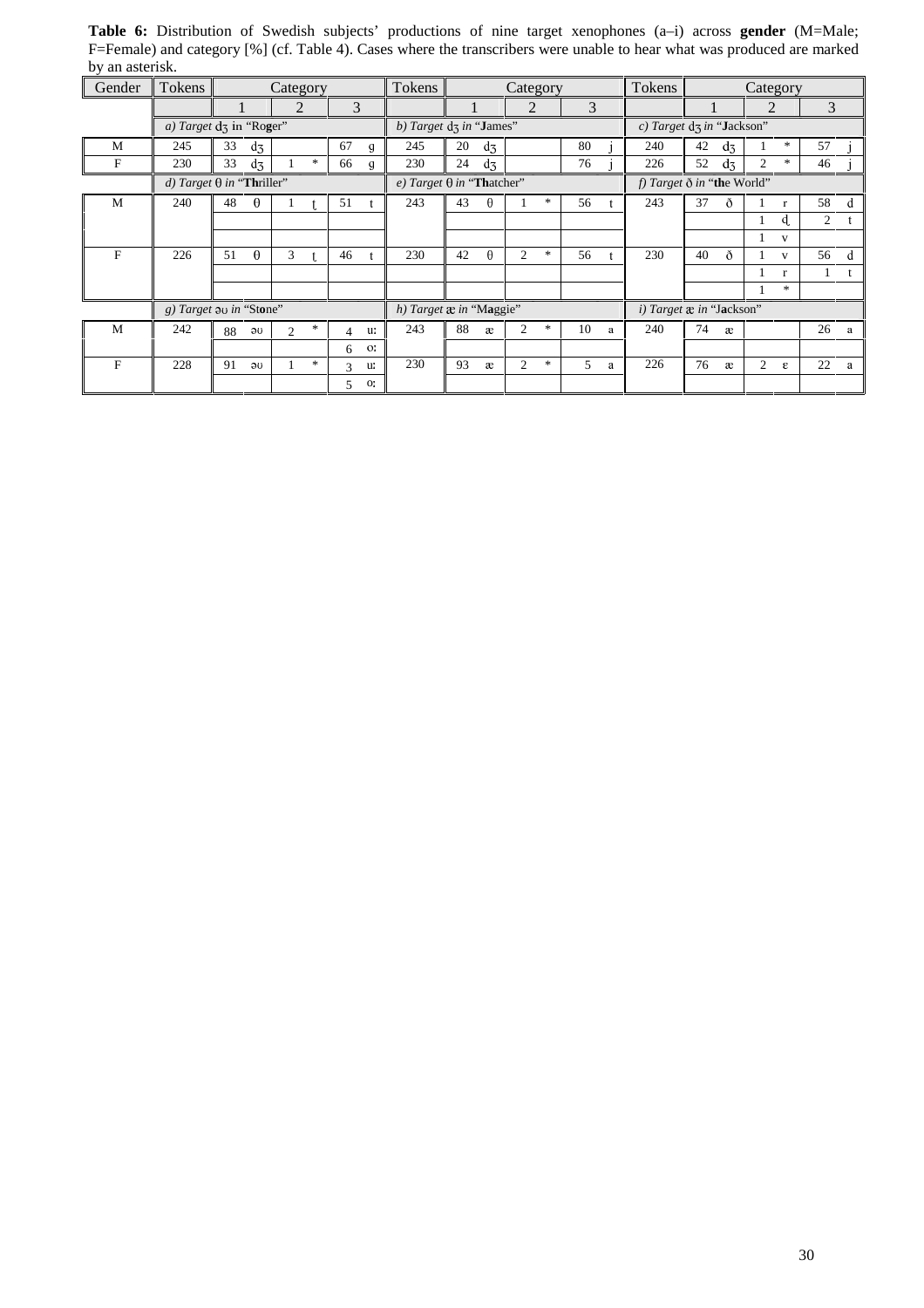| Age       | Tokens                           |                  |              | Category       |                |                |                | Tokens                           |                |                  | Category       |                                   |                |              | (et. Tuble 1). Cases where the transcribers were anable to near what was produced are marked by an ascertist.<br>Tokens |                |                           | Category               |                         |              |             |  |
|-----------|----------------------------------|------------------|--------------|----------------|----------------|----------------|----------------|----------------------------------|----------------|------------------|----------------|-----------------------------------|----------------|--------------|-------------------------------------------------------------------------------------------------------------------------|----------------|---------------------------|------------------------|-------------------------|--------------|-------------|--|
|           |                                  |                  |              | $\mathfrak{D}$ |                | $\overline{3}$ |                |                                  | $\overline{1}$ |                  | 2              |                                   | $\overline{3}$ |              |                                                                                                                         | $\overline{1}$ |                           | $\mathcal{D}_{\alpha}$ |                         | 3            |             |  |
|           | a) Target d3 in "Roger"          |                  |              |                |                |                |                | b) Target dz in "James"          |                |                  |                |                                   |                |              | $c)$ Target d <sub>3</sub> in "Jackson"                                                                                 |                |                           |                        |                         |              |             |  |
| 66-75     | $\overline{4}$                   | $50 \frac{d}{3}$ |              |                |                | 50             | $\mathbf g$    | $\overline{4}$                   |                |                  |                |                                   | 100            | j.           | $\overline{4}$                                                                                                          |                |                           |                        |                         | 100          |             |  |
| 56-65     | 31                               | 32               | $d_3$        |                |                | 68             | $\mathbf g$    | 31                               | 13             | $d_3$            |                |                                   | 87             | $\mathbf{i}$ | 27                                                                                                                      |                | $37 \frac{d}{3}$          |                        |                         | 63           |             |  |
| $46 - 55$ | 146                              | 27               | $d_3$        |                |                | 73             | $\mathfrak g$  | 146                              | 16             | $d_3$            |                |                                   | 84             |              | 143                                                                                                                     | 39             | $d_3$                     | $\mathbf{1}$           | $\ast$                  | 60           |             |  |
| 36-45     | 133                              | $31 \text{ d}_3$ |              |                |                | 69             | g              | 133                              |                | $20 \frac{d}{3}$ |                |                                   | 80             |              | 130                                                                                                                     |                | 55 d <sub>3</sub>         | $\overline{1}$         | $\mathcal{C}$           | 44           |             |  |
| $26 - 35$ | 86                               | 23               | $d_3$        | $\mathcal{E}$  | $\ast$         | 74             | $\mathfrak g$  | 86                               | 30             | $d_3$            |                |                                   | 70             |              | 88                                                                                                                      | 53             | $d_3$                     | 3 <sup>7</sup>         | dI                      | 43           |             |  |
| $16-25$   | 43                               | $60 \frac{d}{3}$ |              |                |                | 40             | $\mathbf{g}$   | 43                               | 35             | $d_3$            |                |                                   | 65             |              | 43                                                                                                                      |                | $46 \t d3$                |                        |                         | 54           |             |  |
| $<$ 16    | 22                               | 59               | $d_3$        |                |                | 41             | $\mathbf{g}$   | 22                               | 27             | $d_3$            |                |                                   | 73             |              | 21                                                                                                                      |                | $62 \frac{d}{3}$          |                        |                         | 38           |             |  |
|           | d) Target $\theta$ in "Thriller" |                  |              |                |                |                |                | e) Target $\theta$ in "Thatcher" |                |                  |                |                                   |                |              | f) Target $\delta$ in "the World"                                                                                       |                |                           |                        |                         |              |             |  |
| 66-75     | 4                                |                  |              |                |                | 100            | $-t$           | 4                                |                |                  |                |                                   | 100            | t            | 2                                                                                                                       |                |                           | 50                     | $\mathbf r$             | 50           | d           |  |
| 56-65     | 27                               | 59               | $\theta$     | 8              | $\mathbf{f}$   | 33             | t              | 29                               | 42             | $\theta$         | 3              | ${\bf S}$                         | 52             | t            | 30                                                                                                                      | 27             | ð                         | 3                      | d.                      | 57           | $\mathbf d$ |  |
|           |                                  |                  |              |                |                |                |                |                                  |                |                  | 3              | tç                                |                |              |                                                                                                                         |                |                           | $\mathfrak{Z}$         | $\mathbf r$             | 10           | t           |  |
| $46 - 55$ | 143                              | 34               | $\theta$     | $\overline{4}$ | $\mathbf{t}$   | 62             | $-t$           | 147                              | 36             | $\theta$         | $\mathbf{1}$   | tc                                | 63             | t            | 146                                                                                                                     | 40             | ð                         | 1                      | $\mathbf{r}$            | 54           | d           |  |
|           |                                  |                  |              |                |                |                |                |                                  |                |                  |                |                                   |                |              |                                                                                                                         |                |                           | $\overline{4}$         | $\ast$                  | $\mathbf{1}$ | t           |  |
| 36-45     | 130                              | $54 \theta$      |              | $\mathbf{1}$   | $\mathbf{t}$   | $45$ t         |                | 133                              | 46             | $\theta$         |                | $1$ tc                            | 53             | $-t$         | 134                                                                                                                     | 42             | ð                         | $\mathbf{1}$           | d.                      | 54           | $\mathbf d$ |  |
|           |                                  |                  |              |                |                |                |                |                                  |                |                  |                |                                   |                |              |                                                                                                                         |                |                           | $\overline{3}$         | $\ast$                  |              |             |  |
| 26-35     | 88                               | 62               | $\theta$     |                |                | 38             | t              | 86                               | 50             | $\theta$         |                | $1$ tc                            | 50             | t            | 86                                                                                                                      | 59             | ð                         |                        |                         | 41           | d           |  |
| $16-25$   | 43                               | 56               | $\theta$     | 2              | $\overline{t}$ | 42             | t              | 43                               | 44             | $\theta$         |                |                                   | 56             | t            | 42                                                                                                                      | 38             | ð                         | $2-h$                  |                         | 60           | $\mathbf d$ |  |
| $<$ 16    | 21                               | 57               | $\theta$     |                |                | 43             | $\mathbf{t}$   | $\overline{21}$                  | 43             | $\theta$         | $\overline{5}$ | $\ast$                            | 52             | $\mathbf{t}$ | 21                                                                                                                      | 18             | ð                         |                        |                         | 82           | d           |  |
|           | g) Target ou in "Stone"          |                  |              |                |                |                |                | h) Target $x$ in "Maggie"        |                |                  |                |                                   |                |              | i) Target æ in "Jackson"                                                                                                |                |                           |                        |                         |              |             |  |
| 66-75     | $\overline{4}$                   | $50 - 90$        |              |                |                | 50             | u:             | $\overline{4}$                   | 50             | æ                |                |                                   | 50             | $\rm{a}$     | $\overline{4}$                                                                                                          | 25             | æ                         |                        |                         | 75           | a           |  |
| 56-65     | 30                               | $83 - 90$        |              |                |                | 10             | <b>O</b> :     | 29                               | 72             | æ                | $\overline{4}$ | $\ast$                            | 24             | $\rm{a}$     | 27                                                                                                                      | 63             | $\boldsymbol{\mathit{x}}$ |                        |                         | 37           | $\rm{a}$    |  |
|           |                                  |                  |              |                |                | 7              | u:             |                                  |                |                  |                |                                   |                |              |                                                                                                                         |                |                           |                        |                         |              |             |  |
| $46 - 55$ | 143                              | $83 - 90$        |              | $\overline{4}$ | $\ast$         | 9              | O <sub>i</sub> | 147                              | 88             | æ                |                |                                   | 12             | $\mathbf{a}$ | 143                                                                                                                     | 68             | æ                         | 4                      | $\boldsymbol{\epsilon}$ | 28 a         |             |  |
|           |                                  |                  |              |                |                | $\overline{4}$ | u:             |                                  |                |                  |                |                                   |                |              |                                                                                                                         |                |                           |                        |                         |              |             |  |
| 36-45     | 133                              | $90 - 30$        |              | $\mathbf{1}$   | $\ast$         | $\overline{3}$ | <b>O</b> :     | 133                              | 95             | æ                |                | $1$ a:                            | 4              | a            | 130                                                                                                                     | 82             | æ                         |                        |                         | 18 a         |             |  |
|           |                                  |                  |              |                |                | 6              | u:             |                                  |                |                  |                |                                   |                |              |                                                                                                                         |                |                           |                        |                         |              |             |  |
| $26 - 35$ | 84                               | $92 - 90$        |              |                |                | $\overline{4}$ | <b>O!</b>      | 86                               | 94             | æ                | $\overline{2}$ | a:                                | $\overline{2}$ | $\rm{a}$     | 88                                                                                                                      | 78             | $\boldsymbol{x}$          |                        |                         | $22 \quad a$ |             |  |
|           |                                  |                  |              |                |                |                | 4 u:           |                                  |                |                  | $\overline{2}$ | $\frac{d\mathbf{r}}{d\mathbf{r}}$ |                |              |                                                                                                                         |                |                           |                        |                         |              |             |  |
| $16-25$   | 43                               | 100              | $\partial U$ |                |                |                |                | 43                               | 95             | æ                | 5              | $\ast$                            |                |              | 43                                                                                                                      | 91             | æ                         |                        |                         |              | 9 a         |  |
| $<$ 16    | 23                               | $100$ au         |              |                |                |                |                | 21                               | 95             | $\rm \mathbf{c}$ | $\overline{5}$ | $\ast$                            |                |              | 21                                                                                                                      | 71             | æ                         |                        |                         | 29 a         |             |  |

**Table 7:** Distribution of Swedish subjects' productions of nine target xenophones (a–i) across **age** and category [%] (cf. Table 4). Cases where the transcribers were unable to hear what was produced are marked by an asterisk.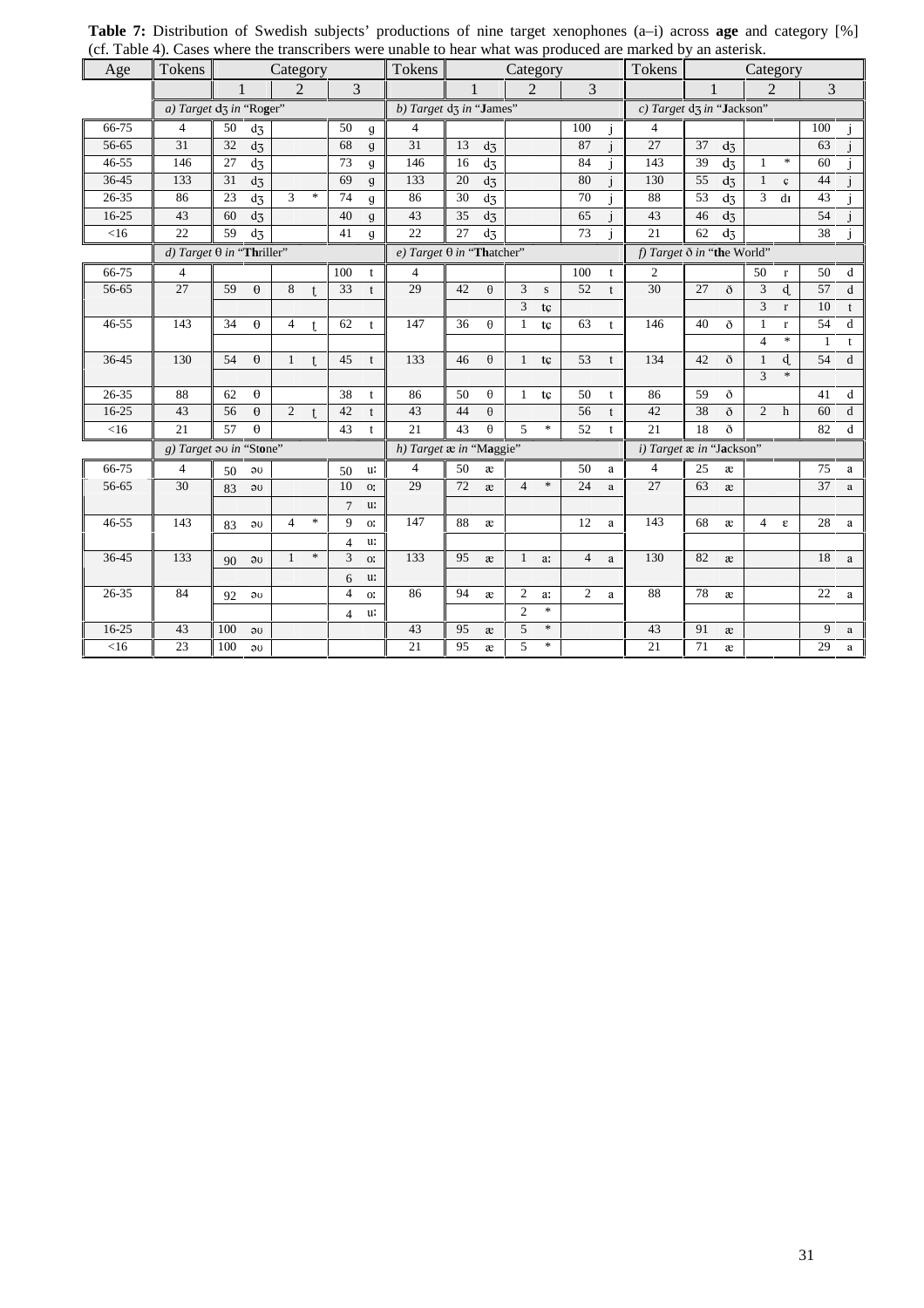**Table 8:** Regional Groups.

| Region | <b>Recordings made in</b>                                                             |
|--------|---------------------------------------------------------------------------------------|
| A      | Malmö, Trelleborg, Helsingborg, Kristianstad                                          |
| B      | Varberg, Halmstad, Falkenberg                                                         |
| C      | Göteborg, Lidköping, Uddevalla, Trollhättan, Skövde                                   |
| D      | Karlskrona, Jönköping, Växjö, Kalmar                                                  |
| E      | Linköping, Norrköping, Västervik                                                      |
| F      | Visby                                                                                 |
| G      | Eskilstuna, Stockholm, Västerås, Örebro                                               |
| H      | Borlänge, Särna, Mora, Falun, Idre, Orsa, Ludvika, Saxdalen, Nyhammar                 |
|        | Hudiksvall, Sundsvall, Örnsköldsvik, Östersund, Skellefteå, Umeå, Boden, Luleå, Piteå |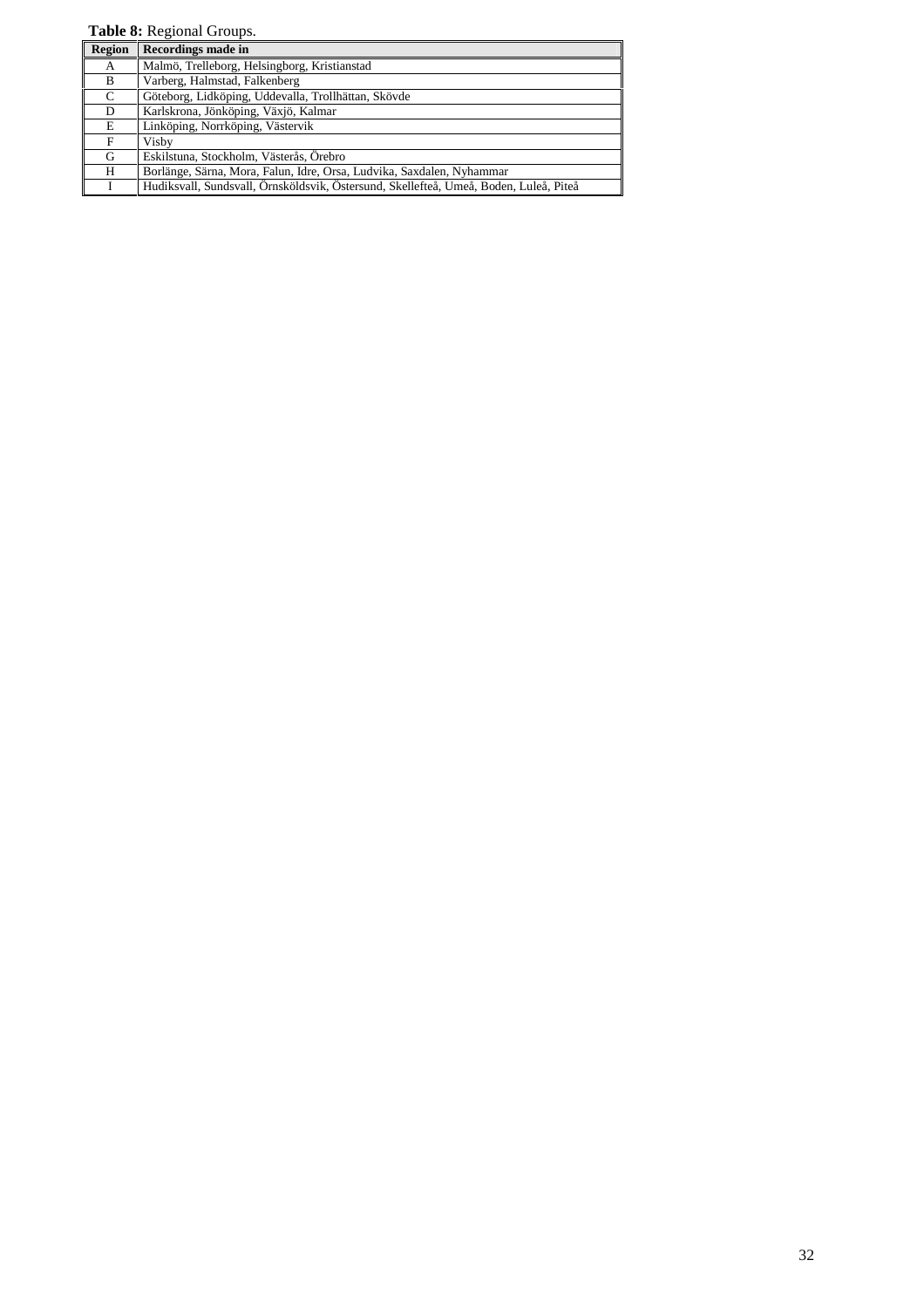| Region                  | Tokens |                                  | Category                                     |                                       | Tokens<br>Category               |                 |                       |                  |              |                |              | Tokens                     | Category |       |                             |                        |                 |              |  |
|-------------------------|--------|----------------------------------|----------------------------------------------|---------------------------------------|----------------------------------|-----------------|-----------------------|------------------|--------------|----------------|--------------|----------------------------|----------|-------|-----------------------------|------------------------|-----------------|--------------|--|
|                         |        | 1                                | 2                                            | 3                                     |                                  |                 |                       | 2                |              | 3              |              |                            |          |       |                             | 2                      | 3               |              |  |
|                         |        | a) Target d3 in "Roger"          |                                              |                                       | b) Target d3 in "James"          |                 |                       |                  |              |                |              | c) Target d3 in "Jackson"  |          |       |                             |                        |                 |              |  |
| $\mathbf A$             | 36     | $d_3$<br>67                      |                                              | 33<br>$\mathbf{g}$                    | 36                               | 22              | $d_3$                 |                  |              | 78             | j            | 27                         | 30       | $d_3$ |                             |                        | 70              | Ĵ            |  |
| $\, {\bf B}$            | 40     | 45<br>$d_3$                      |                                              | 55<br>$\mathfrak{g}$                  | 40                               | $25\,$          | $d_3$                 |                  |              | 75             |              | 40                         | 45       | $d_3$ |                             |                        | 55              |              |  |
| ${\bf C}$               | 77     | 23<br>$d_3$                      |                                              | 77<br>g                               | 77                               | 13              | $d_3$                 |                  |              | 87             |              | 74                         | 45       | $d_3$ | $\mathbf{1}$                | $\ast$                 | 54              |              |  |
| ${\rm D}$               | 45     | $\mathrm{d} z$<br>41             |                                              | 59<br>$\mathfrak{g}$                  | 45                               | $24\,$          | $d_3$                 |                  |              | 76             |              | 45                         | 49       | $d_3$ | $\overline{2}$              | $\mathrm{d}\mathbf{I}$ | 47              |              |  |
|                         |        |                                  |                                              |                                       |                                  |                 |                       |                  |              |                |              |                            |          |       | $\sqrt{2}$                  | Ç                      |                 |              |  |
| E                       | 34     | $d_3$<br>41                      |                                              | 59<br>g                               | 34                               | 12              | $d_3$                 |                  |              | 88             | İ            | 34                         | 50       | $d_3$ | $\mathfrak{Z}$              | $\mathrm{d}\mathbf{1}$ | $47\,$          |              |  |
| $\mathbf F$             | 31     | 29<br>$d_3$                      |                                              | 71<br>$\mathfrak{g}$                  | $31\,$                           | $23\,$          | $d_3$                 |                  |              | $77\,$         | $\mathbf{i}$ | 32                         | 44       | $d_3$ |                             |                        | 56              |              |  |
| ${\bf G}$               | 75     | 35<br>$d_3$                      |                                              | 65<br>g                               | 75                               | 29              | $d_3$                 |                  |              | 71             |              | 76                         | 64       | $d_3$ |                             |                        | 36              |              |  |
| $\, {\rm H}$            | $29\,$ | 21<br>$d_3$                      | $\mathfrak{Z}$<br>$\ast$                     | 76<br>$\mathfrak{g}$                  | 29                               | $21\,$          | $\mathrm{d} z$        |                  |              | 79             |              | $29\,$                     | 55       | $d_3$ |                             |                        | $45\,$          |              |  |
| $\rm I$                 | 104    | $d_3$<br>22                      | $\mathbf{1}$<br>gd                           | 77<br>g                               | 104                              | $22\,$          | $\overline{d_5}$      |                  |              | 78             |              | 105                        | 42       | $d_3$ |                             |                        | 58              |              |  |
|                         |        | d) Target $\theta$ in "Thriller" |                                              |                                       | e) Target $\theta$ in "Thatcher" |                 |                       |                  |              |                |              | f) Target ð in "the World" |          |       |                             |                        |                 |              |  |
| A                       | 27     | 37<br>$\boldsymbol{\theta}$      |                                              | 63<br>t                               | 37                               | 51              | $\theta$              |                  |              | 49             | t            | 36                         | 44       | ð     |                             |                        | 56              | d            |  |
| $\, {\bf B}$            | 40     | 45<br>$\theta$                   |                                              | 55<br>t                               | 40                               | 55              | $\theta$              | $\mathfrak{Z}$   | $\ast$       | 42             | t            | 40                         | 20       | ð     | $\overline{2}$              | $\mathbf{V}$           | 78              | d            |  |
| $\overline{C}$          | 74     | 53<br>$\theta$                   | 5<br>$^\mathrm{t}$                           | 40<br>t                               | $75\,$                           | 49              | $\theta$              | $\boldsymbol{2}$ | ${\bf S}$    | 49             | t            | 76                         | 41       | ð     | $\mathfrak{Z}$              | t                      | 54              | d            |  |
|                         |        |                                  | $\overline{2}$<br>$\ast$                     |                                       |                                  |                 |                       |                  |              |                |              |                            |          |       | $\overline{2}$              | $\ast$                 |                 |              |  |
| ${\rm D}$               | 45     | 53<br>$\theta$                   | 9<br>$^\mathrm{t}$                           | 38<br>t                               | 44                               | 52              | $\theta$              |                  |              | 48             | t            | 45                         | $31\,$   | ð     |                             |                        | 69              | $\mathbf d$  |  |
| $\mathbf E$             | 34     | 47<br>$\theta$                   | 6<br>$\ddagger$                              | 47<br>$\mathbf{t}$                    | 33                               | $\overline{27}$ | $\theta$              | 3                | $\mathbf{C}$ | 70             | t            | 31                         | 45       | ð     | 3                           | $\mathbf{V}$           | 45              | d            |  |
|                         |        |                                  |                                              |                                       |                                  |                 |                       |                  |              |                |              |                            |          |       | 3                           | h                      | $\overline{4}$  | t            |  |
| ${\bf F}$               | 32     | 41<br>$\theta$                   |                                              | 59<br>t                               | 32                               | 41              | $\theta$              |                  |              | 59             | t            | $30\,$                     | 37       | ð     | $\ensuremath{\mathfrak{Z}}$ | d                      | 53              | d            |  |
|                         |        |                                  |                                              |                                       |                                  |                 |                       |                  |              |                |              |                            |          |       | 3                           | $\mathbf r$            | $\overline{4}$  | t            |  |
| ${\bf G}$               | 76     | 59<br>$\theta$                   |                                              | 41<br>t                               | 73                               | 56              | $\theta$              | 3                | $\mathbf{C}$ | 41             | t            | 75                         | 40       | ð     | 3                           | $\ast$                 | 57              | d            |  |
| $\, {\rm H}$            | 29     | 59<br>$\theta$                   |                                              | 41<br>t                               | 29                               | 31              | $\boldsymbol{\theta}$ |                  |              | 69             | t            | $29\,$                     | 48       | ð     | $\overline{4}$              | t                      | $48\,$          | $\mathbf d$  |  |
| $\rm I$                 | 105    | 44<br>$\theta$                   |                                              | 56<br>t                               | 106                              | $24\,$          | $\Theta$              | $\overline{2}$   | $\mathbf{C}$ | 74             | t            | 106                        | 41       | ð     | $\mathfrak{Z}$              | $\mathbf r$            | $\overline{53}$ | d            |  |
|                         |        |                                  |                                              |                                       |                                  |                 |                       |                  |              |                |              |                            |          |       | $\overline{2}$              | $\ast$                 | $\mathbf{1}$    | t            |  |
|                         |        | g) Target ou in "Stone"          |                                              |                                       | h) Target æ in "Maggie"          |                 |                       |                  |              |                |              | i) Target æ in "Jackson"   |          |       |                             |                        |                 |              |  |
| A                       | 36     | 97<br>$\partial U$               |                                              | u:<br>3                               | 37                               | 86              | æ                     | 11               | $\ast$       | 3              | a            | 27                         | 74       | æ     |                             |                        | 26              | a            |  |
| $\, {\bf B}$            | 40     | $\partial U$<br>85               | $2^{\circ}$<br>uθ                            | $\mathfrak{S}$<br>u:                  | 40                               | 92              | $\rm \mathit{æ}$      | 3                | $\ast$       | 5              | $\rm{a}$     | 40                         | 68       | æ     |                             |                        | 32              | $\rm{a}$     |  |
|                         |        |                                  | $\overline{3}$<br>$_{\rm OO}$                | 5<br>О.                               |                                  |                 |                       |                  |              |                |              |                            |          |       |                             |                        |                 |              |  |
| $\overline{C}$          | 73     | $\partial U$<br>82               |                                              | 11<br>O.                              | 75                               | 92              | æ                     | 3                | a:           | 5 <sup>5</sup> | $\mathbf{a}$ | 74                         | $77\,$   | æ     | $\overline{4}$              | $\ast$                 | 19              | a            |  |
|                         |        |                                  |                                              | $\tau$<br>u:                          |                                  |                 |                       |                  |              |                |              |                            |          |       |                             |                        |                 |              |  |
| ${\rm D}$               | 44     | $\partial U$<br>89               | $2$ o:u                                      | $\boldsymbol{7}$<br>O!                | $44$                             | 96              | æ                     | $\sqrt{2}$       | a:           | $\overline{2}$ | $\rm{a}$     | 45                         | 78       | æ     |                             |                        | 22              | $\mathbf{a}$ |  |
|                         |        |                                  |                                              | $\mathfrak{2}$<br>u:                  |                                  |                 |                       |                  |              |                |              |                            |          |       |                             |                        |                 |              |  |
| $\mathbf E$             | 34     | $\partial U$<br>91               |                                              | 3<br>0.                               | 33                               | 94              | æ                     | 3                | $\ast$       | 3              | $\mathbf{a}$ | 34                         | 68       | æ     |                             |                        | 32              | $\rm{a}$     |  |
|                         |        |                                  |                                              | u:<br>6                               |                                  |                 |                       |                  |              |                | a            |                            |          |       |                             |                        |                 |              |  |
| $\overline{\rm F}$      | 31     | $\partial U$<br>84               | 3<br>$\ast$                                  | 10<br>O!                              | 32                               | 81              | æ                     |                  |              | 19             | $\rm{a}$     | 32                         | 62       | æ     |                             |                        | 38              | $\rm{a}$     |  |
|                         |        |                                  |                                              | 3<br>u:                               |                                  |                 |                       |                  |              |                |              |                            |          |       |                             |                        |                 |              |  |
| $\mathbf G$             | 75     | $\partial U$<br>92               |                                              | $\mathfrak{Z}$<br><b>O</b> :          | 73                               | 88              | æ                     |                  |              | 12             | $\rm{a}$     | 76                         | 78       | æ     | $\mathbf{1}$                | $\mathbf{e}$           | 21              | a            |  |
|                         |        |                                  |                                              | 5<br>u:                               |                                  |                 |                       |                  |              |                |              |                            |          |       |                             |                        |                 |              |  |
| $\, {\rm H}$            | 28     | $94$ au                          |                                              | $\mathfrak{Z}$<br>O.                  | 29                               | 97              | æ                     | $\mathbf{3}$     | $\ast$       |                |              | 29                         | 86       | æ     |                             |                        | 14              | $\mathbf{a}$ |  |
|                         |        |                                  |                                              | $\mathfrak{Z}$<br>u:                  |                                  |                 |                       |                  |              |                |              |                            |          |       |                             |                        |                 |              |  |
| $\bf{I}$                | 105    | $90$ au                          | $\mathbf{1}$<br>$\sigma$                     | $\boldsymbol{7}$<br><b>O</b> :        | 106                              | 88              | æ                     | $\mathbf{1}$     | a:           | 8              | $\mathbf{a}$ | 105                        | 80       | æ     | $\overline{2}$              | $\epsilon$             | 18              | $\mathbf{a}$ |  |
|                         |        |                                  | $\mathbf{1}$<br>o:u                          | $\mathbf{1}$<br>u:                    |                                  |                 |                       | $\mathbf{1}$     | $\epsilon$   |                |              |                            |          |       |                             |                        |                 |              |  |
|                         |        | j) Target ao in "cowboy"         |                                              |                                       | k) Target 1 in "Lloyd"           |                 |                       |                  |              |                |              |                            |          |       |                             |                        |                 |              |  |
| A                       | 42     | 57<br>au                         | 5 <sup>5</sup><br>$_{\rm \upsilon}$          | 38<br>$\circ$                         | 42                               | 31              | $\ddagger$            |                  |              | 69             |              |                            |          |       |                             |                        |                 |              |  |
| $\, {\bf B}$            | 41     | 27<br>au                         | $\overline{5}$<br>$\sigma$                   | 63<br>$\circ$                         | 41                               | 19              | $\ddagger$            |                  |              | $81\,$         | $\mathbf{1}$ |                            |          |       |                             |                        |                 |              |  |
|                         |        |                                  | $2.5\,$<br>$_{\rm O I}$                      |                                       |                                  |                 |                       |                  |              |                |              |                            |          |       |                             |                        |                 |              |  |
|                         |        |                                  | $2.5\,$<br>a                                 |                                       |                                  |                 |                       |                  |              |                |              |                            |          |       |                             |                        |                 |              |  |
| ${\bf C}$               | 80     | $16 \quad \text{av}$             | $\overline{4}$<br>$\overline{\mathbf{v}}$    | 73<br>$\circ$                         | 81                               | $20\,$          | Ł                     | 1                | $\mathbf u$  | 79             |              |                            |          |       |                             |                        |                 |              |  |
|                         |        |                                  |                                              | 6<br>0.                               |                                  |                 |                       |                  |              |                |              |                            |          |       |                             |                        |                 |              |  |
| ${\rm D}$               | 49     | 41<br>au                         | 6<br>$\rm{a}$                                | 51<br>$\circ$                         | 49                               | 16              | $\ddagger$            |                  |              | 84             |              |                            |          |       |                             |                        |                 |              |  |
|                         |        |                                  | $\overline{2}$<br>$\mathfrak{d}\mathfrak{v}$ |                                       |                                  |                 |                       |                  |              |                |              |                            |          |       |                             |                        |                 |              |  |
| $\mathbf E$             | 34     | 35<br>au                         | 3<br>$_{\rm O I}$                            | 62<br>$\circ$                         | $\overline{34}$                  | 12              | $\ddagger$            |                  |              | 88             |              |                            |          |       |                             |                        |                 |              |  |
| $\mathbf F$             | 33     | 33<br>au                         | $\mathfrak{Z}$<br>$\mathfrak{v}\mathfrak{c}$ | 55<br>$\circ$                         | 33                               | 15              | $\overline{1}$        |                  | $6 \t11$     | 79             | $\mathbf{1}$ |                            |          |       |                             |                        |                 |              |  |
|                         |        |                                  | $\mathfrak{Z}$<br>$_{\rm O I}$               | $\overline{3}$<br>O <sub>1</sub>      |                                  |                 |                       |                  |              |                |              |                            |          |       |                             |                        |                 |              |  |
|                         |        |                                  | 3<br>$\rm{a}$                                |                                       |                                  |                 |                       |                  |              |                |              |                            |          |       |                             |                        |                 |              |  |
| ${\bf G}$               | 77     | 38<br>au                         | $\mathbf{1}$<br>$\rm{a}$                     | 61<br>$\circ$                         | 77                               | 5               | $\ddagger$            | $\mathbf{1}$     | $\mathbf{V}$ | 94             |              |                            |          |       |                             |                        |                 |              |  |
| $\overline{\mathbf{H}}$ | 30     | $30 \quad \text{av}$             | $7\overline{ }$<br>$\rm{a}$                  | 60<br>$\circ$                         | $30\,$                           | 10              | $\ddagger$            |                  |              | 90             |              |                            |          |       |                             |                        |                 |              |  |
|                         |        |                                  |                                              | $\mathbf{3}$<br>$O_{\lambda}^{\star}$ |                                  |                 |                       |                  |              |                |              |                            |          |       |                             |                        |                 |              |  |
| $\bf{I}$                | 107    | 32<br>au                         | $\overline{2}$<br>$\mathbf{a}$               | 62<br>$\circ$                         | 107                              | 22              | $\ddagger$            |                  |              | 78             |              |                            |          |       |                             |                        |                 |              |  |
|                         |        |                                  | 1<br>$\mathbf{aw}$                           | $\overline{4}$<br>$0!$                |                                  |                 |                       |                  |              |                |              |                            |          |       |                             |                        |                 |              |  |

**Table 9:** Distribution of Swedish subjects' productions of eleven target xenophones (a–k) across **region** and category [%] (cf. Table 4). Cases where the transcribers were unable to hear what was produced are marked by an asterisk.